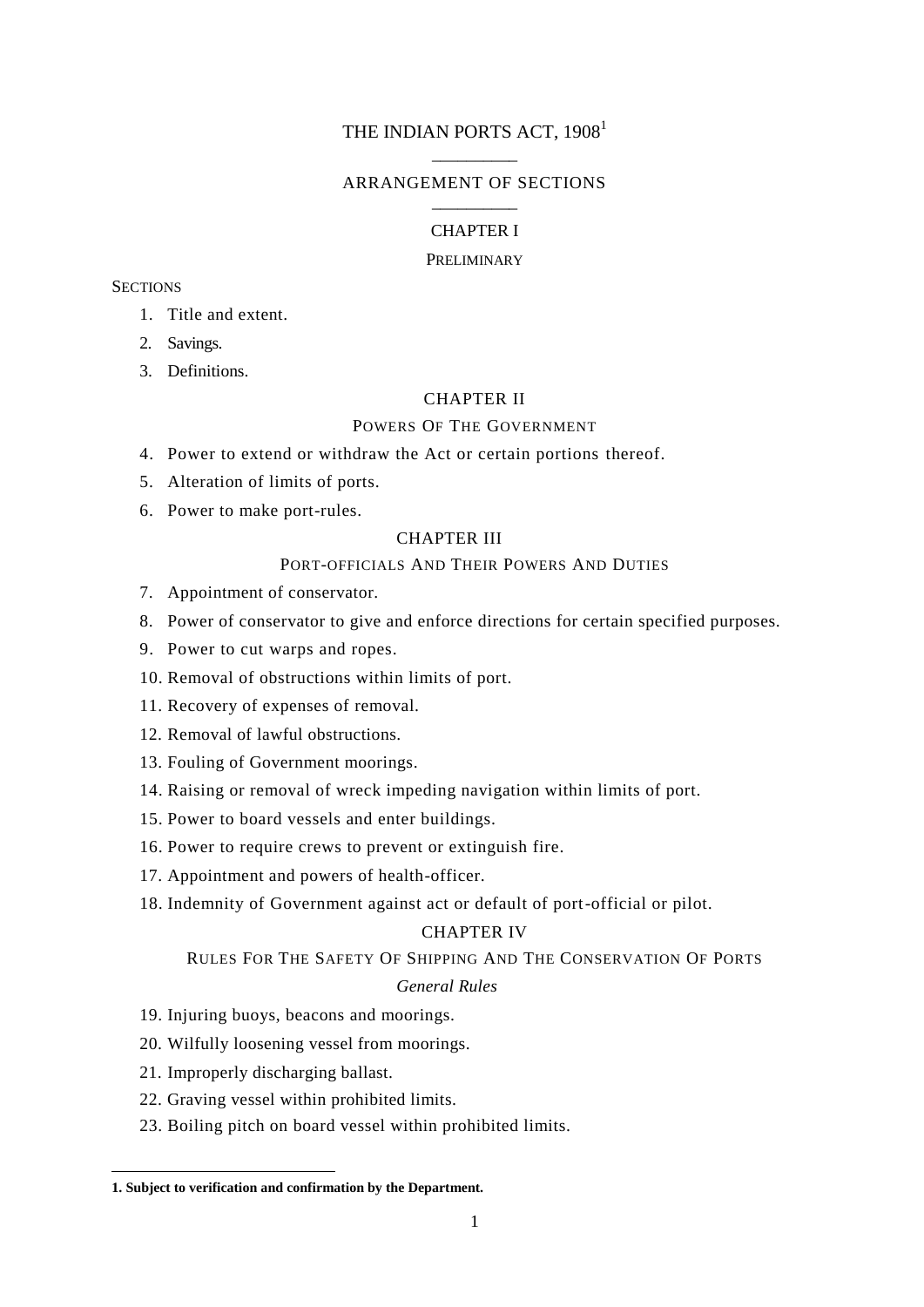#### **SECTIONS**

- 24. Drawing spirits by unprotected artificial light.
- 25. Warping.
- 26. Leaving out warp or hawser after sunset.
- 27. Discharge of fire-arms in port.
- 28. Penalty on master omitting to take order to extinguish fire.
- 29. Unauthorised person not to search for lost stores.
- 30. Removing stones or injuring shores of port prohibited.

# *Special Rules*

31. Moving of vessels without pilot or permission of harbour-master.

32. Provision of certain vessels with fire-extinguishing apparatus.

# CHAPTER V

### PORT-DUES, FEES AND OTHER CHARGES

- 33. Levy of port-dues.
- 34. Variation of port-dues by Government.
- 35. Fees for pilotage and certain other services.
- 36. Receipt, expenditure and account of port-charges.
- 37. Grouping of ports.
- 38. Receipts for port-charges.
- 39. Master to report arrival.
- 40. Conservator may in certain cases ascertain draught and charge expense to master.
- 41. Ascertainment of tonnage of vessel liable to port-dues.
- 42. Distraint and sale on refusal to pay port-charges.
- 43. No port-clearance to be granted until port-charges are paid.
- 44. Port-charges payable in one port recoverable at any other port.
- 45. Penalty for evading payment of port-charges.
- 46. Port-due on vessels in ballast.
- 47. Port-due on vessels not discharging or taking in cargo.
- 48. Port-due not to be chargeable in certain cases.
- 49. Power to impose hospital port-dues.
- 50. Application and account of hospital port-dues.

### CHAPTER VI

#### HOISTING SIGNALS

- 51. Master to hoist number of vessel.
- 52. Pilot to require master to hoist number.
- 53. Penalty on pilot disobeying provisions of this Chapter.

### CHAPTER VII

### PROVISIONS WITH RESPECT TO PENALTIES

- 54. Penalty for disobedience to rules and orders of the Government.
- 55. Offences how triable, and penalties how recovered.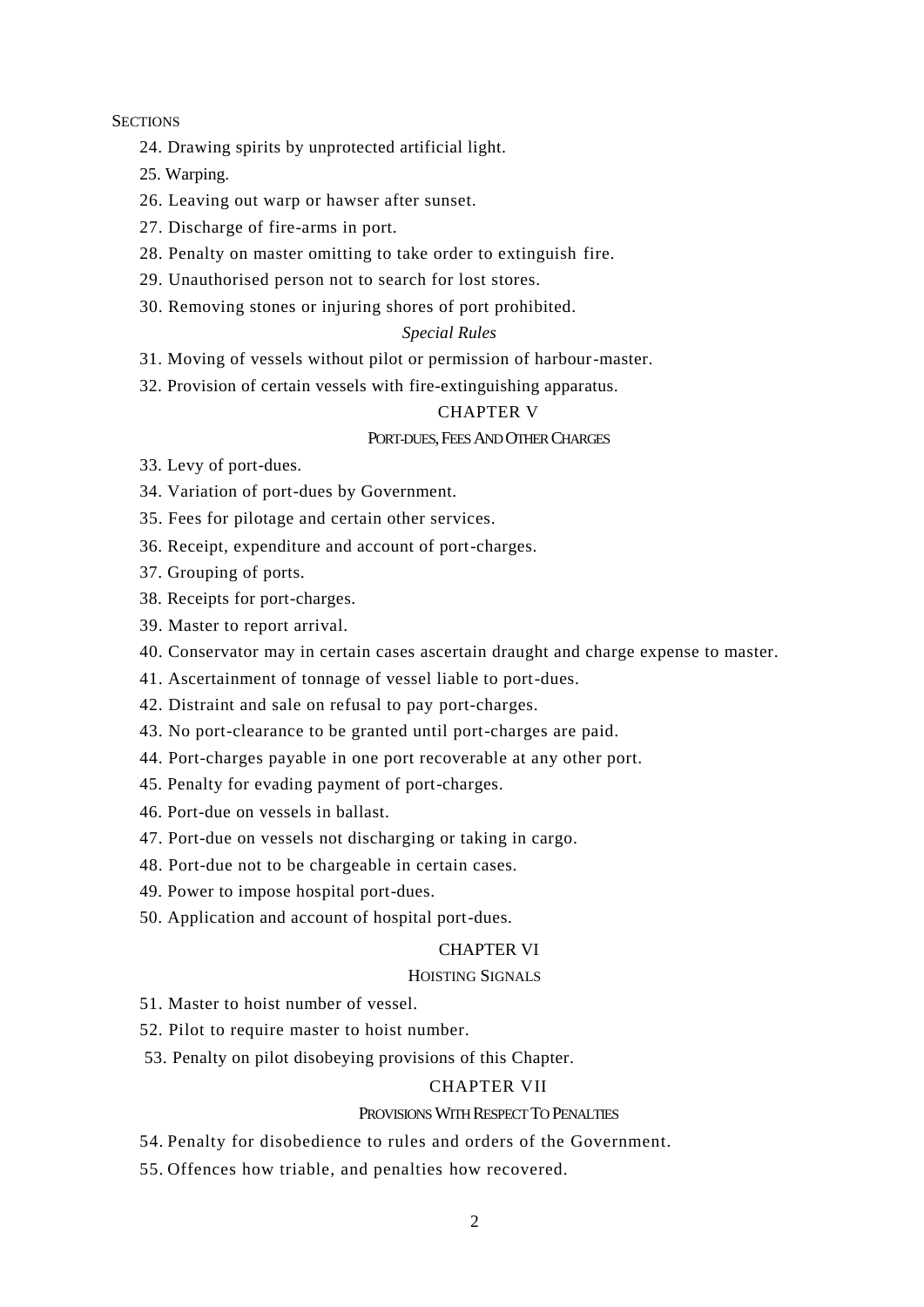#### **SECTIONS**

- 56. Costs of conviction.
- 57. Ascertainment and recovery of expenses and damages payable under this Act.
- 58. Costs of distress.
- 59. Magistrate to determine the amount to be levied in case of dispute.
- 60. Jurisdiction over offences beyond local limits of jurisdiction.
- 61. Conviction to be quashed oil merits only.

# CHAPTER VIII

#### SUPPLEMENTAL PROVISIONS

- 62. Hoisting unlawful colours in port.
- 63. Foreign deserters.
- 64. Application of sections 10 and 21.
- 65. Grant of sites for sailors' institutes.
- 66. Exercise of powers of conservator by his assistants.
- 67. Service of written notices of directions.
- 68. Publication of orders of Government.
- 68A. Authorities exercising jurisdiction in ports to co-operate in manoeuvres for defence of port.
- 68B. Duties of the said authorities in an emergency.
- 68C. Application of certain provisions of the Act to aircraft.
- 68D. Maritime seruity.
- 69.[*Repealed.*].

# THE FIRST SCHEDULE.—PORTS, VESSELS CHARGEABLE, RATE OF PORT-DUES AND FREQUENCY OF PAYMENT.

THE SECOND SCHEDULE.—[*Repealed.*].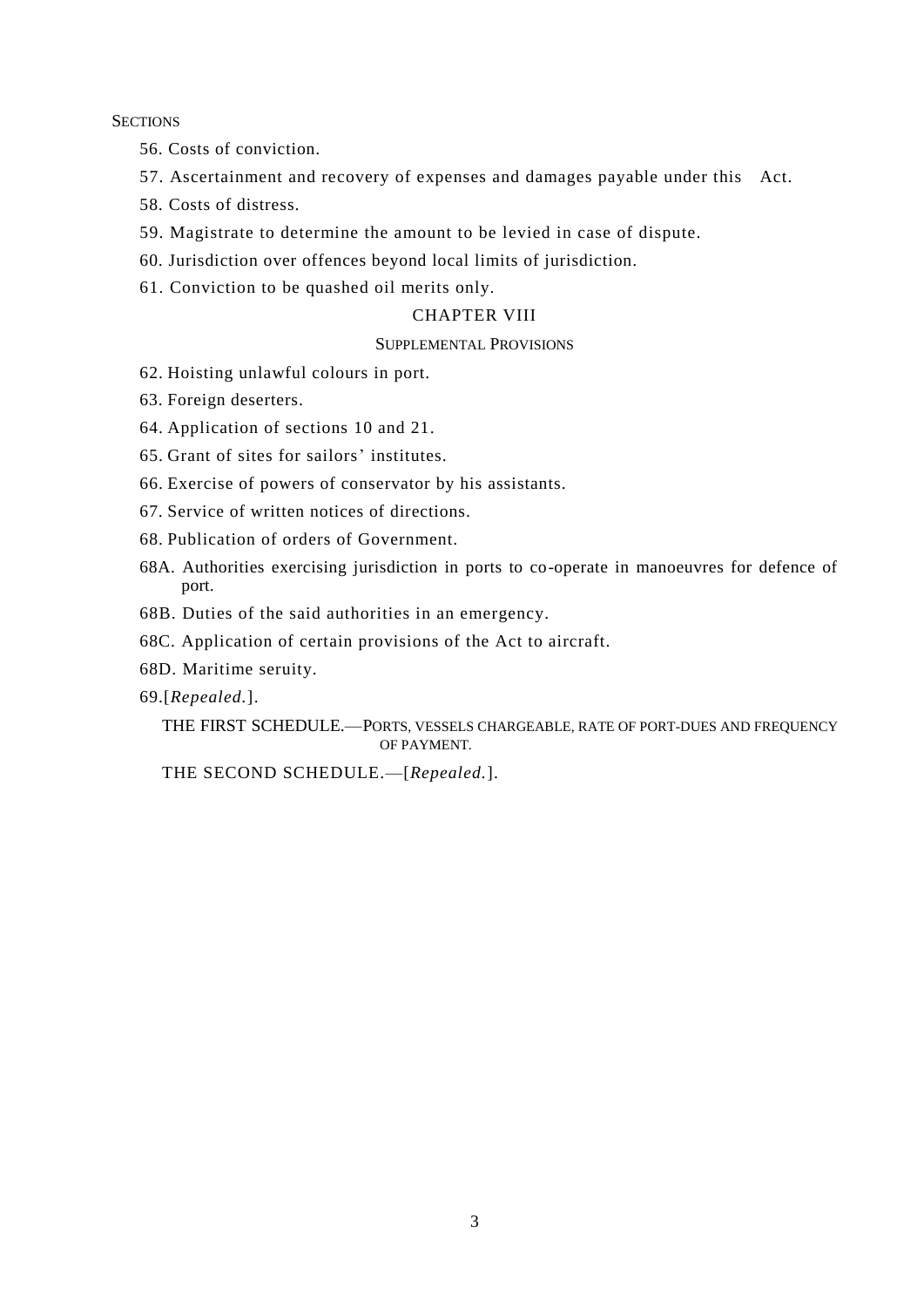# THE INDIAN PORTS ACT, 1908<sup>1</sup>

### ACT NO. 15 OF 1908

[18*th December*, 1908.]

An Act to consolidate the enactments relating to ports and port-charges.

WHEREAS it is expedient to consolidate the enactments relating to ports and port-charges; It is hereby enacted as follows:—

# **CHAPTER**

# PRELIMINARY

**1. Title and extent.—**(*1*) This Act may be called the Indian Ports Act, 1908.

(*2*) It shall extend, save as otherwise appears from its subject or context,—

(*a*) to the ports mentioned in the first schedule, and to such parts of the navigable rivers and channels leading to such ports respectively as have been declared to be subject to Act XXII of 1855 *(for the Regulation of Ports and Port-due*s) or to the Indian Ports Act, 1875 (12 of 1875), or to the Indian Ports Act, 1889 (10 of 1889);

(*b*) to the other ports or parts of navigable rivers or channels to which the  $2$ [Government], in exercise of the power hereinafter conferred, extends this Act.

(*3*) But nothing in section 31 or section 32 shall apply to any port, river or channel to which the section has not been specially extended by the  $2$ [Government].

**2. Savings.—**Nothing in this Act shall—

 $(i)$  apply to any vessel belonging to, or in the service of,  $\frac{3}{1}$  (the Central Government or a State Government]<sup>4\*\*\*</sup> or to any vessel of war belonging to any Foreign Prince or State, or

(*ii*) deprive any person of any right of property or other private right, except as hereinafter expressly provided, or

(*iii*) affect any law or rule relating to the customs or any order or direction lawfully made or given pursuant thereto.

**3. Definitions.—**In this Act, unless there is anything repugnant in the subject or context, —

 $<sup>5</sup>$ [(*1*) "Magistrate" means a person exercising powers under the Code of Criminal Procedure, 1973</sup> (2 of 1974);]

(2) "master", when used in relation to any vessel  $6$ [or any aircraft making use of any port], means, subject to the provisions of any other enactment for the time being in force, any person (except a pilot or harbour-master  $6$ [of the port]) having for the time being the charge or control of the vessel  $6$  [or the aircraft, as the case may be];

Thi*s* Act has been supplemented in its application to the port of Cochin by the Cochin Port Act, 1936 (6 of 1936), s. 2 and Sch. This Act has been amended in Andhra Pradesh by A.P. Act 18 of 1968, in Pondicherry by Pondy. Act 10 of 1969 and Tamil Nadu by

<sup>1.</sup> For Report of Select Committee, *see* Gazette of India, 1908, Pt. V, p. 359; and for Proceedings in Council, *see* Gazette of India, 1908, Pt. VI, pp. 146, 154 and 182.

T.N. Act 19 of 1975.

This Act has been extended to Pondicherry on 1-10-1963: *vide* Reg. 7 of 1963, s. 3 and Sch. I, to the whole of the Union territory of Lakshadweep (w.e.f. 1-10-1967): v*ide* Reg. 8 of 1965, s. 3 and Sch., and Goa, Daman and Diu with modifications by Reg. 12 of 1962, s. 3 and Sch.

<sup>2.</sup> Subs. by the A.O. 1937, for "Local Government".

<sup>3.</sup> Subs. by the A.O. 1950, for "His Majesty".

<sup>4.</sup> The words "or the Government of India" omitted by the A.O. 1937.

<sup>5.</sup> Subs. by Act 15 of 1997, s. 2, for clause (*1*) (w.e.f. 9-1-1997).

<sup>6.</sup> Ins. by Act 35 of 1951, s. 188.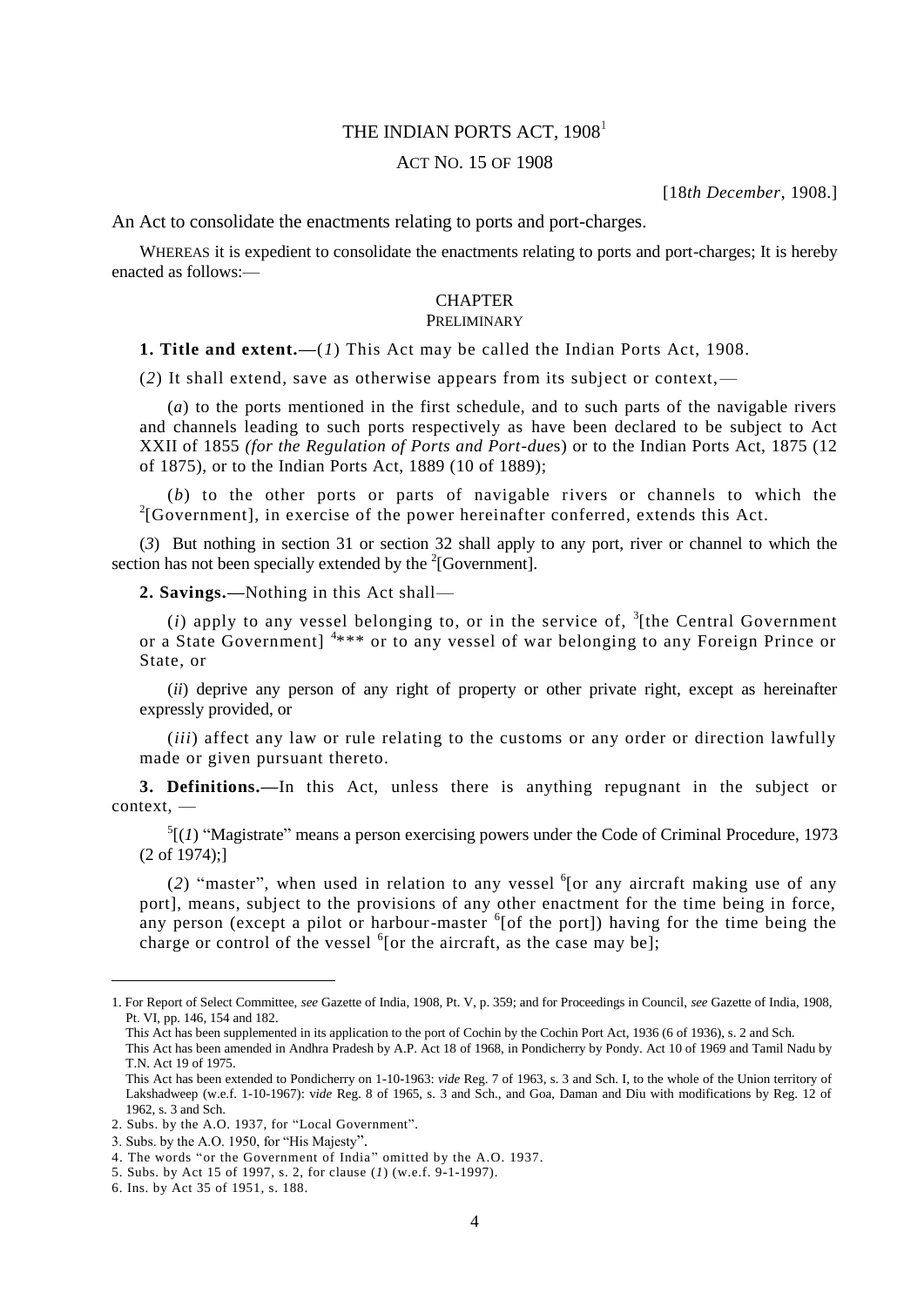(3) "pilot" means a person for the time being authorised by the  ${}^{1}$ [Government] to pilot vessels;

(*4*) "port" includes also any part of a river or channel in which this Act is for the time being in force;

(*5*) "port officer" is synonymous with master-attendant;

 $2(6)$  "ton" means a ton as determined or determinable by the rules made under section 74 of the Merchant Shipping Act, 1958 (44 of 1958), for regulating the measurement of the gross tonnage of ships;]

( $7$ ) "vessel" includes anything made for the conveyance  $\frac{3}{2}$  [mainly] by water of human beings or of property;

 ${}^{4}$ [(8) "major port" means any port which the Central Government may by notification in the Official Gazette declare, or may under any law for the time being in force ha ve declared, to be a major port; <sup>5</sup>[and]

(9) "Government", as respects major ports, for all purposes, and, as respects other ports, for the purposes of making rules under clause (*p*) of section 6 (*1*) and of the appointment and control of port health-officers under section 17, means the Central Government, and save as aforesaid, means the State Government.]

#### $6*$  $*$   $*$   $*$   $*$   $*$   $*$

### CHAPTER II

# POWERS OF THE <sup>1</sup>[GOVERNMENT]

**4. Power to extend or withdraw the Act or certain portions thereof.—** $(I)^{7**}$  **The**  $^1$ **[Government]** may, by notification in the Official Gazette,—

(*a*) extend this Act to any port<sup>8</sup> in which this Act is not in force or to any part of any navigable river or channel which leads to a port and in which this Act is not in force;

(*b*) specially extend the provisions of section 31 or section 32 to any port to which they have not been so extended;

(*c*) withdraw this Act or section 31 or section 32 from any port or any part thereof in which it is for the time being in force.

(*2*) A notification under clause (*a*) or clause (*b*) of sub-section (*1*) shall define the limits of the area to which it refers.

(*3*) Limits defined under sub-section (*2*) may include any piers, jetties, landing-places, wharves, quays, docks and other works made on behalf of the public for convenience of traffic, for safety of vessels, or for the improvement, maintenance or good government of the port and its approaches, whether within or without high-water-mark, and, subject to any rights of private property therein, any portion of the shore or bank within fifty yards of high-water-mark.

(*4*) In sub-section (*3*) the expression "high-water-mark" means the highest point reached by ordinary spring tides at any season of the year.

**5. Alteration of limits of ports.**—(*1*) The <sup>1</sup>[Government] may,  $9***$  subject to any rights of private property, alter the limits of any port in which this Act is in force.

<sup>1.</sup> Subs. by the A.O. 1937, for "Local Government" .

<sup>2.</sup> Subs. by Act 23 of 1992, s. 2, for clause (*6*) (w.e.f. 24-01-1994).

<sup>3.</sup> Ins. by Act 35 of 1951, s. 188.

<sup>4.</sup> Added by the A.O. 1937.

<sup>5.</sup> Ins. by Act 23 of 1992, s. 2 (w.e.f. 23-1-1994).

<sup>6.</sup> Clause (*10*) ins. by the A.O. 1950, omitted by Act 3 of 1951, s. 3 and Sch.

<sup>7.</sup> The words "with the previous sanction of the Governor General in Council" omitted by Act 6 of 1916, s. 2.

<sup>8.</sup> Extended to the port of MORMUGAO *vide* G.S.R. 1831, dated 16-11-1963.

<sup>9.</sup> The words "with the previous sanction of the Governor General in Council and" omitted by Act 6 of 1916, s. 3.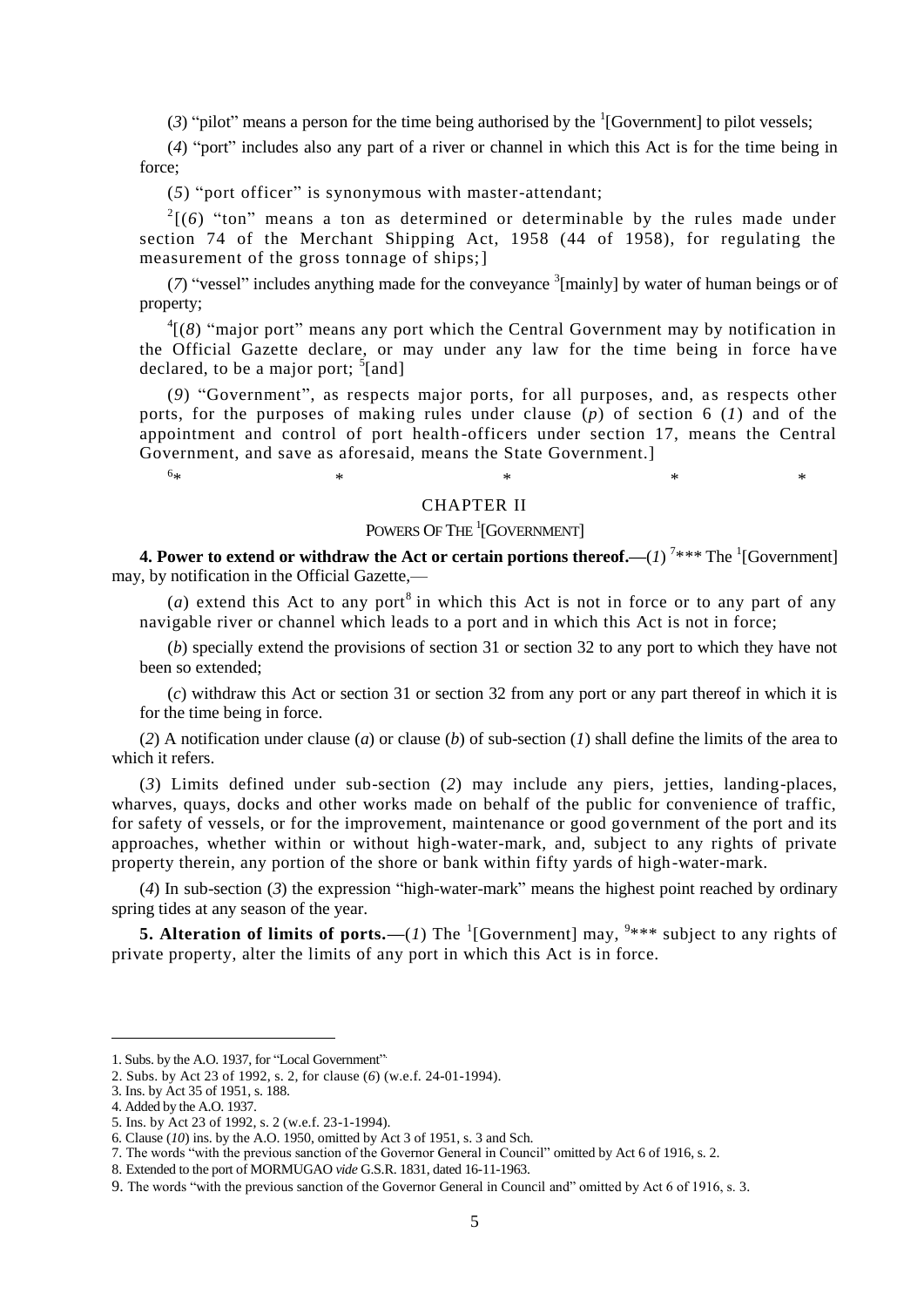<sup>1</sup>[*Explanation.—For* the removal of doubts, it is hereby declared that the power coffered on the Government by this sub-section includes the power to alter the limits of any port by uniting with that port any other port or any part of any other port.]

(2) When the <sup>2</sup>[Government] alters the limits of a port under sub-section (*1*), it shall declare or describe, by notification in the Official Gazette, and by such other means, if any, as it thinks fit, the precise extent of such limits.

**6. Power to make port-rules.** (*1*) The <sup>2</sup>[Government] may, in addition to any rules which it may make under any other enactment for the time being in force, make such rules, consistent with this Act, as it thinks necessary for any of the following purposes, namely:

(*a*) for regulating the time and hours at and during which, the speed at which, and the manner and conditions in and on which, vessels generally or vessels of any class defined in the rules, may enter, leave or be moved in any port subject to this Act;

(*b*) for regulating the berths, stations and anchorages to be occupied by vessels in any such port;

(*c*) for striking the yards and top masts, and for rigging-in the booms and yards, of vessels in any such port, and for swinging or taking-in davits, boats and other things projecting from such vessels;

(*d*) for the removal or proper hanging or placing of anchors, spars and other things being in or attached to vessels in any such port:

(*e*) for regulating vessels whilst taking-in or discharging passengers, ballast or cargo, or any particular kind of cargo, in any such port, and the stations to be occupied by vessels whilst so engaged;

<sup>3</sup>[(*ee*) for regulating the manner in which oil or water mixed with oil shall be discharged in any such port and for the disposal of the same;

<sup>4</sup>[(*eee*) for regulating the bunkering of vessels with liquid fuel in any such port and the description of barges, pipe lines or tank vehicles to be employed in such bunkering;]

 $(f)$  for keeping free passages of such width as may be deemed necessary within any such port, and along or near to the piers, jetties, landing-places, wharves, (pays, docks, moorings and other works in or adjoining to the same, and for marking out the spaces so to be kept free;

(*g*) for regulating the anchoring, fastening, mooring and unmooring of vessels in any such port;

(*h*) for regulating the moving and warping of all vessels within any such port and the use of warps therein;

(*i*) for regulating the use of the mooring buoys, chains and other moorings in any such port;

 $(j)$  for fixing the rates to be paid  $\frac{5}{2}$  [in a port other than a major port] for the use of such moorings when belonging to the <sup>6</sup>[Government], or of any boat, hawser or other thing belonging to the 2 [Government];

 $7$   $(ijj)$  for regulating the use of piers, jetties, landing places, wharves, quays, warehouses and sheds when belonging to the Government;

(*jja*) for fixing the rates to be paid for the use of piers, jetties, landing places, wharves, quays, warehouses and sheds of any port, other than a major port, when belonging to the Government;]

<sup>1.</sup> Ins. by Act 17 of 1978, s. 2. 2. Subs. by the A.O. 1937, for "Local Government".

<sup>3.</sup> Ins. by Act 39 of 1923, s. 2.

<sup>4.</sup> Ins. by Act 9 of 1925, s. 2.

<sup>5.</sup> Ins. by Act 15 of 1997, s. 3 (w.e.f. 9-1-1997).

<sup>6.</sup> Subs. by the A.O. 1950, for "Crown" which had been subs. by the A.O. 1937, for "Government".

<sup>7.</sup> Subs. by Act 15 of 1997, s. 3, for clause (*jj*) (w.e.f. 9-1-1997).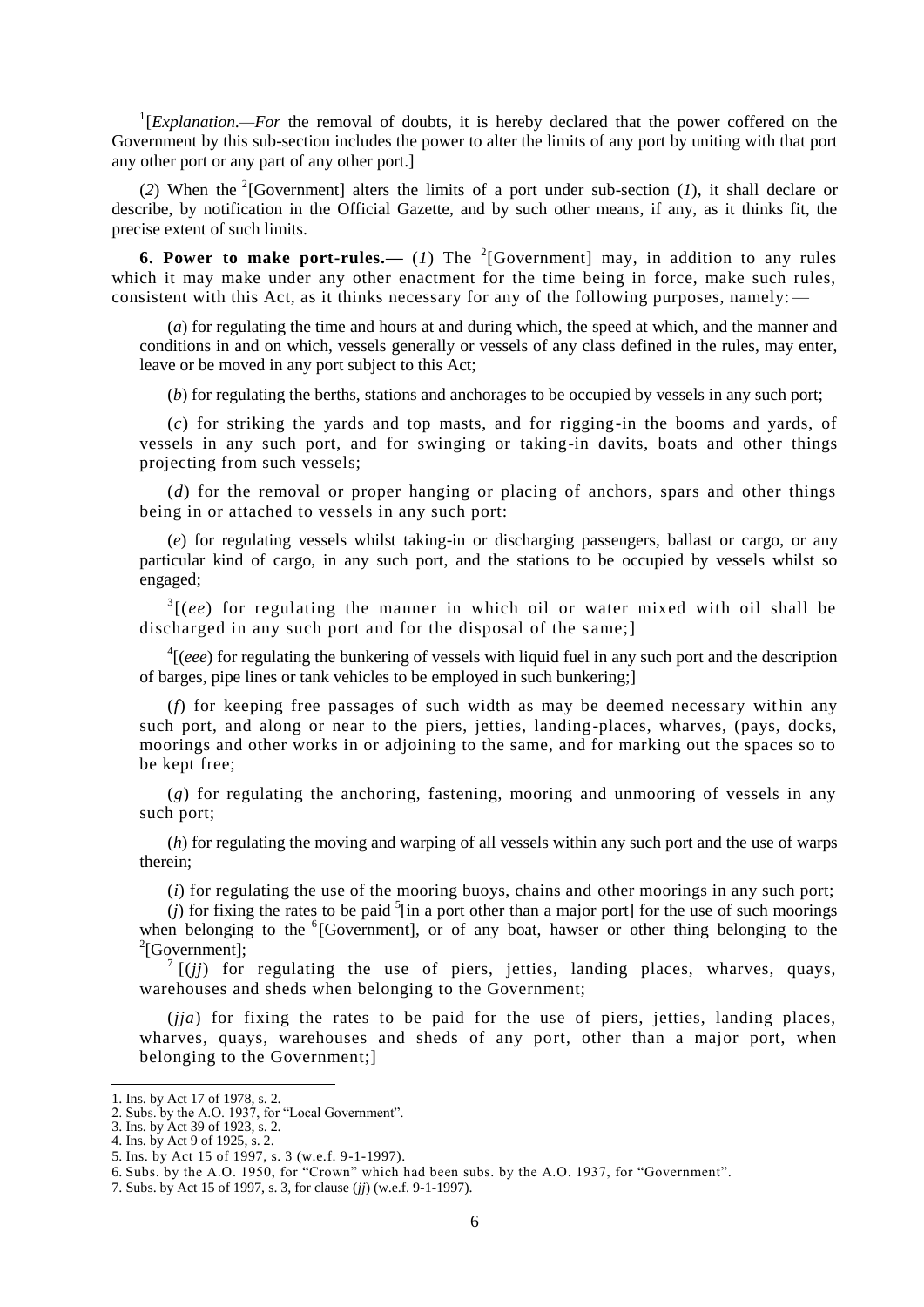$\frac{1}{k}$  (*k*) for licensing and regulating catamarans plying for hire, and flats and cargo, passenger and other boats plying, whether for hire or not, and whether regularly or only occasionally, in or partly within and partly without any such port, and for licensing and regulating the crews of any such vessels; and for determining the quantity of cargo or number of passengers or of the crew to be carried by any such vessels and the conditions under which such vessels shall be compelled to ply for hire, and further for the conditions under which any licence may be revoked;

(*kk*) for providing for the fees payable in respect of the services specified in clause (*k*) for any port, other than a major port;]

(*l*) for regulating the use of fires and lights within any such port;

(*m*) for enforcing and regultaing the use of signals or signal-lights by vessels by day or by night in any such port;

(*n*) for regulating the number of the crew which must be on board any vessel afloat within the limits of any such port;

(*o*) for regulating the employment of persons engaged in cleaning or painting vessels, or in working in the bilges, boilers or double bottoms of vessels in any such port;

 $2^{2}$ (*p*)<sup>3\*\*\*</sup> for the prevention of danger arising to the public health by the introduction and the spread of any infectious or contagious disease from vessels arriving at, or being in, any such port, and for the prevention of the conveyance of infection or contagion by means of any vessel sailing from any such port, and in particular and without prejudice to the generality of this provision, for—

(*i*) the signals to be hoisted and the places of anchorage to be taken up by such vessels having any case, or suspected case, of any infectious or contagious disease on board, or arriving at such port from a port in which, or in the neighbourhood of which, there is believed to be, or to have been at the time when the vessel left such port, any infectious or contagious disease;

(*ii*) the medical inspection of such vessels and of persons on board such vessels;

(*iii*) the questions to be answered and the information to be supplied by masters, pilots and other persons on board such vessels;

(*iv*) the detention of such vessels and of persons on board such vessels;

(*v*) the duties to be performed in cases of any such disease by masters, pilots and other persons on board such vessels;

(*vi*) the removal to hospital or other place approved by the health-officer and the detention therein of any person from any such vessel who is suffering or suspected to be suffering from any such disease;

(*vii*) the cleansing, ventilation and disinfection of such vessels or any part thereof and of any articles therein likely to retain infection or contagion, and the destruction of rats or other vermin in such vessels;

(*viii*) the disposal of the dead on such vessels; and]

(*q*) for securing the protection from heat of the officers and crew of vessels in any such port by requiring the owner or master of any such vessel—

(*i*) to provide curtains and double awnings for screening from the sun's rays such portions of the deck as are occupied by, or are situated immediately above, the quarters of the officers and crew;

<sup>1.</sup> Subs. by Act 15 of 1997, s. 3, for clause (*k*) (w.e.f. 9-1-1997).

<sup>2.</sup> Subs. by Act 4 of 1911, s. 2, for clause (*p*).

<sup>3.</sup> Certain words omitted by the A.O. 1937.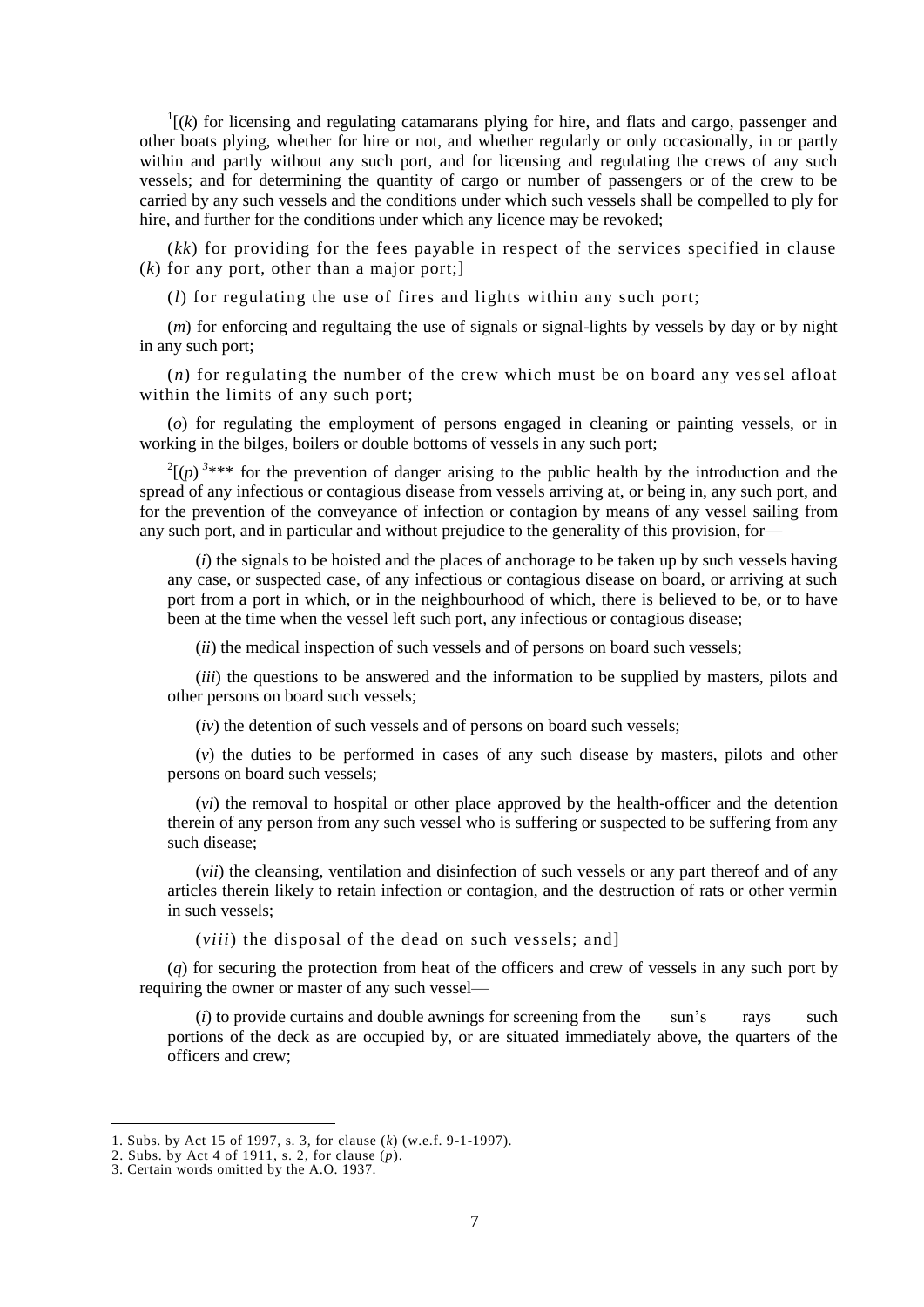(*ii*) to erect windsails so far as the existing portholes or apertures in the deck admit of their being used for ventilating the quarters of the officers and. crew;

(*iii*) when the deck is made of iron and not wood-sheathed, to cover with wooden planks or other suitable non-conducting material such portions of the deck as are situated immediately above the quarters of the officers and crew;

(*iv*) when the quarters used by the crew and the galley are separated by an iron bulk-head only, to furnish a temporary screen of some suitable non-conducting material between such quarters and the galley.

 $1_{\star}$  $*$   $*$   $*$   $*$   $*$ 

(2) The power to make rules under sub-section  $(I)$ <sup>2\*\*\*</sup> is subject to the condition of the rules being made after previous publication:

Provided that nothing in this sub-section shall be construed to affect the validity of any rule in force immediately before the commencement of the Indian Ports Act, 1889 (10 of 1889) and continued by section 2, sub-section (*2*), of that Act.

 $3$ [(2A) Every rule made by the State Government under this Act shall be laid, as soon as may be after it is made, before the State Legislature.

(*2B*) Every rule made by the Central Government under this Act shall be laid, as soon as may be after it is made, before each House of Parliament, while it is in session, for a total period of thirty days which may be comprised in one session or in two or more successive sessions, and if, before the expiry of the session immediately following the session or the successive sessions aforesaid, both Houses agree in making any modification in the rule or both Houses agree that the rule should not be made, the rule shall thereafter have effect only in such modified form or be of no effect, as the case may be; so, however, that any such modification or annulment shall be without prejudice to the validity of anything previously done under that rule.]

(*3*) If any person disobeys any rule made under clause (*p*) of sub-section (*1*), he shall be punishable for every such offence with fine which may extend to one thousand rupees.

(*4*) If a master fails wholly or in part to do any act prescribed by any rule made under clause (*p*) of sub-section (*1*), the health-officer shall cause such act to be done, and the reasonable expenses incurred in doing such act shall be recoverable by him from such master.

#### CHAPTER III

#### PORT-OFFICIALS AND THEIR POWERS AND DUTIES

**7. Appointment of conservator.**—(*1*) The  ${}^{4}$ [Government] shall appoint some officer or body of persons to be conservator of every port subject to this Act.

(2) Subject to any direction by the  ${}^{4}$ [Government] to the contrary,—

(*a*) in ports where there is a port-officer, the port-officer shall be the conservator;

(*b*) in ports where there is no port-officer, but where there is a harbour-master, the harbour-master shall be the conservator.

(*3*) Where the harbour-master is not conservator, the harbour-master and his assistants shall be subordinate to, and subject to the control of, the conservator.

(4) The conservator shall be subject to the control of the  ${}^{4}$ [Government], or of any intermediate authority which  $\frac{5}{3}$ [the Government] may appoint.

<sup>1.</sup> Sub-section (*1A*) omitted by Act 26 of 1938, s. 8.Earlier inserted by Act 15 of 1922, s. 2

<sup>2.</sup> The words, brackets, figure and letter "and sub-section (*IA*)" omitted by Act 26 of 1938, s. 8. Earlier inserted by Act 15 of 1922, s. 2.

<sup>3.</sup> Ins. by Act 20 of 1983, s. 2 and Schedule (w.e.f. 15-3-1984).

<sup>4.</sup> Subs. by the A.O. 1937, for "Local Government".

<sup>5.</sup> Subs., *ibid.,* for "that Government".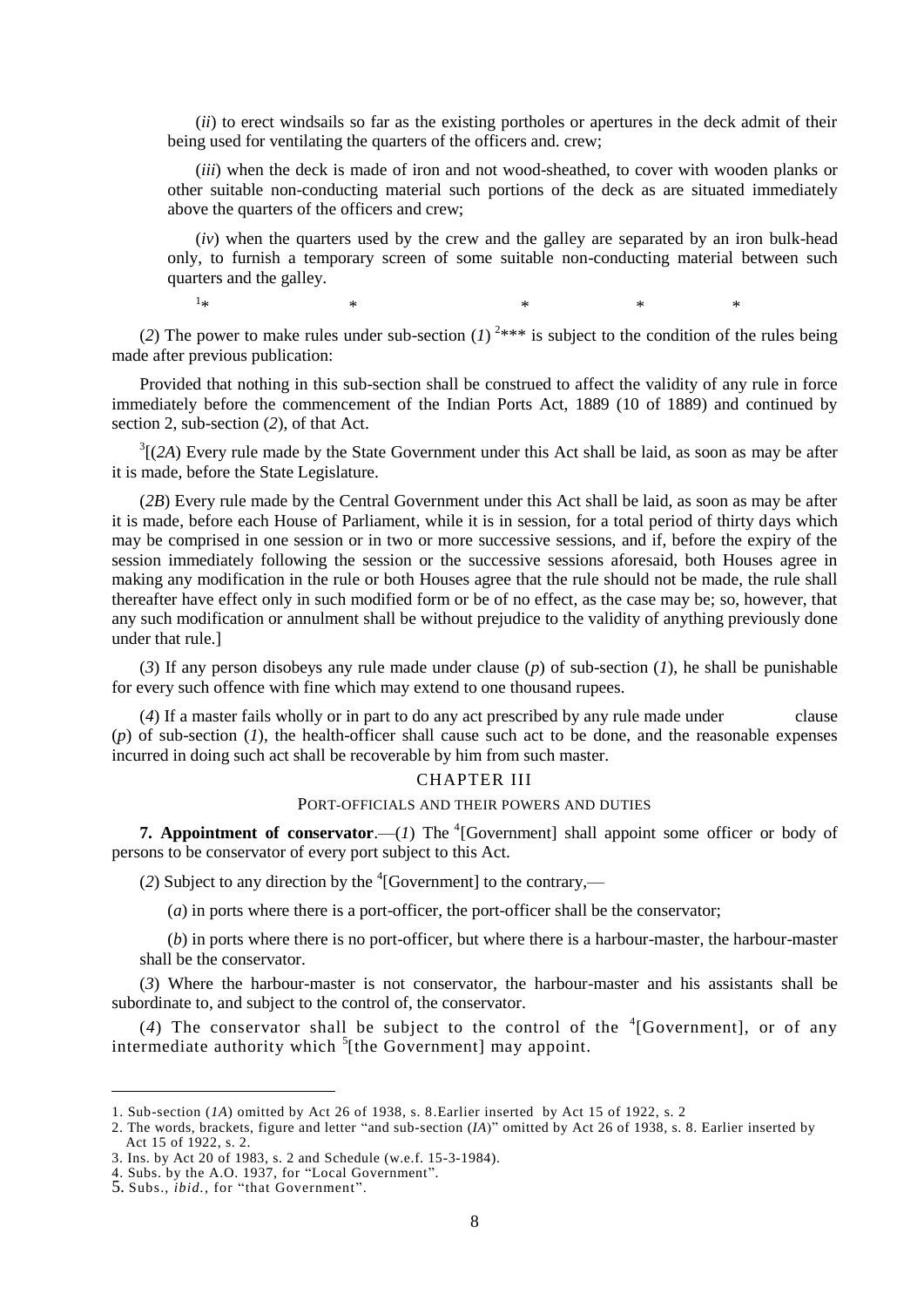**8. Power of conservator to give and enforce directions for certain specified purposes.—**(*1*) The conservator of any port subject to this Act may, with respect to any vessel within the port, give directions for carrying into effect any rule for the time being in force therein under section 6.

(*2*) If any persons wilfully and without lawful excuse refuses or neglects to obey any lawful direction of the conservator, after notice thereof has been given to him, he shall, for every such offence, be punishable with fine which may extend to one hundred rupees, and in the case of a continuing offence with a further fine which may extend to one hundred rupees for every day during which, after such notice as aforesaid, he is proved to have wilfully and without lawful excuse continued to disobey the direction.

(*3*) In case of such refusal or neglect, the conservator may do, or cause to be done, all acts necessary for the purpose of carrying the direction into execution, and may hire and employ proper persons for that purpose, and all reasonable expenses incurred in doing such acts shall be recoverable by him from the person so refusing or neglecting to obey the direction.

**9. Power to cut warps and ropes.—**The conservator of any such port may, in case of urgent necessity, cut, or cause to be cut, any warp, rope, cable or hawser endangering the safety of any vessel in the port or at or near to the entrance thereof.

**10. Removal of obstructions within limits of port.—**(*1*) The conservator may remove, or cause to be removed, any timber, raft or other thing, floating or being in any part of any such port, which in his opinion obstructs or impedes the free navigation thereof or the lawful use of any pier, jetty, landing-place, wharf, quary, dock, mooring or other work on any part of the shore or bank which has been declared to be within the limits of the port and is not private property.

 $(2)$  The owner of any such timber, raft or other thing shall be liable to pay the reasonable expenses of the removal thereof, and if such owner or any other person has without lawful excuse caused any such obstruction or impediment, or causes any public nuisance affecting or likely to affect such free navigation or lawful use, he shall also be punishable with fine which may extend to one hundred rupees.

(*3*) The conservator or any Magistrate having jurisdiction over the offence may cause any such nuisance to be abated.

**11. Recovery of expenses of removal.—**If the owner of any such timber, raft or other thing, or the person who has caused any such obstruction, impediment or public nuisance as is mentioned in the last foregoing section, neglects to pay the reasonable expenses incurred in the removal thereof, within one week after demand, or within fourteen days after such removal has been notified in the Official Gazette or in such other manner as the  ${}^{1}$ [Government] by general or special order directs, the conservator may cause such timber, raft or other thing, or the materials of any public nuisance so removed, or so much thereof as may be necessary, to be sold by public auction;

and may retain all the expenses of such removal and sale out of the proceeds of the sale, and shall pay the surplus of such proceeds, or deliver so much of the thing or materials as may remain unsold, to the person entitled to receive the same;

and, if no such person appears, shall cause the same to be kept and deposited in such manner as the <sup>1</sup>[Government] directs;

and may, if necessary, from time to time, realise the expenses of keeping the same, together with the expenses of sale, by a further sale of so much of the thing or materials as may remain unsold.

**12. Removal of lawful obstructions.—**(*1*) If any obstruction or impediment to the navigation of any port subject to this Act has been lawfully made, or has become lawful by reason of the long continuance of such obstruction or impediment, or otherwise, the conservator shall report the same for the information

<sup>1.</sup> Subs. by the A.O. 1937, for "Local Government".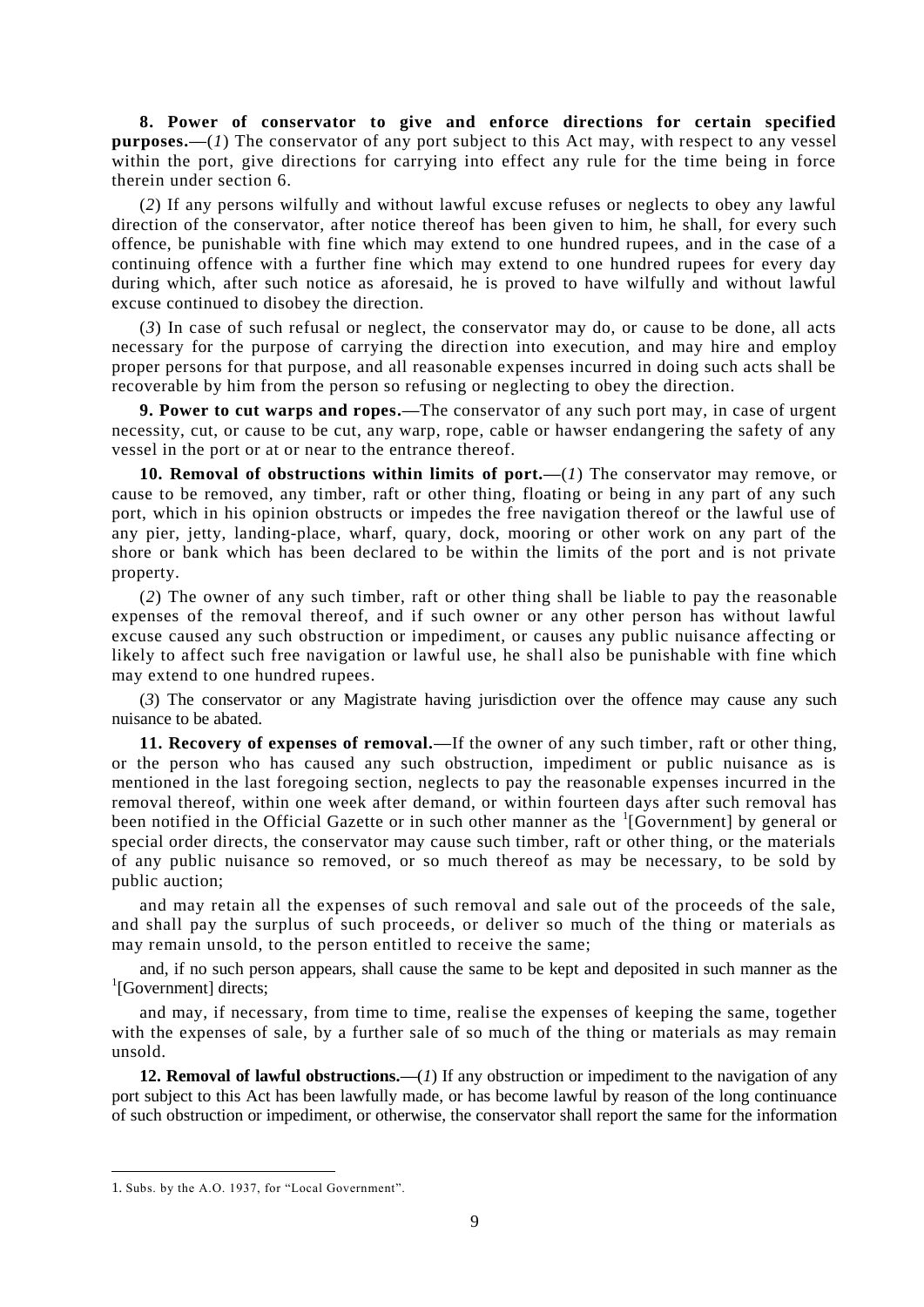of the  ${}^{1}$ [Government], and shall, with the sanction of  ${}^{2}$ [the Government], cause the same to be removed or altered, making reasonable compensation to the person suffering damage by such removal or alteration.

(*2*) Any dispute arising concerning such compensation shall be determined according to the law relating to like disputes in the case of land required for public purposes.

**13. Fouling of Government moorings.—**(*1*) If any vessel hooks or gets foul of any of the buoys or moorings laid down by or by the authority of the <sup>1</sup>[Government] in any such port, the master of such vessel shall not, nor shall any other person, except in case of emergency, lift the buoy or mooring for the purpose of unhooking or getting clear from the same without the assistance of the conservator;

and the conservator, immediately on receiving notice of such accident, shall assist and superintend the clearing of such vessel;

and the master of such vessel shall, upon demand, pay such reasonable expenses as may be incurred in clearing the same.

(*2*) Any master or other person offending against the provisions of this section shall, for every such offence, be punishable with fine which may extend to one hundred rupees.

**14. Raising or removal or wreck impeding navigation within limits of**  port.—<sup>3</sup>[(*1*) If any vessel is wrecked, stranded or sunk in any port in such a manner as to impede or likely to impede any navigation thereof, the conservator shall give notice to the owner of the vessel to raise, remove or destroy the vessel within such period as may be specified in the notice and to furnish such adequate security to the satisfaction of the conservator to ensure that the vessel shall be raised, removed or destroyed within the said period:

Provided that the conservator may extend such period to such further period as he may consider necessary having regard to the circumstances of such case and the extent of its impediment to navigation.

(*1A*) Where the owner of any vessel to whom a notice has been issued under sub-section (*1*) fails to raise, remove or destroy such vessel within the period specified in the notice or the extended period or fails to furnish the security required of him, the conservator may cause the vessel to be raised, removed or destroyed.

(*1B*) Notwithstanding anything contained in the foregoing sub-sections, if the conservator is of the opinion that any vessel which is wrecked, stranded or sunk in any port is required to be immediately raised, removed or destroyed for the purpose of uninterrupted navigation in such port, he may, without giving any notice under sub-section (*1*), cause the vessel to be raised, removed or destroyed.]

(2) If any property recovered by a conservator acting  $4$  [under sub-section (*1A*) or sub-section  $(IB)$  is unclaimed or the person claiming it fails to pay the reasonable expenses incurred by the conservator under that sub-section and a further sum of twenty per cent. of the amount of such expenses, the conservator may sell the property by public auction, if the property is of a perishable nature, forthwith, and, if it is not of a perishable nat ure, at any time not less than  $\frac{5}{1}$ [thirty days] after the recovery thereof.

(*3*) The expenses and further sum aforesaid shall be payable to the conservator out of the sale-proceeds of the property, and the balance shall be paid to the person entitled to the property recovered, or, if no such person appears and claims the balance, shall be held in deposit for payment, without interest, to any person thereafter establishing his right thereto:

Provided that the person makes his claim within three years from the date of the sale.

<sup>1.</sup> Subs. by the A.O. 1937, for "Local Government".

<sup>2.</sup> Subs., *ibid*., for "that Government".

<sup>3.</sup> Subs. by Act 23 of 1992, s. 3, for sub-section (*1*) (w.e.f. 12-8-1992).

<sup>4.</sup> Subs. by s. 3, *ibid.,* for "under sub-section (*1*)" (w.e.f. 12-8-1992).

<sup>5.</sup> Subs. by s. 3, *ibid.,* for "two months" (w.e.f. 12-8-1992).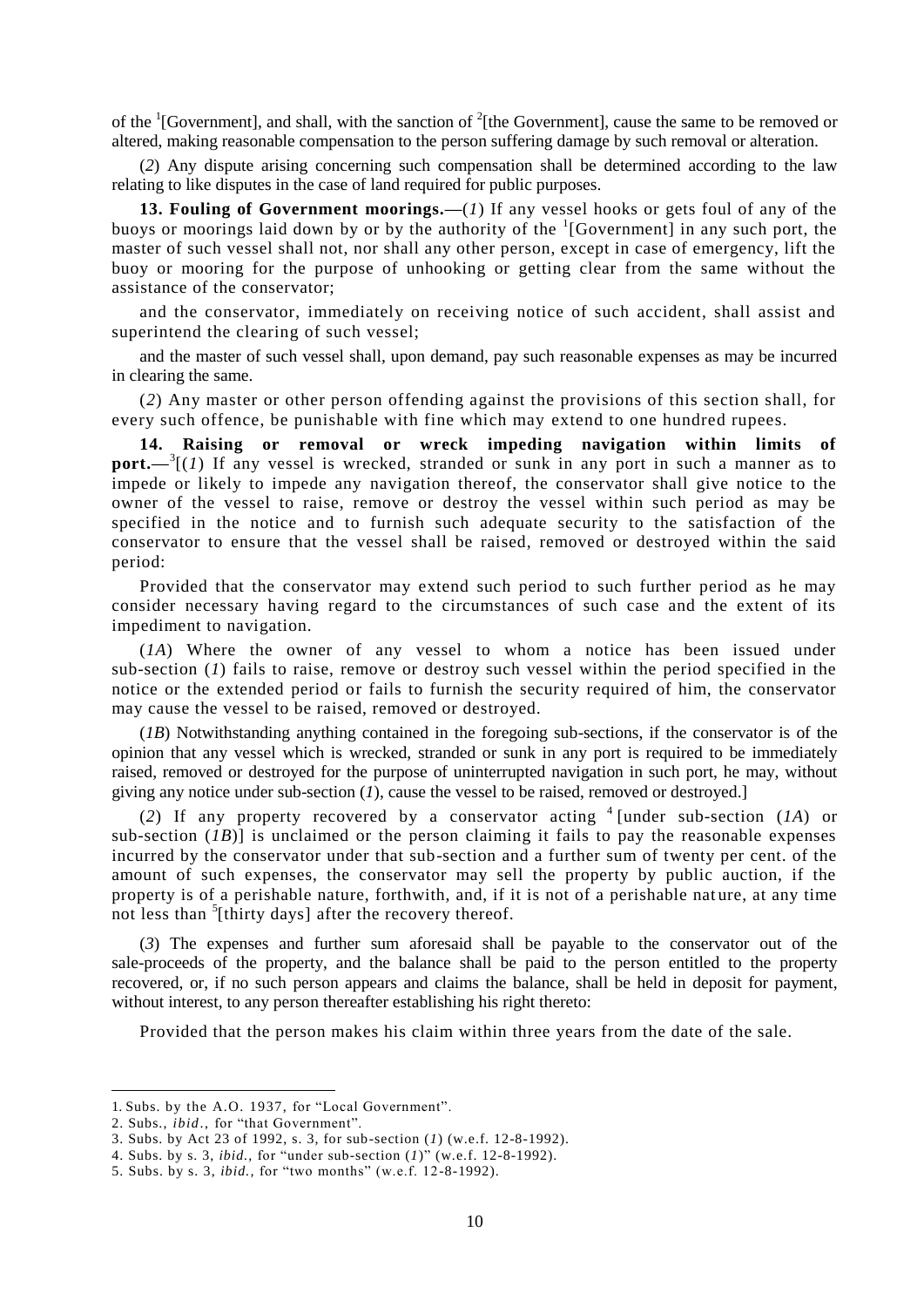$\frac{1}{4}$  (4) Where the sale proceeds of the property are not sufficient to meet the expenses and further sum aforesaid, the owner of the vessel at the time the vessel was wrecked, stranded or sunk shall be liable to pay the deficiency to the conservator on demand, and if the deficiency be not paid within one month of such demand the conservator may recover the deficiency from such owner in the manner laid down in sub-section (*2*) of section 57 for recovery of expenses and damages or in any other manner according as the deficiency does not or does exceed one thousand rupees.]

**15. Power to board vessels and enter buildings.—**(*1*) The conservator or any of his assistants may, whenever he suspects that any offence against this Act has been, or is about to be, committed, or whenever it is necessary for him so to do in the performance of any duty imposed upon him by this Act,

and the person appointed under this Act to receive any port dues, fees or other charges payable in respect of any vessel, may, whenever it is necessary for him so to do in the performance of any duty imposed upon him by this Act,

either alone or with any other person, board any vessel, or enter any building or place, within the limits of any port subject to this Act.

(*2*) If the master of the vessel, or any person in possession or occupation of the building or place, without lawful excuse, refuses to allow any such person as is mentioned in sub-section (*1*) to board or enter such vessel, building or place in the performance of any duty imposed upon him by this Act, he shall for every such offence be punishable with fine which may extend to two hundred rupees.

**16. Power to require crews to prevent or extinguish fire.—**(*1*) For the purpose of preventing or extinguishing fire in any port subject to this Act, the conservator or port-officer may require the master of any vessel within the port to place at his disposal such number as he requires, not exceeding three-fourths, of the crew then under the order of such master.

(*2*) Any master refusing or neglecting to comply with such requisition shall be punishable with fine which may extend to five hundred rupees, and any seaman then under his orders who, after being directed by the master to obey the orders of the conservator or port-officer for the purpose aforesaid, refuses to obey such orders, shall be punishable with fine which may extend to twenty-five rupees.

**17. Appointment and powers of health-officer.—** $(I)$  **The <sup>2</sup>[Government] may appoint at any port** subject to this Act an officer to be called the health-officer.

(2) A health-officer shall, subject to the control of the  ${}^{2}$ [Government], have the following powers, within the limits of the port for which he is appointed, namely:—

(*a*) with respect to any vessel, the powers conferred on a shipping-master by the Indian Merchant Shipping Act, 1859<sup>3</sup> (1 of 1859), section 71*;*

(*b*) power to enter on board any vessel and medically examine all or any of the seamen or apprentices on board the vessel;

(*c*) power to require and enforce the production of the log-book and any other books, papers or documents which he thinks necessary for the purpose of enquiring into the health and medical condition of the persons on board the vessel;

(*d*) power to call before him and question for any such purpose all or any of those persons and to require true answers to any questions which he thinks fit to ask;

(*e*) power to require any person so questioned to make and subscribe a declaration of the truth of the statements made by him.

**18. Indemnity of Government against act or default of port-official or pilot**.—The Government shall not be responsible for any act or default of any conservator, port-officer or harbour-master, of any

<sup>1.</sup> Ins. by Act 55 of 1952, s. 2.

<sup>2.</sup> Subs. by the A.O. 1937, for "Local Government".

<sup>3.</sup> *See* now the Merchant Shipping Act, 1958 (44 of 1958).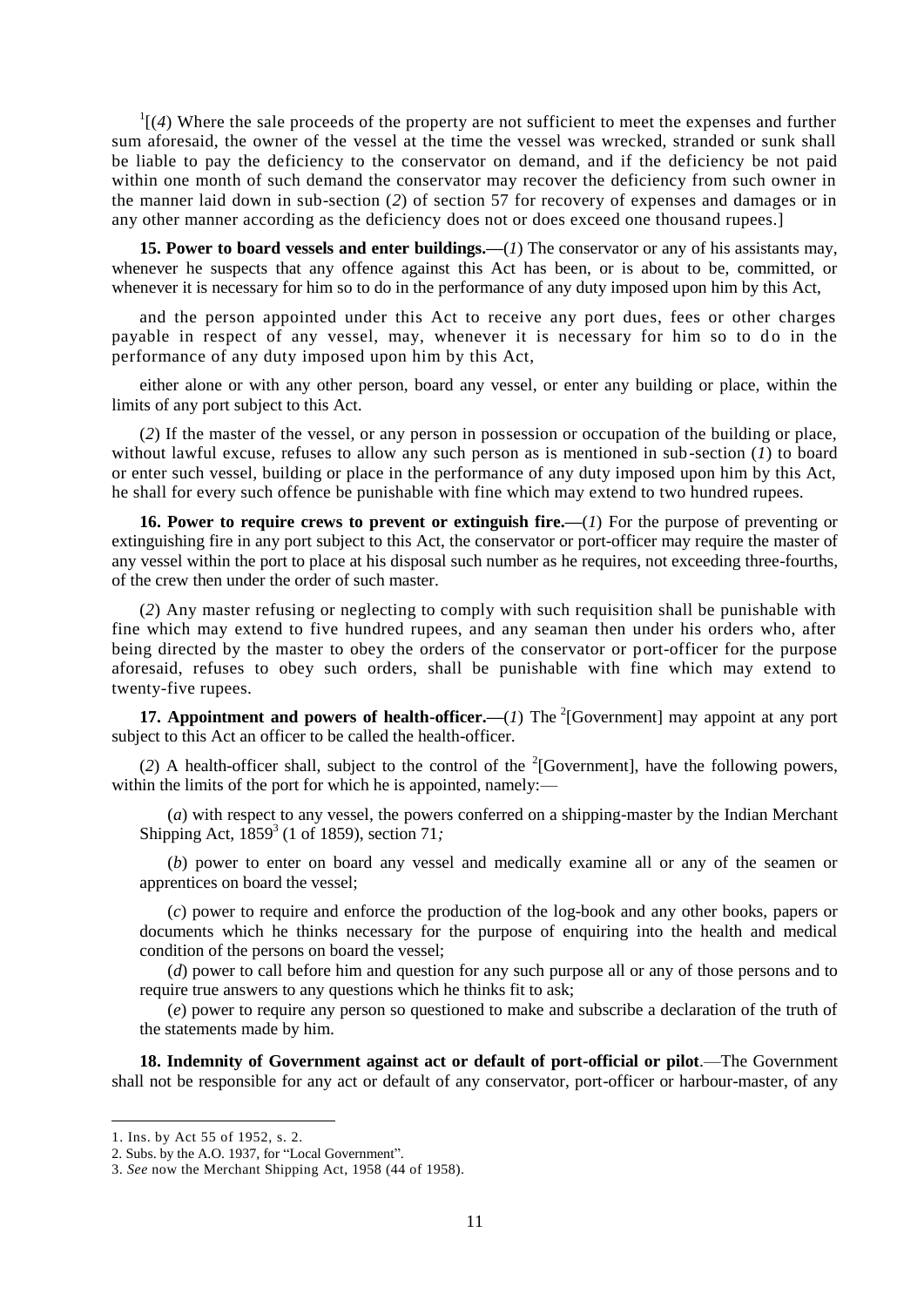port subject to this Act, or of any deputy or assistant of any of the authorities aforesaid, or of any person acting under the control or direction of any such authority, deputy or assistant, or for any act or default of any pilot, or for any damage sustained by any vessel in consequence of any defect in any of the moorings, hawsers or other things belonging to the Government which may be used by the vessel:

Provided that nothing in this section shall protect <sup>1</sup>[the Government] from a suit in respect of any act done by or under the express order or sanction of the Government.

# CHAPTER IV

#### RULES FOR THE SAFETY OF SHIPPING AND THE CONSERVATION OF PORTS

#### *General Rules*

**19. Injuring buoys, beacons and moorings**.—(*1*) No person shall, without lawful excuse, lift, injure, loosen or set adrift any buoy, beacon or mooring fixed or laid down by, or by the authority of, the  $2$ [Government], in any port subject to this Act.

(*2*) If any person offends against the provisions of this section, he shall for every such offence be laible, in addition to the payment of the amount of damage done, to fine which may extend to two thousand rupees, or to imprisonment for a term which may extend to two years.

**20. Wilfully loosening vessel from moorings**.—If any person wilfully and without lawful excuse loosens or removes from her moorings any vessel within any such port without leave or authority from the owner or master of the vessel, he shall, for every such offence, be punishable with fine which may extend to two hundred rupees, or with imprisonment for a term which may extend to six months.

**21. Improperly discharging ballast**.—(*1*) No ballast or rubbish, and no other thing likely to form a bank or shoal or to be detrimental to navigation, shall, without lawful excuse, be cast or thrown into any such port or into or upon any place on shore from which the same is liable to be washed into any such port, either by ordinary or high tides, or by storms or land-floods <sup>3</sup>[and no oil or water mixed with oil shall be discharged in or into any such port, to which any rules made under clause (*ee*) of sub-section (*1*) of section 6 apply, otherwise than in accordance with such rules].

(*2*) Any person who by himself or another so casts or throws any ballast or rubbish or any such other thing <sup>3</sup> [or so discharges any oil or water mixed with oil], and the master of any vessel from which the same is so cast, <sup>4</sup>[thrown or discharged], shall be punishable with fine which may extend to <sup>5</sup>[five lakh] rupees], and shall pay any reasonable expenses which may be incurred in removing the same.

(*3*) If, after receiving notice from the conservator of the port to desist from so casting or throwing any ballast or rubbish or such other thing <sup>3</sup>[or from so discharging any oil or water mixed with oil], any master continues so to cast, <sup>6</sup>[throw or discharge the same], he shall also be liable to simple imprisonment for a term which may extend to  $\sqrt{ }$  [one year and to fine which may extend to five lakh rupees].

(*4*) Nothing in this section applies to any case in which the ballast or rubbish or such other thing is cast or thrown into <sup>8</sup> [or the oil or water mixed with oil is discharged in or into] any such port with the consent in writing of the conservator, or within any limits within which such act may be authorised by the  $2$ [Government].

**22. Graving vessel within prohibited limits.—**If any person graves, breams or smokes any vessel in any such port, contrary to the directions of the conservator, or at any time or within any limits at or

<sup>1.</sup> The words "the Secretary of State for India in Council" successively subs. by the A.O. 1937 and the A.O. 1950, to read as above.

<sup>2.</sup> Subs. by the A.O. 1937, for "Local Government.

<sup>3.</sup> Ins. by Act 39 of 1923, s. 3.

<sup>4.</sup> Subs. by s. 3, *ibid.,* for "or thrown".

<sup>5.</sup> Subs. by Act 23 of 1992, s. 4, for "five hundred rupees" (w.e.f. 12-8-1992).

<sup>6.</sup> Subs. by Act 39 of 1923, s. 3, for "or throw it".

<sup>7.</sup> Subs. by Act 23 of 1992, s. 4, for "two months" (w.e.f. 12-8-1992).

<sup>8.</sup> Ins. by Act 39 of 1923, s. 3.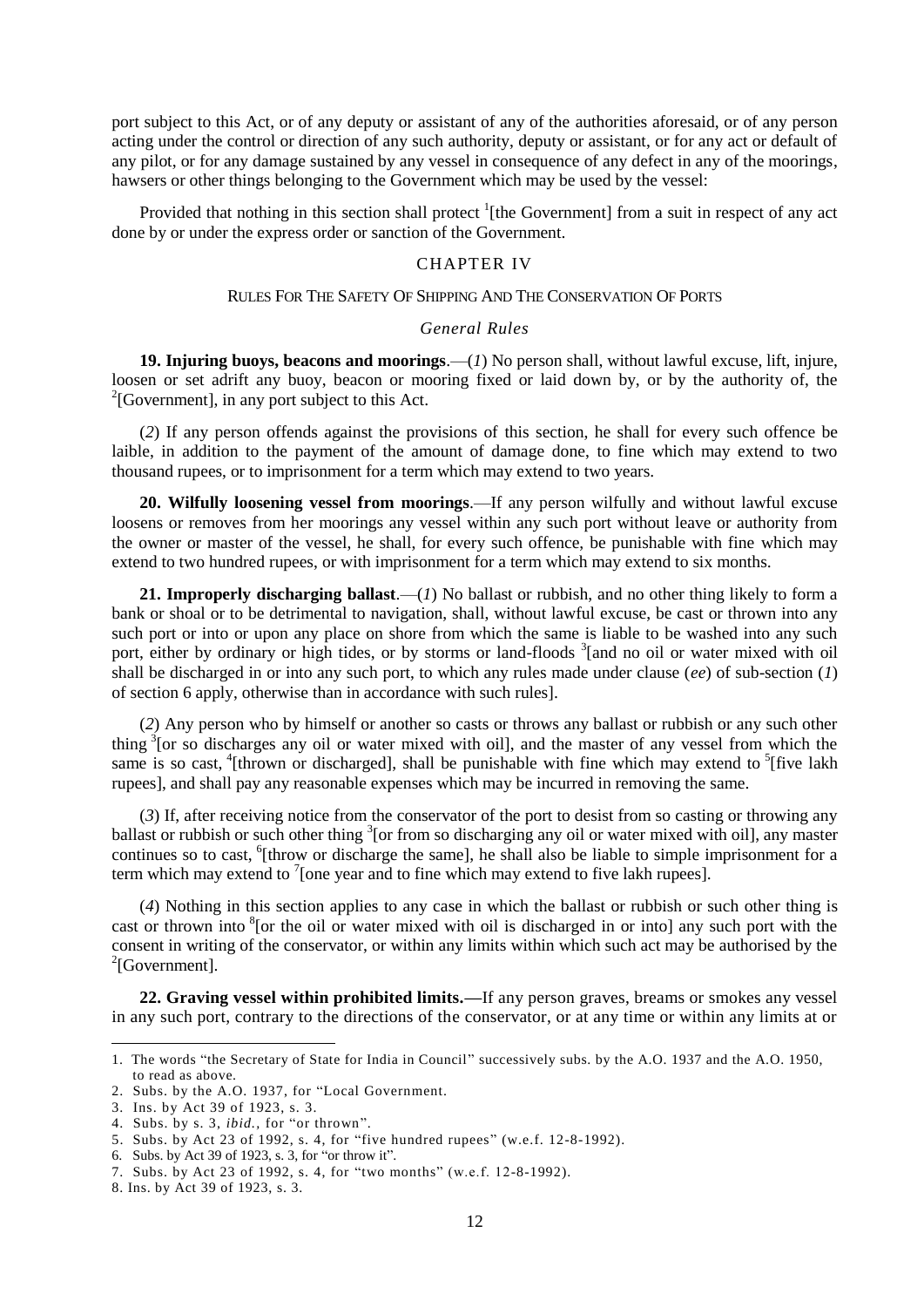within which such act is prohibited by the  $\frac{1}{1}$  [Government], he and the master of the vessel shall for every such offence be punishable with fine which may extend to five hundred rupees each.

**23. Boiling pitch on board vessel within prohibited limits.—**If any person boils or heats any pitch, tar, resin, dammer, turpentine, oil, or other such combustible matter on board any vessel within any such port, or at any place within its limits where such act is prohibited by the  ${}^{1}$ [Government], or contrary to the directions of the conservator, he and the master of the vessel shall for every such offence be punishable with fine which may extend to two hundred rupees each.

**24. Drawing spirits by unprotected artificial light.—**If any person, by an unprotected artificial light, draws off spirits on board any vessel within any port subject to this Act, he and the master of the vessel shall for every such offence be punishable with fine which may extend to two hundred rupees each.

**25. Warping.—**(*1*) Every master of a vessel in any port subject to this Act shall, when required so to do by the conservator, permit warps or hawsers to be made fast to the vessel for the purpose of warping any other vessel in the port, and shall not allow any such warp or hawser to be let go until required so to do.

(*2*) A master offending against sub-section (*1*) shall be punishable for every such offence with fine which may extend to two hundred rupees.

**26. Leaving out warp or hawser after sunset.—**(*1*) A master of a vessel shall not cause or suffer any warp or hawser attached to his vessel to be left out in any port subject to this Act after sunset in such a manner as to endanger the safety of any other vessel navigating in the port.

(*2*) A master offending against sub-section (*1*) shall be punishable for every such offence with fine which may extend to two hundred rupees.

**27. Discharge of fire-arms in port.—**If any person, without lawful excuse, discharges any firearm in any port subject to this Act, or on or from any pier, landing place, warp or quay thereof, except a gun loaded only with gunpowder for the purpose of making a signal of distress, or for such other purpose as may be allowed by the <sup>1</sup>[Government], he shall for every such offence be punishable with fine which may extend to fifty rupees.

**28. Penalty on master omitting to take order to extinguish fire.—**If the master of any vessel in which fire takes place while lying in any such port wilfully omits to take order to extinguish the fire or obstructs the conservator or the port-officer, or any person acting under the authority of the conservator or port-officer, in extinguishing or attempting to extinguish the fire, he shall be punishable with imprisonment which may extend to six months, or with fine which may extend to one thousand rupees or with both.

**29. Unauthorised person not to search for lost stores.—**(*1*) No person, without the permission of the conservator, shall, in any port subject to this Act, creep or sweep for anchors, cables or other stores lost or supposed to be lost therein.

(*2*) If any person offends against the provisions of sub-section (*1*), he shall be punishable with fine which may extend to one hundred rupees.

**30. Removing stones or injuring shores of port prohibited.—**(*1*) No person without the permission of the conservator shall in any port subject to this Act remove or carry away any rock, stones, shingle, gravel, sand or soil or any artificial protection from any part of the bank or shore of the port;

and no person shall sink or bury in any part of such bank or shore, whether the same is public or private property, any mooring-post, anchor or any other thing, or do any other thing which is likely to injure or to be used so as to injure such bank or shore, except with the permission of the conservator, and with the aid or under the inspection of such person, if any, as the conservator may appoint to take part in or overlook the performance of such work.

<sup>1.</sup> Subs. by the A.O. 1937, for "Local Government".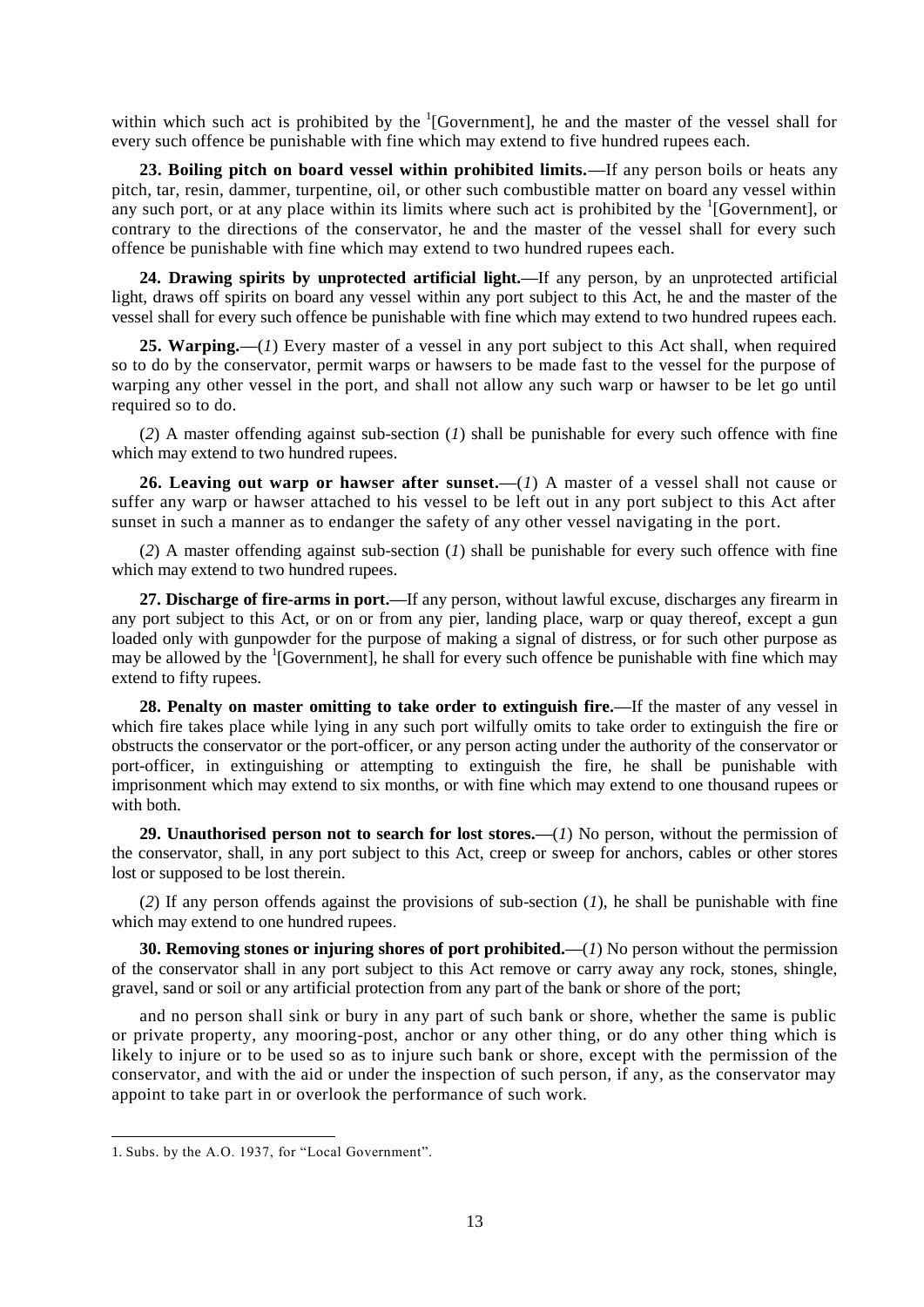(*2*) If any person offends against sub-section (*1*), he shall for every such offence be punishable with fine which may extend to one hundred rupees and shall pay any reasonable expenses which may be incurred in repairing any injury done by him to the bank or shore.

#### *Special Rules*

**31. Moving of vessels without pilot or permission of harbour-master.—**(*1*) No vessel of the measurement of two hundred tons or upwards shall enter, leave or be moved in any port to which this section has been specially extended without having a pilot, harbour-master or assistant of the port-officer or harbour-master on board;

<sup>1</sup>[and no mechanically propelled vessel of any measurement less than two hundred tons and no other vessel of any measurement less than two hundred tons and exceeding one hundred tons] shall enter, leave or be moved in any such port without having a pilot, harbour-master or assistant of the port-officer or harbour-master on board, unless authority in writing so to do has been obtained from the conservator or some officer empowered by him to give such authority.

<sup>2</sup>[Provided that the <sup>3</sup>[Government] may, by notification in the Official Gazette, direct that in any port specified in such notification the provisions of this sub-section shall not apply to sailing vessels of any measurement not exceeding a measurement so specified.]

 $^{4}$ [(2) Notwithstanding anything in sub-section (*1*), the owner or master of a vessel which is by that sub-section required to have a pilot, harbour-master or assistant of the port-officer or harbourmaster on board, shall be answerable for- any loss or damage caused by the vessel or by any fault of the navigation of the vessel, in the same manner as he would have been if he had not been so required by that sub-section:

Provided that the provisions of this sub-section shall not take effect till the first day of January, 1918, or such earlier date as the Central Government may notify in that behalf in the Official Gazette.]

 $<sup>5</sup>[(3)]$  If any vessel, except in case of urgent necessity, enters, leaves or is moved in the port contrary</sup> to the provisions of sub-section  $(1)$ , the master of the vessel shall for every such offence be punishable with fine which may extend to two hundred rupees, unless upon application to the proper officer the master was unable to procure a pilot, harbour-master or assistant of the port-officer or harbour-master to go on board the vessel.

 $6<sub>3k</sub>$  $*$   $*$   $*$   $*$   $*$   $*$ 

1

**32. Provision of certain vessels with fire extinguishing apparatus.—**(*1*) Every vessel exceeding

the measurement of two hundred tons and lying in any port to which this section has been specially extended shall be provided with a proper force pump and hose and appurtenances, for the purpose of extinguishing any fire which may occur on board.

(*2*) The master of such a vessel who, having been required by the conservator to comply with the provisions of sub-section (*1*), neglects or rufuses, without lawful excuse, so to do for the space of seven days after such requisition, shall be punishable with fine which may extend to five hundred rupees.

<sup>1.</sup> Subs. by Act 55 of 1952, s. 3, for certain words.

<sup>2.</sup> Ins. by Act 36 of 1925, s. 2.

<sup>3.</sup> Subs. by the A.O. 1937, for "Governor-General in Council".

<sup>4.</sup> Ins. by Act 6 of 1916, s. 5.

<sup>5.</sup> Sub-sections (*2*)*,* (*3*) and (*4*) re-numbered as sub-sections (*3*), (*4*) and (*5*) respectively by s. 5, *ibid.*

<sup>6.</sup> Sub-sections (*4*) and (*5*), as re-numbered by Act 6 of 1916, s. 5, omitted by Act 36 of 1925, s. 2.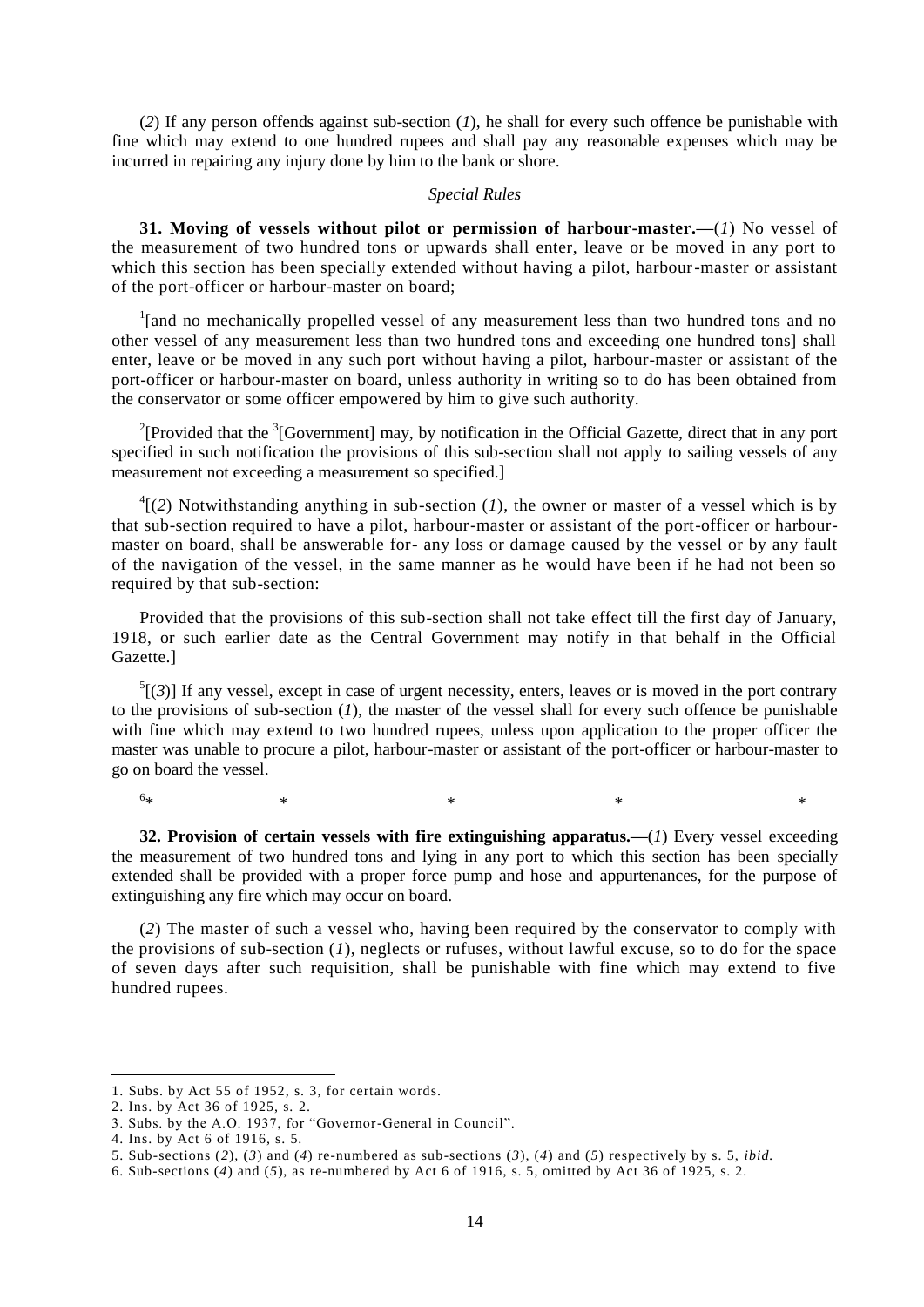#### CHAPTER V

#### PORT-DUES, FEES AND OTHER CHARGES

**33. Levy of port-dues.—**(*1*) 1 [Subject to the, provisions of sub-section (*2*)], in each of the ports mentioned in the first schedule  $2$ [other than a major port] such port-due, not exceeding the amount specified for the port in the third column of the schedule as the  $\beta$ <sup>[</sup>Government], directs, shall be levied on vessels entering the port and described in the second column of the schedule, but not oftener than the time fixed for the port in the fourth column of the schedule.

 $\frac{1}{2}$  (2) The <sup>3</sup> [Government] may, by notification in the Official Gazette, alter or add to any entry in the first schedule relating to ports  $\frac{4}{1}$  [in  $\frac{5}{1}$  [any State] or, as the case may be, in the State], and this power shall include the power to regroup any such ports:

 $\binom{7}{3}$ ] Whenever the <sup>1</sup>[Government], <sup>8\*\*\*</sup> declares any other port <sup>2</sup>[other than a major port] to be subject to this Act, it may,  $9***$  by the same or any subsequent declaration, further declare,—

(*a*) in the terms of any of the entries in the second column of the first schedule the vessels which are to be chargeable with port-dues on entering the port,

 $*$  \*  $*$  \*  $*$  \*  $*$  \*

(*b*) the highest rates at which such dues may be levied in respect of vessels chargeable therewith, and

(*c*) the times at which such vessels are to be so chargeable.

 $10*$  \* \* \* \*

 $6<sub>3k</sub>$ 

 $\int$ <sup>7</sup>[(4)] All port-dues now leviable in any port shall continue to be so leviable until it is otherwise declared in exercise of the powers conferred by this section.

 $\int_{1}^{7}$ [(5)] An order increasing or imposing port-dues under this section shall not take effect till the expiration of  $\frac{11}{1}$ [thirty days] from the day on which the order was published in the Official Gazette.

<sup>12</sup>[34. Variation of port dues by Government.—The Government may after consulting,—

(*a*) in case of ports other than major ports, the authority appointed under section 36;

(*b*) in case of major ports, the Authority constituted under section 47A of the Major Port Trusts Act, 1963 (38 of 1963),

exempt, subject to such conditions, if any, as it thinks fit to impose, any vessel or class of vessels entering a port subject to this Act from payment of port-dues and cancel the exemption, or may vary the rates at which port dues are to be fixed in the port, in such manner as, having regard to the receipts and charges on account of the port it thinks expedient, by reducing or raising the dues, or any of them or may extend the periods for which any vessel or class of vessels entering a port shall be exempt from liability to pay port-dues:

Provided that the rates shall not in any case exceed the amount authorized to be taken by or under this Act.]

<sup>1.</sup> Ins. by Act 6 of 1916, s. 6.

<sup>2.</sup> Ins. by Act 15 by 1997, s. 4 (w.e.f. 9-1-1997).

<sup>3.</sup> Subs. by the A.O. 1937, for "Local Government."

<sup>4.</sup> subs., *ibid.,* for "within its own province."

<sup>5.</sup> The words "British India" successively subs. by the A.O. 1948; and the A.O. 1950 to read as above.

<sup>6.</sup> Proviso omitted by the A.O. 1937.

<sup>7.</sup> Sub-sections (*2*), (*3*) and (*4*) re-numbered as sub-sections (*3*), (*4*) and (*5*) respectively by Act 6 of 1916, s. 6.

<sup>8.</sup> Certain words omitted by Act 6 of 1916, s. 6.

<sup>9.</sup> The words "with the like sanction" omitted by s. 6, *ibid.*

<sup>10.</sup> The proviso ins. by s. 6, *ibid.* Earlier omitted by the A.O. 1937.

<sup>11.</sup> Subs. by Act 23 of 1992, s. 5, for "sixty days" (w.e.f. 12-8-1992).

<sup>12.</sup> Subs. by Act 15 of 1997, s. 5, for s. 34 (w.e.f. 9-1-1997).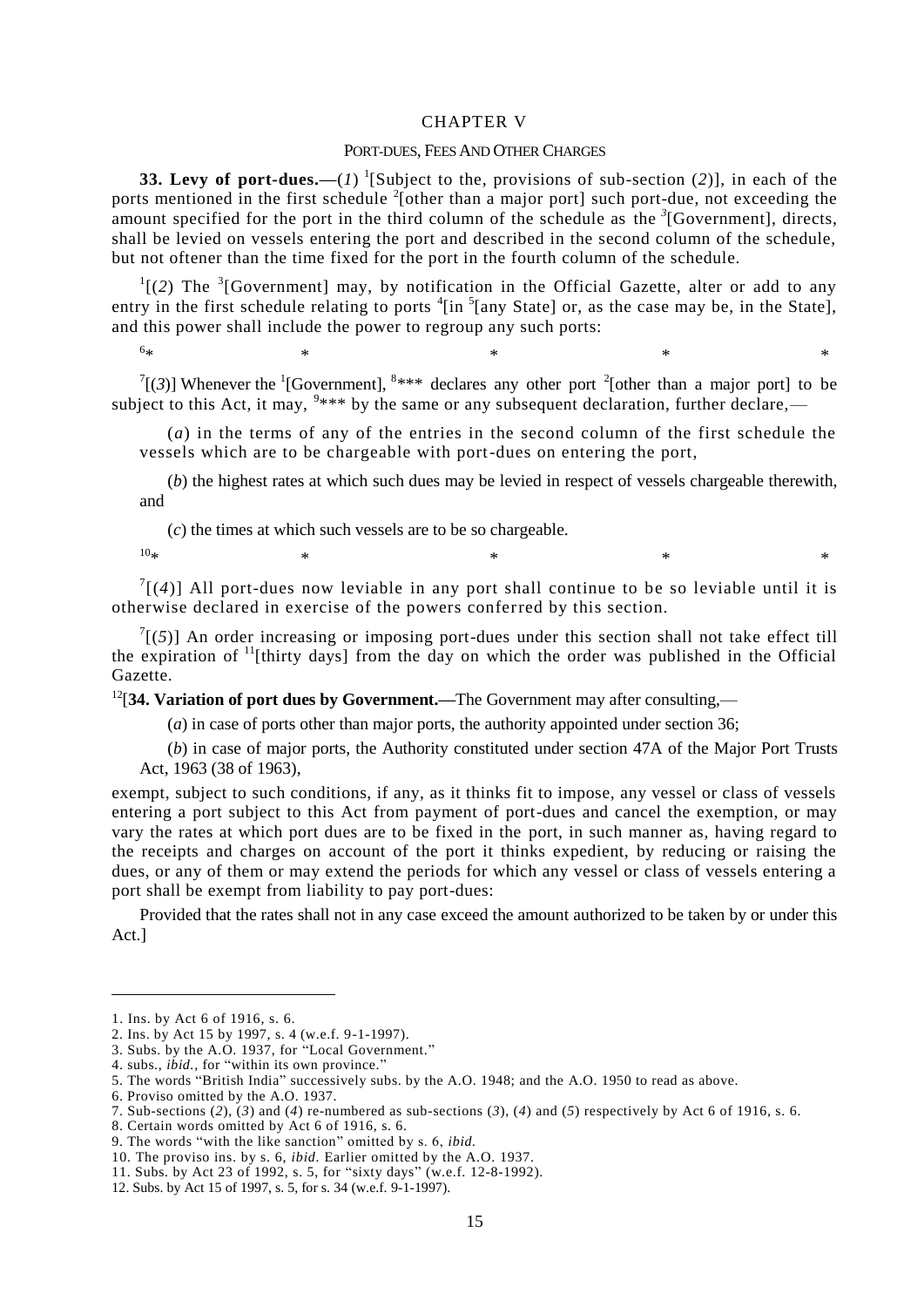**35. Fees for pilotage and certain other services.—**(*1*) Within any port subject to this Act <sup>1</sup>[not being a major port], fees may be charged for pilotage, hauling,, mooring, re-mooring, hooking, measuring and other services rendered to vessels, at such rates as the  $2$ [Government], may direct:  $3_{\ast}$ 

(*2*) The fees now chargeable for such services shall continue to be chargeable unless and until they are altered in exercise of the power conferred by sub-section (*1*).

 $*$   $*$   $*$   $*$   $*$   $*$   $*$   $*$ 

 ${}^{4}$ [(3) The Government may, in special cases, remit the whole or any portion of the fees chargeable under sub-section (*1*) or sub-section (*2*).

**36. Receipt, expenditure and account of port-charges.—** $(I)$  **The <sup>2</sup>[Government] shall** appoint some officer or body of persons at every port at which any dues, fees or other charges are authorised to be taken by or under this Act to receive the same and, subject to the control of the  $2$ [Government], to expend the receipts on any of the objects authorised by this Act.

(*2*) Such officer or body shall keep for the port a distinct account, to be called the port fund account, showing, in such detail as the  $2$ [Government] prescribes, the receipts and expenditure of the port, and shall publish annually as soon after the first day of April as may be practicable an abstract, in such form as <sup>5</sup>[the Government] prescribes, of the account for the past financial year:

 ${}^{6}$ [Provided that the port fund account for any port may, if so authorised under the provisions of any Act relating to such port, be merged with the general account of that port, and in such a case, the provisions of sub-section (*6*) shall not apply and the provisions of sub-sections (*4*) and (*5*) shall have effect as if for the words "the port fund account of the port" therein, the words "the general account of the port" had been substituted.]

 $7*$  $*$   $*$   $*$   $*$   $*$   $*$ 

1

(*4*) All money received under this Act at or on account of any port subject to this Act, excluding receipts on account of pilotage but including -

 $\frac{8}{4}$  (*a*) fines other than those creditable to the pilotage. account of the port under sub-section (*5a*)],

(*b*) proceeds of waifs, and

(*c*) any balance of the proceeds of a sale under section 14 where no right to the balance has been established on a claim made within three years from the date of the sale,

shall be credited in the port fund account of the port.

(*5*) All expenses incurred for the sake of any such port, excluding expenses on account of pilotage but including—

(*a*) the pay and allowances of all persons upon the establishment of the port,

(*b*) the cost of buoys, becons, lights and all other works maintained chiefly for the benefit of vessels being in or entering or leaving the port or passing through the rivers or channels leading thereto,

<sup>1.</sup> Ins. by Act 15 of 1997, s. 6 (w.e.f. 9-1-1997).

<sup>2.</sup> Subs. by the A.O. 1937, for "Local Government".

<sup>3.</sup> The original proviso was omitted by Act 6 of 1916, s. 8, and the proviso ins. by Act 11 of 1929, s. 3, omitted by the A.O. 1937.

<sup>4.</sup> Ins. by Act 35 of 1951, s. 190.

<sup>5.</sup> Subs. by the A.O. 1937, for "that Government."

<sup>6.</sup> Ins. by Act 35 of 1951, s. 191.

<sup>7</sup> Sub-section (*3*) omitted by Act 6 of 1916, s. 9.

<sup>8.</sup> Subs. by Act 35 of 1951, s. 191, for cl. *(a).*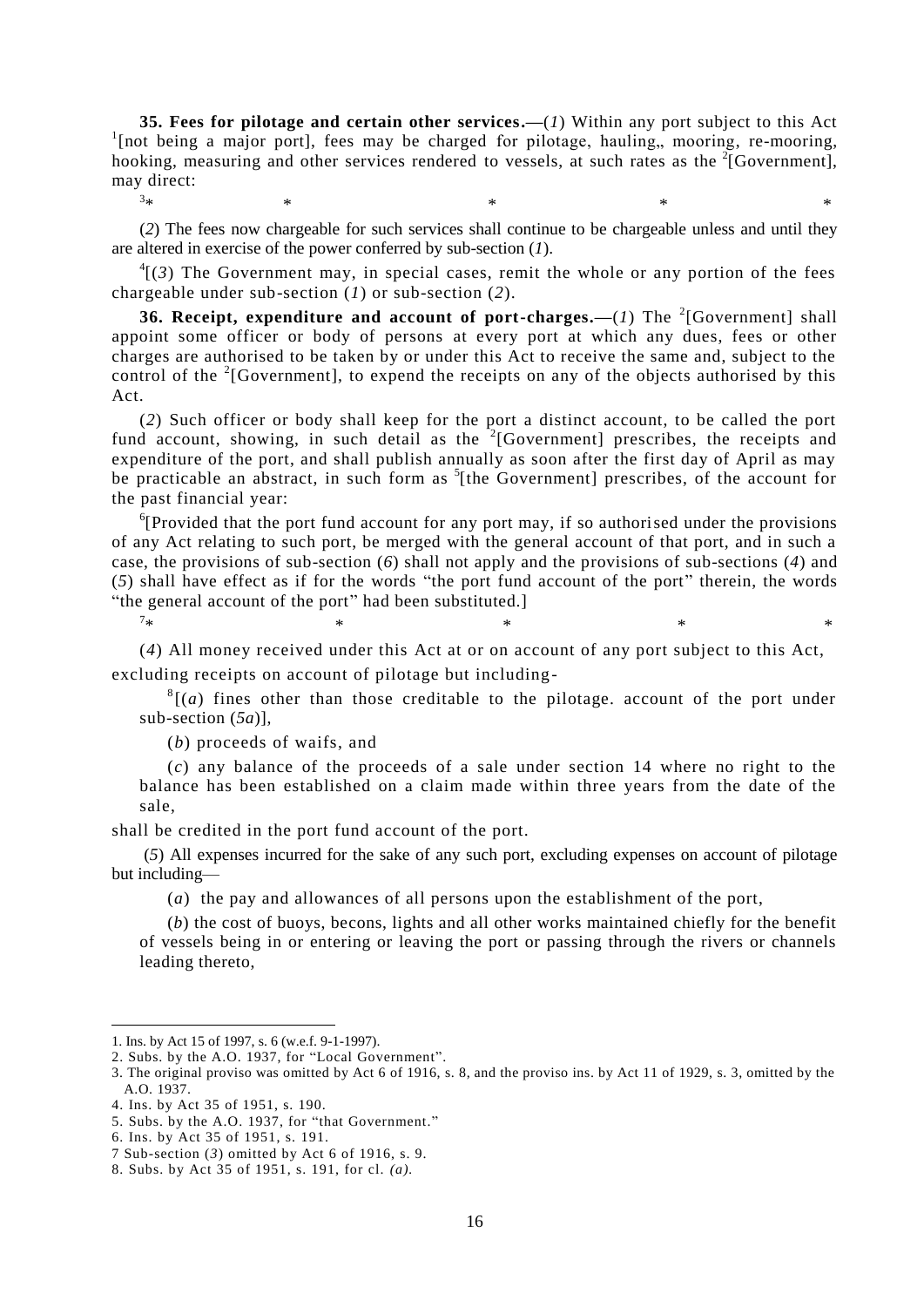(*c*) pensions, allowances and gratuities of persons who have been employed in the port under this or any other enactment relating to ports and port dues, or such portion of those pensions, allowances and gratuities as the  ${}^{1}$ [Government] may by rule determine.

(*d*) with the previous sanction of the  ${}^{1}$ [Government], contributions towards the support of public hospitals or dispensaries suitable for the receiption or relief of seamen or otherwise towards the provision of sanitary superinendence and medical aid for the shipping in the port and for seamen whether ashore or afloat, belonging to vessels in the port, and

(*e*) with the like sanction, contributions towards sailors' homes, institutes, rest-houses and coffeehouses and for other purposes connected with the health, recreation and temporal well-being of sailors,

shall be charged to the port fund account of the port.

 $2\left[\frac{2}{5a}\right]$  All fees charged for pilotage at any port subject to this Act <sup>3</sup>[other than a major port] and all fines and penalties levied under the Act or under any other Act relating to the port from pilots or other persons employed in the pilot service other than fines and penalties imposed by a court, shall be credited to a distinct account to be called the pilotage account of the port.

(*5b*) All sums so credited to the pilotage account may be applied, in such proportions as the Government may from time to time direct, to the following purposes, namely:—

(*a*) the purchase and maintenance in repair of such vessels, and the supply of such materials, stores or other things as the officer or body appointed under sub-section (*1*) may deem it necessary to purchase, maintain or supply for the efficiency of the pilot service;

(*b*) the payment of the salaries, wages and allowances of pilots and other persons employed in the pilot service or in the supervision thereof:

(*c*) the payment of pensions, retiring gratuities, compassionate allowances or bonuses to pilots and other persons engaged in the pilot service, and of the contributions, if any, duly authorised to be made in their behalf to any provident fund or welfare fund;

(*d*) the payment of pensions, gratuities and compassionate allowances granted by the officer or body appointed under sub-section (*1*) to pilots and other persons engaged in the pilot service who have been injured in the execution of their duty and to the surviving relatives of pilots and other persons so engaged who have been killed in the execution of their duty or who may die while still in the service of such officer or body;

(*e*) the provision of educational, recreational and other amenities for pilots and other persons employed in the pilot service;

(*f*) the payment of contributions or appropriations to any special fund or funds established under the provisions of any other Act relating to the port to which the officer or body appointed under sub-section (*1*) considers contributions or appropriations should be made from the pilotage account;

(*g*) any other expenditure which may, with the previous sanction of the Government, be incurred in respect of the pilot service.

(*5c*) If the officer or body appointed under sub-section (*1*) at any port is also the authority responsible for maintaining the general account of the port, then notwithstanding the absence of any provision in that behalf in the Act under which such general account is maintained, such officer or body may, with the previous sanction of the Government, apply any sum out of the moneys credited to such general account towards meeting deficits, if any, in the pilotage account of the port, or transfer the whole or any part of any surplus funds, in the pilotage account to the general account of the port.]

<sup>1.</sup> Subs. by the A.O. 1937, for "Local Government".

<sup>2.</sup> Ins. by Act 35 of 1951, 8. 191.

<sup>3.</sup> Ins. by Act 23 of 1992, s. 6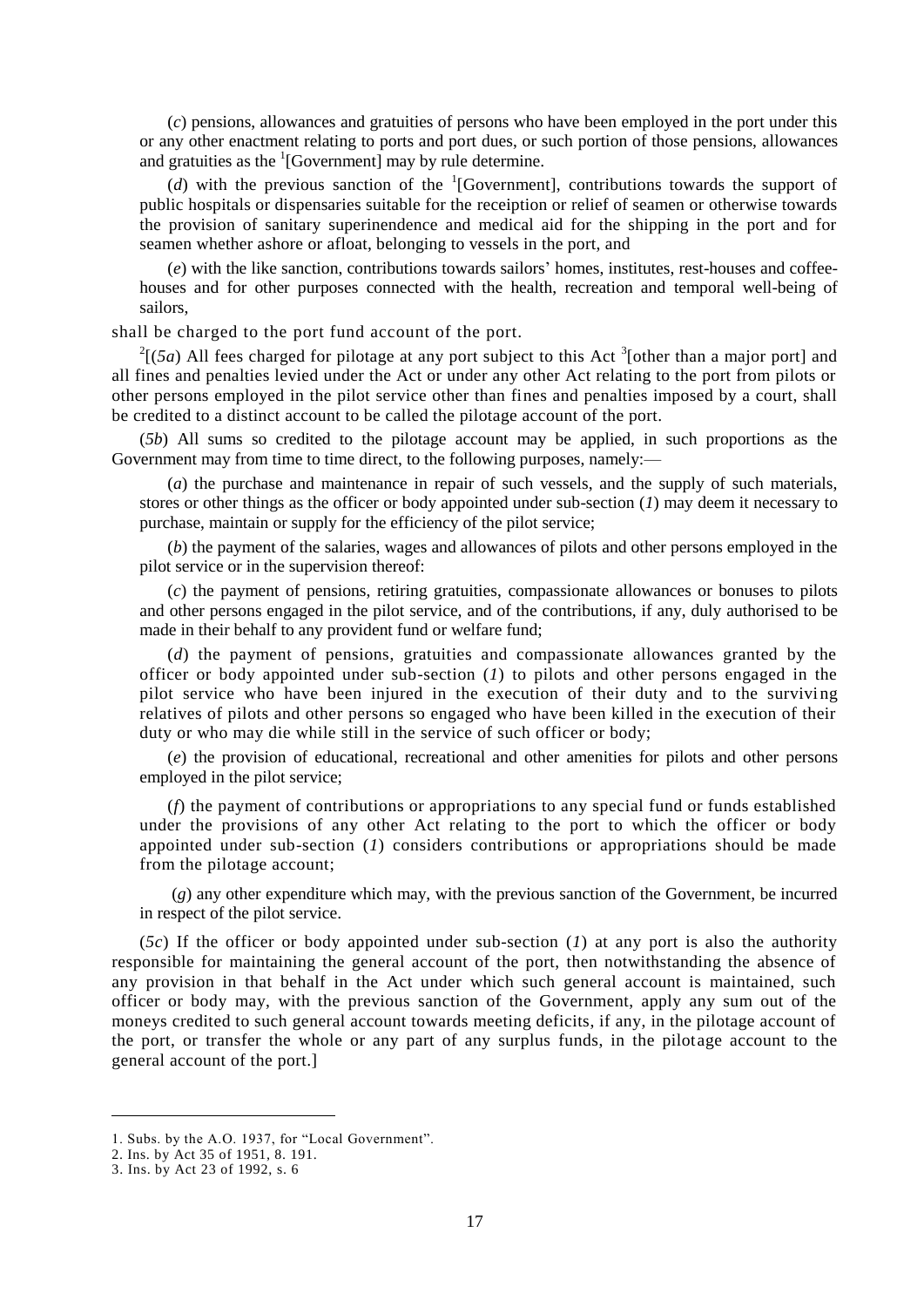(*6*) Subject to the provisions of any local law as to the disposal of any balance from time to time standing to the credit of a port fund account <sup>1</sup> [or of a pilotage account], any such balance may be temporarily invested in such manner as the  $2$ [Government], may direct.

**37. Grouping of ports.—**(*1*) The State Government may direct that for the purposes of the last foregoing section any number of ports  $3$ [in the State not being major ports] shall be regarded as constituting a single port, and thereupon all moneys to be credited to the port fund account under sub-section (*4*) of that section shall form a common port fund account which shall be available for the payment of all expenses incurred for the sake of any of the ports:

 $4_{\ast}$ 

 $*$   $*$   $*$   $*$   $*$   $*$ 

(*2*) Where ports are grouped by or under this Act, the following consequences ensue, namely:—

(*a*) the State Government, in the exercise of its control over expenditure debitable to the common port fund account of the group, may,  $5***$  make rules with respect to the expenditure of the fund for the sake of the several ports of the group on the objects authorised by this Act 5 \*\*\*; and

(*b*) by the State Government may exercise its authority under section 34 as regards all the ports in the group collective by or as regards any of them separately.

**38. Receipts for port-charges.—**The person to whom any dues, fees or other charges authorized to be taken by or under this Act are paid shall grant to the person paying the same a proper voucher in writing under his hand, describing the name of his office, the port or place at which the dues, fees or other charges are paid, and the name, tonnage and other proper description of the vessel in respect of which the payment is made.

**39. Master to report arrival.—**(*1*) Within twenty-four hours after the arrival within the limits of any port subject to this Act of any vessel liable to the payment of port-dues under this Act, the master of the vessel shall report her arrival to the conservator of the port.

(*2*) A master failing without lawful excuse to make such report within the time aforesaid shall for every such offence be punishable with fine which may extend to one hundred rupees.

(*3*) Nothing in this section applies to tug-steamers, ferry steamers or river steamers plying to and from any of the ports subject this Act.  $6***$ 

**40. Conservator may in certain cases ascertain draught and charge expense to master.—**If any vessel liable to the payment of port-dues is in any such port without proper marks on the stem and stern posts thereof for denoting her draught, the conservator may cause the same to be ascertained by means of the operation of hooking, and the master of the vessel shall be liable to pay the expenses of the operation.

**41. Ascertainment of tonnage of vessel liable to port-dues.—**In order to ascertain the tonnage of any vessel liable to pay port-dues the following rules shall be observed, namely:—

(*1*) (*a*) If the vessel is a British registered vessel or a vessel registered under the Indian registration of Ships Act, 1841 (10 of 1841), or the Indian Registration of Ships Act, (1841) Amendment Act, 1850 (11 of 1850), or under any other law for the time being in force for the registration of vessels in  $\frac{7}{1}$ [India], the conservator may require the owner or master of the vessel or any person having possession of her register to produce the register for inspection.

<sup>1.</sup> Ins. by Act 35 of 1951, s. 191.

<sup>2.</sup> Subs. by the A.O. 1937, for "Local Government".

<sup>3.</sup> Ins., *ibid.*

<sup>4.</sup> The proviso omitted, *ibid.*

<sup>5.</sup> Certain words omitted, *ibid.*

<sup>6.</sup> Certain words omitted by the A.O. 1948.

<sup>7.</sup> The words "British India" successively amended by the A.O. 1948, the A.O. 1950 and Act 3 of 1951, s. 3 and Sch., to read as above.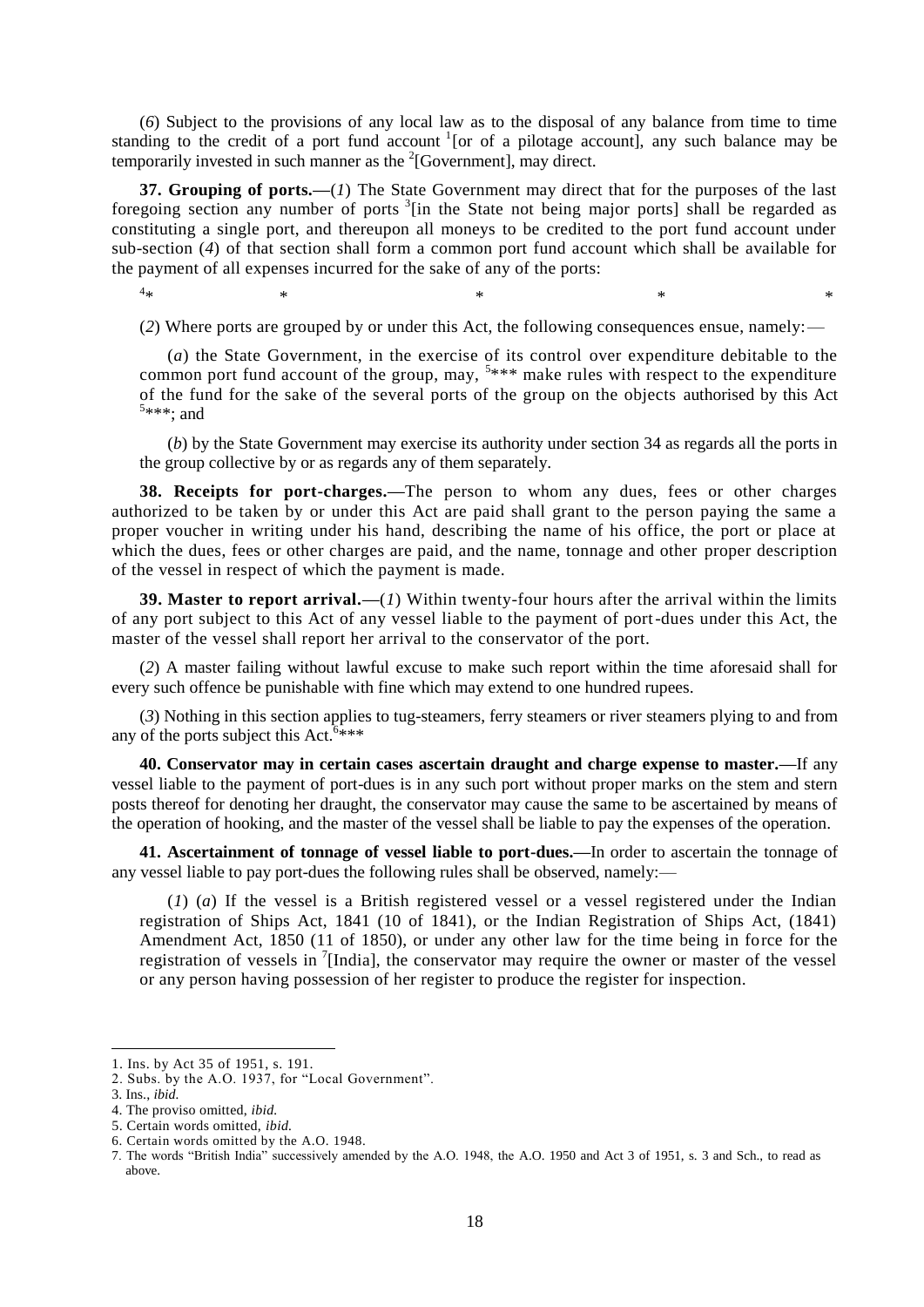(*b*) if the owner or master or such person neglects or refuses to produce the register or otherwise to satisfy the conservator as to what is the true tonnage of the vessel in respect of which the port-dues are payable, he shall be punishable with fine which may extend to one hundred rupees, and the conservator may cause the vessel to be measured, and the tonnage thereof to be ascertained, according to the mode of measurement prescribed by the rules for the time being in force for regulating the measurement of British vessels, and in such case the owner or master of the vessel shall also be liable to pay the expenses of the measurement.

(*2*) If the vessel is not a British registered vessel or a vessel registered under the Indian Registration of Ships Act, 1841 (10 of 1841), or the Indian Registration of Ships Act (1841) Amendment Act, 1850 (11 of 1850), or under any other law for the time being in force for the registration of vessels in <sup>1</sup>[India], and the owner or master thereof fails to satisfy the conservator as to what is her true tonnage according to the mode of measurement prescribed by the rules for the time being in force for regulating the measurement of British vessels, the conservator shall cause the vessel to be measured' and the tonnage thereof to be ascertained, according to the mode aforesaid, and in such case the owner or master of the vessel shall be liable to pay the expenses of the measurement.

(*3*) If the vessel is a vessel of which the tonnage cannot be ascertained according to the mode of measurement mentioned in clauses (*1*) and (*2*)*,* the tonnage of the vessel shall be determined by the conservator on such an estimate as may seem to him to be just.

**42. Distraint and sale on refusal to pay port-charges.—**If the master of any vessel in respect of which any port-dues, fees or other charges are payable under this Act, refuses or neglects to pay the same on demand, the authority appointed to receive such port-dues, fees or other charges may distrain or arrest the vessel, and the tackle, apparel and furniture belonging thereto or any part thereof, and detain the same until the amount due is paid;

and in case any part of the port-dues, fees or other charges or of the costs of the distress or arrest or of the keeping of the vessel or other thing distrained or arrested remains unpaid for the space of five days next after any such distress or arrest, may cause the vessel or other thing distrained or arrested to be sold, and with the proceeds of such sale may satisfy the port-dues, fees or other charges and the costs including the costs of the remaining unpaid, and shall render the surplus, if any, to the master of the vessel upon demand.

<sup>2</sup>[Provided that where such vessel or other thing is already arrested under the order of a court or other authority, the authority appointed to receive port-dues, fees or other charges, may sell the vessel or other thing only with the prior permission of such court or other authority and satisfy the port-dues, fees or other charges and the costs including costs of sale remaining unpaid, and disburse the surplus, if any, in accordance with the orders or directions of such court or other authority:

Provided further that the person to whom the vessel or other thing is sold under this section shall be deemed to be the owner thereof and registered as such under the Merchant Shipping Act, 1958].

**43. No port-clearance to be granted until port-charges are paid.—**The officer of Government whose duty it is to grant a port-clearance for any vessel shall not grant such clearance—

(*a*) until her owner or master, or some other person, has paid or secured to the satisfaction of such officer the amount of all port-dues, fees and other charges, and of all fines, penalties and expenses to which the vessel or her owner or master is liable under this Act,

(*b*) until all expenses, which by the Merchant Shiping Act,  $1894$  ( $57 \& 58$  Vict., c. 60.), section 207, are to be borne by her owner incurred since her arrival in the port from which he seeks clearance, have been paid.

**44. Port-charges payable in one port recoverable at any other port.—**(*1*) If the master of any vessel in respect of which any such sum as is mentioned in the last foregoing section is payable causes her

<sup>1.</sup> The words "British India" successively amended by the A.O. 1948, the A.O. 1950 and Act 3 of 1951, s. 3 and Sch., to read as above.

<sup>2.</sup> The proviso inserted by Act 23 of 1992, s. 7 (w.e.f. 12-8-1992).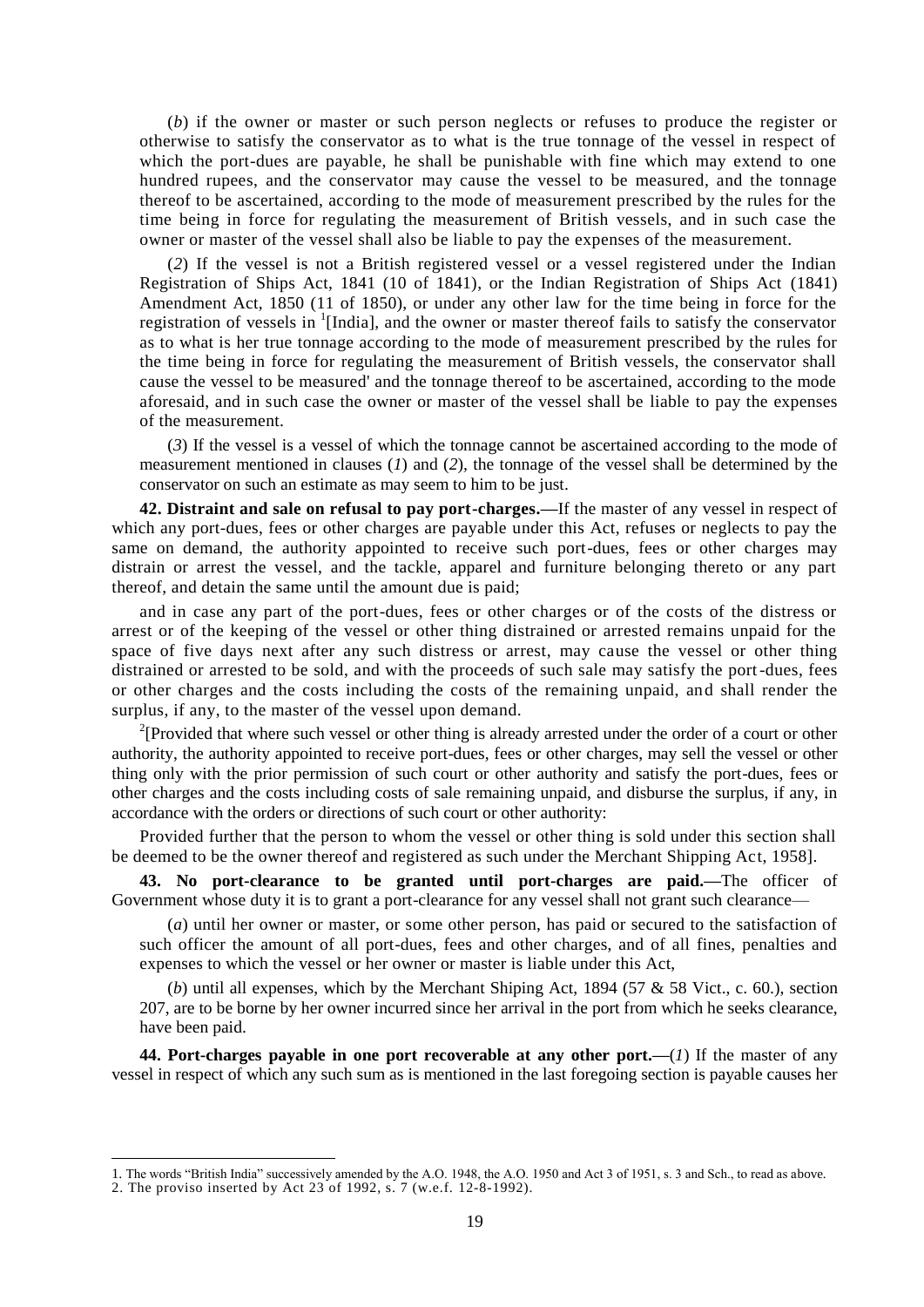to leave any port without having paid the sum, the authority appointed to receive port-dues, fees and other charges at the port under this Act may require in writing the authority appointed to receive port-dues, fees and other charges under this Act at any other port in <sup>1</sup>[India] to which she may proceed, or in which she may be, to levy the sum.

(*2*) The authority to whom the requisition is directed shall proceed to levy such sum in the manner prescribed in section 42, and a certificate purporting to be made by the authority appointed to receive port-dues, fees and other charges at the port where such sum as is mentioned in the last foregoing section became payable, stating the amount payable, shall be sufficient *prima facie* proof of such amount in any proceeding under section 42 and also (in case the amount payable is disputed) in any subsequent proceeding under section 59.

**45. Penalty for evading payment of port-charges.—**(*1*) If the master of a vessel evades the payment of any such sum as is mentioned in section 43, he shall be punishable with fine which may extend to five times the amount of the sum.

(*2*) In any proceeding before a Magistrate on a prosecution under sub-section (*1*), any such certificate as is mentioned in section 44, sub-section (*2*), stating that the master has evaded such payment, shall be sufficient *prima facie* proof of the evasion, unless the master shows to the satisfaction of the Magistrate that the departure of the vessel without payment of the sum was caused by stress of weather, or that there was lawful or reasonable ground for such departure.

(*3*) Any Magistrate having jurisdiction under this Act in any port to which the vessel may proceed, or in which she may he found, shall be deemed to have jurisdiction in any proceeding under this section.

**46. Port-due on vessels in Ballast.—A** vessel entering any port <sup>2</sup>[not being a major port] subject to this Act<sup>3\*\*\*</sup> in ballast and not carrying passengers shall be charged with a port-due at a rate to be determined by the <sup>4</sup>[Government] and not exceeding three-fourths of the rate with which she would otherwise be chargeable.

**47. Port-due on vessels not discharging or taking in cargo.—**When a vessel enters a port <sup>5</sup>[not being a major port] subject to this Act, but does not discharge or take in any cargo or passengers therein (with the exception of such unshipment and reshipment as may be necessary for purposes of repair), she shall be charged with a port-due at a rate to be determined by the <sup>4</sup>[Government] and not exceeding half the rate with which she would otherwise be chargeable.

**48. Port-due not to be chargeable in certain cases.—**No port-due shall be chargeable in respect of—

(*a*) any pleasure yacht, or

(*b*) any vessel which, having left any port, is compelled to re -enter it by stress of whether or in consequence of having sustained any damage, or

 $(c)$  any vessel which, having entered <sup>6</sup>[any port<sup>7</sup>[in the territories which, immediately before the 1st November, 1956, were comprised in the States of Madras and Andhra] or the Port of Gopalpur in the State of Orissa], leaves it within forty-eight hours without discharge or taking in any passengers or cargo.

**49. Power to impose hospital port-dues.** (*1*) The <sup>4</sup>[Central Government] may, by notification in the Official Gazette, order that there shall be paid in respect of every vessel entering any port subject to this Act, within a reasonable distance of which there is a public hospital or dispensary suitable for the

<sup>1.</sup> The words "British India" successively amended by the A.O. 1948, the A.O. 1950 and Act 3 of 1951, s. 3 and Schedule to read as above.

<sup>2.</sup> Ins. by Act 15 of 1997, s. 7 (w.e.f. 9-1-1997).

<sup>3.</sup> Certain words omitted by the A.O. 1937.

<sup>4.</sup> Subs., *ibid.,* for "Local Government".

<sup>5.</sup> Ins. by Act 15 of 1997, s. 8 (w.e.f. 9-1-1997).

<sup>6.</sup> Subs. by Act 35 of 1950, s. 3 and Second Schedule, for certain words.

<sup>7.</sup> Subs. by the A.O. (No. 2), 1956, for "in the State of Madras or *in the State of Andhra".* The words in *italics* were ins. by the Andhra (Adaptation of Laws on Union Subjects) Order, 1954 (w.e.f. 1-10-1953).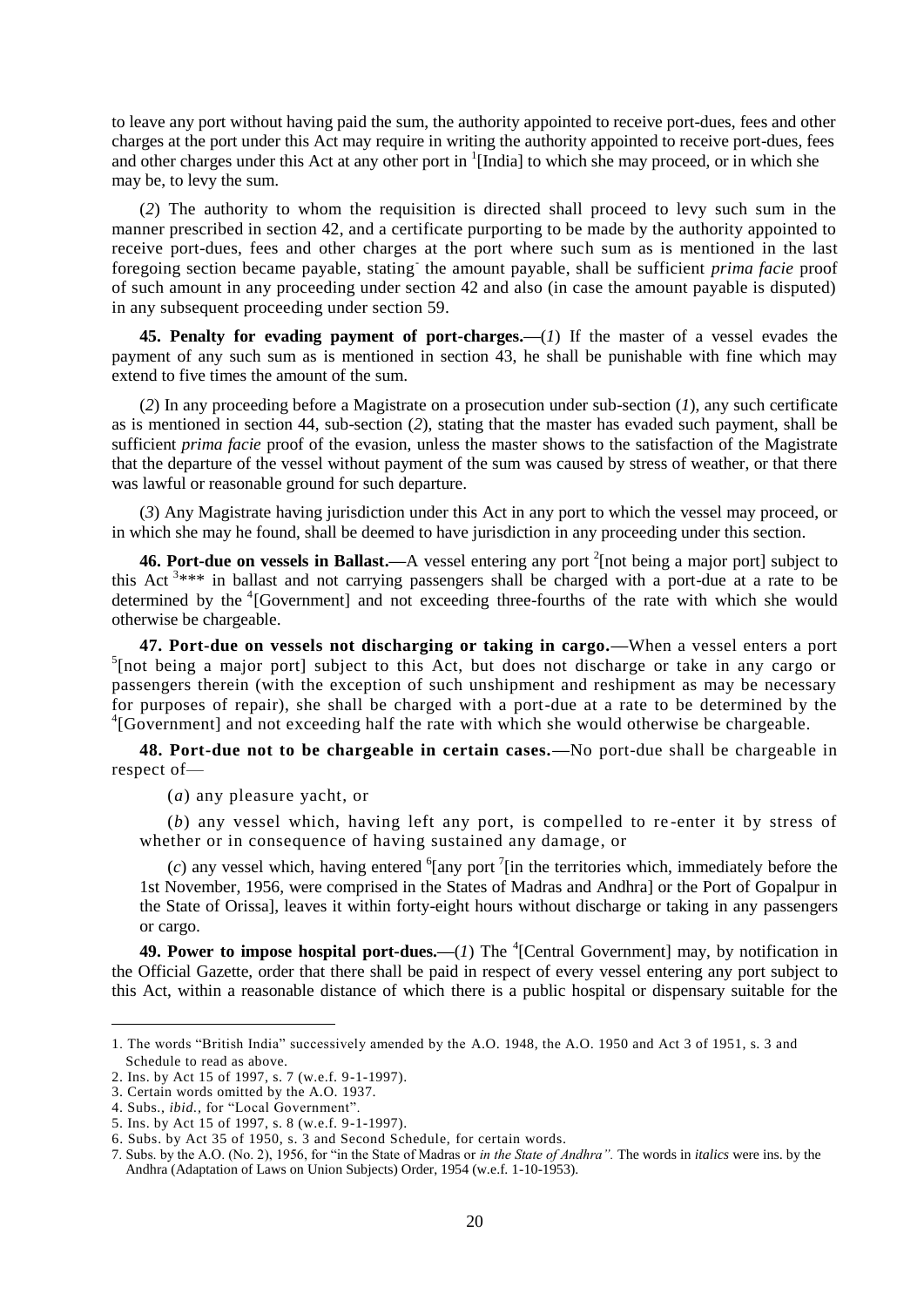reception or relief of seamen requiring medical aid, such further port-dues not exceeding one anna per ton as the <sup>1</sup>[Central Government] thinks fit.

(2) Such port-dues shall be called hospital port-dues, and the  ${}^{1}$ [Central Government] shall, in making any order under sub-section (*1*), have regard to any contributions made under section 36, sub-section (*5*), clause (*d*).

(*3*) An order imposing or increasing hospital port-dues shall not take effect till the expiration of sixty days from the day on which the order was published in the Official Gazette.

(4) Whenever the <sup>1</sup>[Central Government] is satisfied that proper provision has been made by the owners or agents of any class of vessels for giving medical aid to the seamen employed on board such class of vessels, or that such provision is unnecessary in the case of any class of vessels, it may, by notification in the Official Gazette, exempt such class of vessels from any payment under this section.

**50. Application and account of hospital port-dues.—**(*1*) Hospital port-dues shall be applied, as the <sup>1</sup>[Central Government] may direct, to the support of any such hospital or dispensary as aforesaid, or otherwise for providing sanitary superintendence and medical aid for the shipping in the port in which they are levied and for the seamen belonging to the vessels therein, whether such seamen arc ashore or afloat.

(*2*) The <sup>1</sup> [Central Government] shall publish annually in the Official Gazette, as soon after the first day of April as may be, an account, for the past financial year, of the sums received as hospital port-dues at each port where such dues arc payable, and of the expenditure charged against those receipts.

(*3*) Such account shall be published as a supplement to the abstract published under section 36, sub-section (*2*).

# CHAPTER VI

#### HOISTING SIGNALS

**51. Master to hoist number of vessel.**—(*I*) The master of every inward or outward bound vessel, on arriving within signal distance of any signal-station established within the limits of the river Hooghly, or within the limits of any part of a river or channel leading to a port subject to this Act, shall, on the requisition of the pilot in charge of the vessel, signify the name of the vessel by hoisting the number by which she is known, or by adopting such other means to this end as may be practicable and usual, and shall keep the signal flying until it is answered from the signal-station.

(*2*) If the master of a vessel arriving as aforesaid offends against sub-section (*1*), he shall be punishable for every such offence with fine which may extend to one thousand rupees.

**52. Pilot to require master to hoist number.—**(*1*) Every pilot in charge of a vessel shall require the number of the vessel to be duly signalled as provided by the last foregoing section.

(*2*) When, on such requisition from the pilot, the master refuses to hoist the number of a vessel, or to adopt such other means of making her name known as may be practicable and usual, the pilot may, on arrival at the first place of safe anchorage, anchor the vessel and refuse to proceed on his course until the requisition has been complied with.

**53. Penalty on pilot disobeying provisions of this Chapter.—**Any pilot incharge of a vessel who disobeys, or abets disobedience to, any of the provisions of this Chapter, shall be punishable with fine which may extend to five hundred rupees for each instance of such disobedience or abetment, and, in addition, shall be liable to have his authority to act as a pilot withdrawn.

# CHAPTER VII

### PROVISION WITH RESPECT TO PENALTIES

**54. Penalty for disobedience to rules and orders of the Government.—**If any person disobeys any rule or order which a <sup>1</sup>[Government] has made in pursuance of this Act and for the

<sup>1.</sup> Subs. by the A.O. 1937, for "Local Government".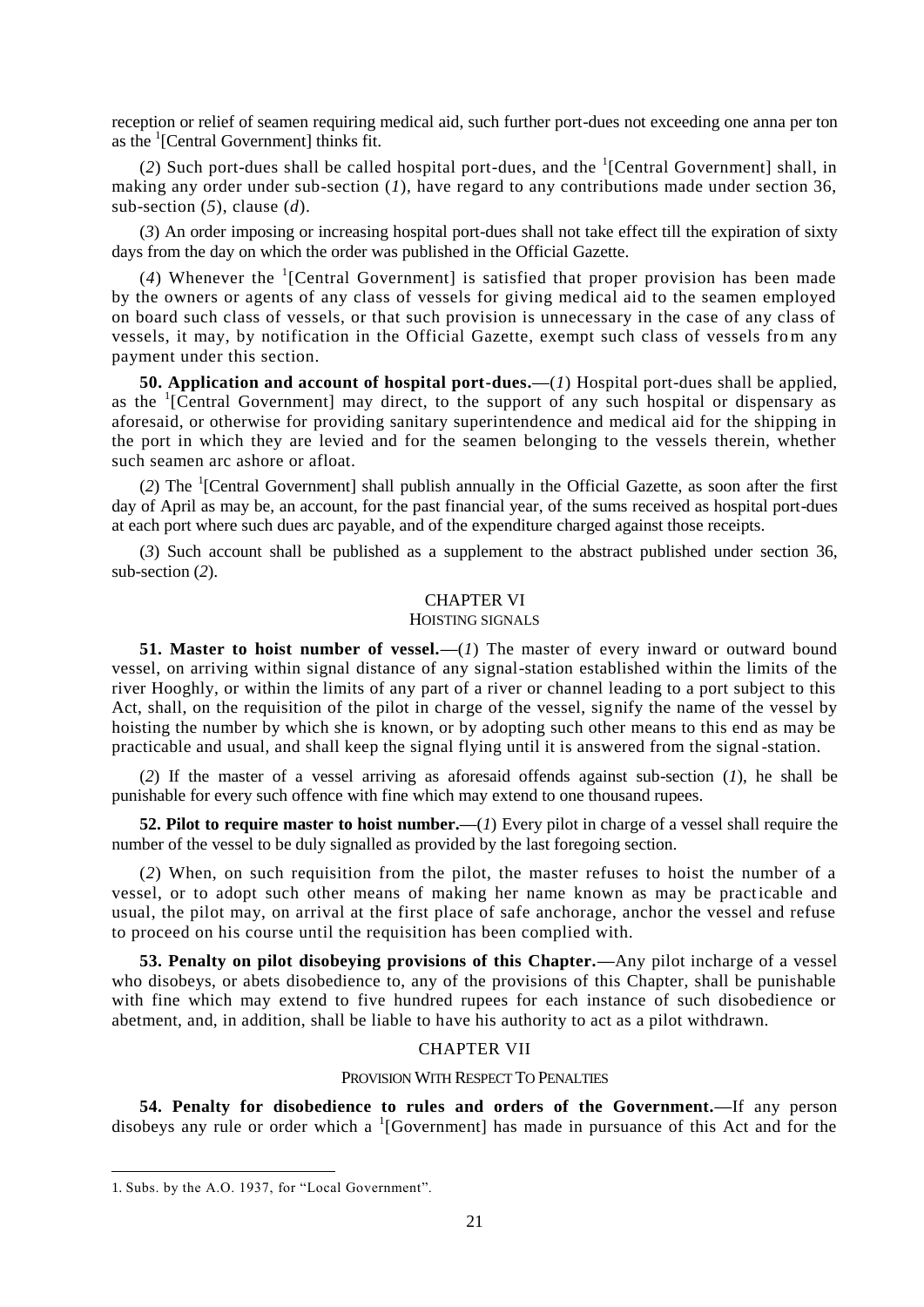punishment of disobedience to which express provision has not been made elsewhere in this Act, he shall be punishable for every such offence with fine which may extend to one hundred rupees.

**55. Offences how triable, and penalties how recovered.—**All offences against this Act shall be triable by a Magistrate, and any Magistrate may, by warrant under his hand, cause the amount of any fine imposed upon the owner or master of any vessel, for any offence committed on board of the vessel or in the management thereof or otherwise in relation thereto, whereof the owner or master is convicted, to be levied by distress and sale of the vessel, and the tackle, apparel and furniture thereof, or so much thereof as is necessary.

**56. Costs of conviction.—**(*1*) In case of any conviction under this Act, the convicting Magistrate may order the offender to pay the costs of the conviction in addition to any fine or expenses to which he may be liable.

(*2*) Such costs may be assessed by the Magistrate and may be recovered in the same manner as any fine under this Act.

**57. Ascertainment and recovery of expenses and damages payable under this Act.—**(*1*) If any dispute arises as to the sum to be paid in any case as expenses or damages under this Act, it shall be determined by a Magistrate upon application made to him for that purpose by either of the disputing parties.

(*2*) Whenever any person is liable to pay any sum, not exceeding one thousand rupees, as expenses or damages under this Act, any Magistrate, upon application made to him by the authority to whom the sum is payable, may, in addition to or instead of any other means for enforcing payment, recover the sum as if it were a fine.

**58. Cost of distress.—**Whenever any fine, expenses or damages is or are levied under this Act, by distress and sale, the cost of the distress and sale may be levied in addition to such fine, expenses or damages, and in the same manner.

**59. Magistrate to determine the amount to be levied in case of dispute.—**If any dispute arises concerning the amount leviable by any distress or arrest under this Act or .the costs payable under the last foregoing section, the person making the distress or using the arrest may detain the goods distrained or arrested, or the proceeds of the sale thereof, until the amount to be levied has been determined by a Magistrate, who, upon application made to him for that purpose, may determine the amount, and award such costs to be paid by either of the parties to the other of them as he thinks reasonable, and payment of such costs, if not paid on demand, shall be enforced as if they were a fine.

**60. Jurisdiction over offences beyond local limits of jurisdiction.—**(*1*) Any person offending against the provisions of this Act in any port subject to this Act shall be punishable by any Magistrate having jurisdiction over any district .or place adjoining the port.

(*2*) Such Magistrate may exercise all the powers of a Magistrate under this Act, in the same manner and to the same extent as if the offence had been committed locally within the limits of his jurisdiction, notwithstanding that the offence may not have been committed locally within such limits, and, in case any such Magistrate exercises the jurisdiction hereby vested in him, the offence shall be deemed, for all purposes, to have been committed locally within the limits of his jurisdiction.

**61. Conviction to be quashed on merits only.—** $(I)$  **No conviction, order or judgment of any** Magistrate under this Act shall be quashed for error of form or procedure, but only on the merits, and it shall not be necessary to state, on the face of the conviction, order or judgment, the evidence on which it proceeds.

(*2*) If no jurisdiction appears on the face of the conviction, order or judgment, but the depositions taken supply that defect, the conviction, order or judgment shall be aided by what so appears in the depositions.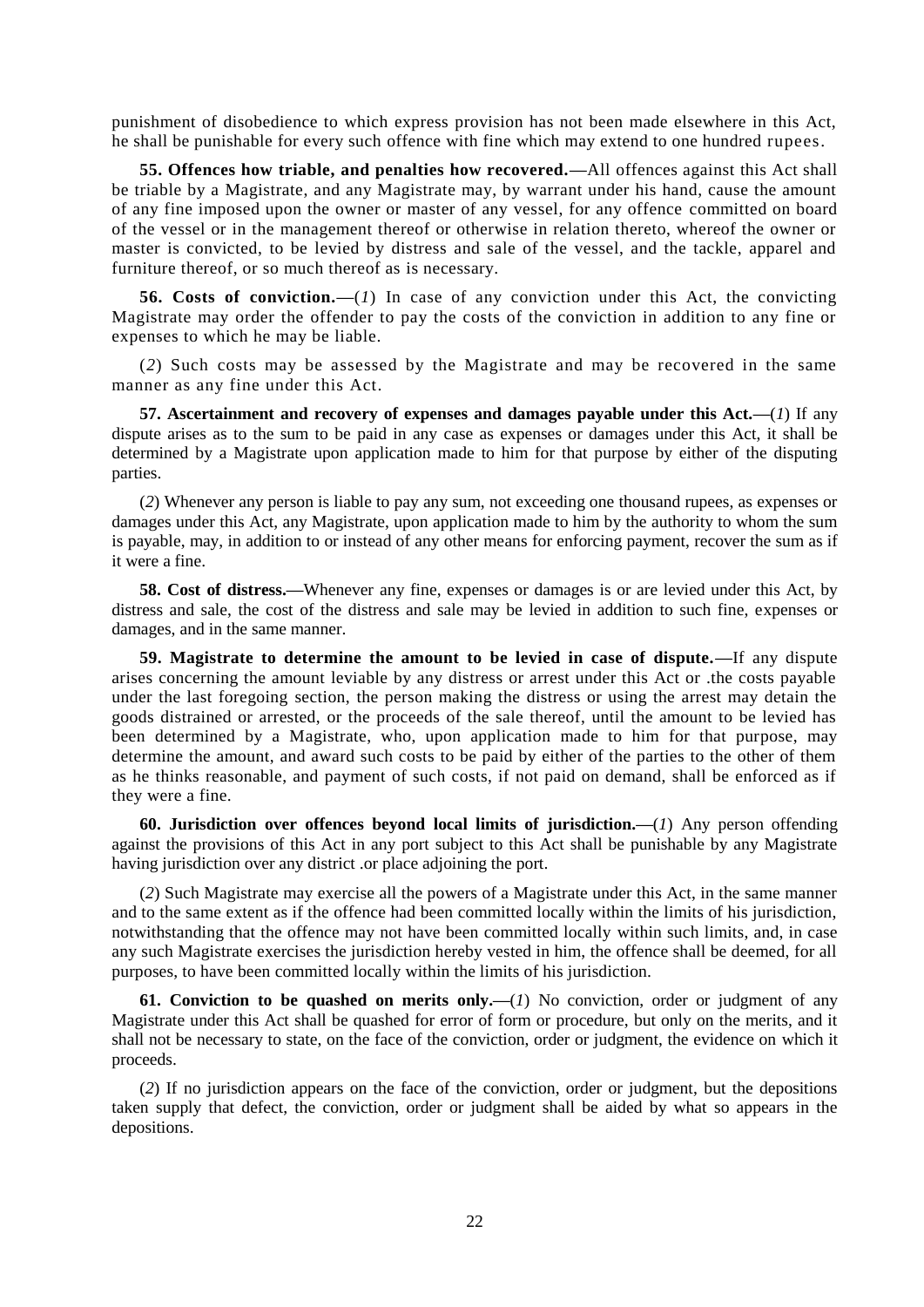### CHAPTER VIII SUPPLEMENTAL PROVISIONS

**62. Hoisting unlawful colours in port.**—(*1*) If any vessel belonging to  $\frac{1}{2}$  [any citizen of India or commonwealth citizen] or sailing under <sup>2</sup>[Indian or British colours], hoists, carries or wears, within the limits of any port subject to this Act, any flag, jack, pennant or colours, the use whereof on board such vessel has been prohibited by the Merchant Shipping Act, 1894 (57  $&$  58 Viet., c. 60) or any other Statute now or hereafter to be in force, or by any proclamation made or to be made in pursuance of any such Statute, or by any of  ${}^{3}$ [the regulations] in force for the time being, the master of the vessel shall, for every such offence, be punishable with fine .which may extend to fifty rupees.

(*2*) Such fine shall be in addition to any other penalty recoverable in respect of such an offence.

 $(3)$  The conservator of the port, or any officer of <sup>4</sup>[the Indian Navy], may enter on board any such vessel and seize and take away any flag, jack, pennant or colours so unlawfully hoisted, carried or worn on board the same.

**63. Foreign deserters.—**Any Magistrate, upon an application being made to him by the Consul of any foreign Power to which section 238 of the Merchant Shipping Act, 1894 (57 & 58 Vict., c. 60) has, by an Order in Council  $<sup>5</sup>$  [or order], been, or shall hereafter be, declared to be applicable, or</sup> by the representative of such Consul, and upon complaint on oath of the desertion of any seaman. not being a slave, from any vessel of such Foreign Power, may, until a revocation of such order in Council  $\frac{5}{3}$  [or order] has been publicly notified, issue his warrant for the apprehension of any such deserter, and, upon due proof of the desertion, may order him to be conveyed on board the vessel to which he belongs or, at the instance of the Consul, to be detained in custody until the vessel is ready to sail, or, if the vessel has sailed, for a reasonable time not exceeding one month:

Provided that a deposit be first made of such sum as the Magistrate deems necessary for the subsistence of the deserter during the detention and that the detention of the deserter shall not be continued beyond twelve weeks.

**64. Application of sections 10 and 21.—**(*1*) The provisions of sections 10 and 21 shall be applicable to all ports heretofore or hereafter declared by the <sup>6</sup>[Government] to be ports for the shipment and landing of goods but not otherwise subject to this Act, and may be enforced by any Magistrate to whose ordinary jurisdiction any such port is subject.

(*2*) Any penalties imposed by him, and any expenses incurred by his order, under the said provisions, shall be recoverable respectively in the manner provided in sections 55 and 57.

(*3*) In any of the said ports for the shipment and landing of goods the consent referred to in section 21, sub-section (*4*), may be given by the principal officer of customs at such port or by any other officer appointed in that behalf by the <sup>6</sup>[Government].

**65. Grant of sites for sailors' institutes.—**Any local authority in which any immovable property in or near a port is vested may,  $\frac{7}{1}$  with the previous sanction, in the case of cantonment authority or the port authority of a major port, of the Central Government, and in other cases, of the State Government], appropriate and either retain and apply, or transfer by way of gift or otherwise, the whole or any part of the property as a site for, or for use as, a sailors' home or other institution for the health, recreation and temporal well-being of sailors.

<sup>1.</sup> Subs. by the A.O. 1950, for "any of His Majesty's subjects".

<sup>2.</sup> Subs., *ibid.,* for "British colors".

<sup>3.</sup> Subs., *ibid.,* for "His Majesty's regulations".

<sup>4.</sup> Subs. by the A.O. 1950, for "His Majesty's Navy or the Royal Indian Navy".

<sup>5.</sup> Ins., *ibid.*

<sup>6.</sup> Subs. by the A.O. 1937, for "Local Government".

<sup>7.</sup> Subs., *ibid.,* for "with the previous sanction of the Local Government".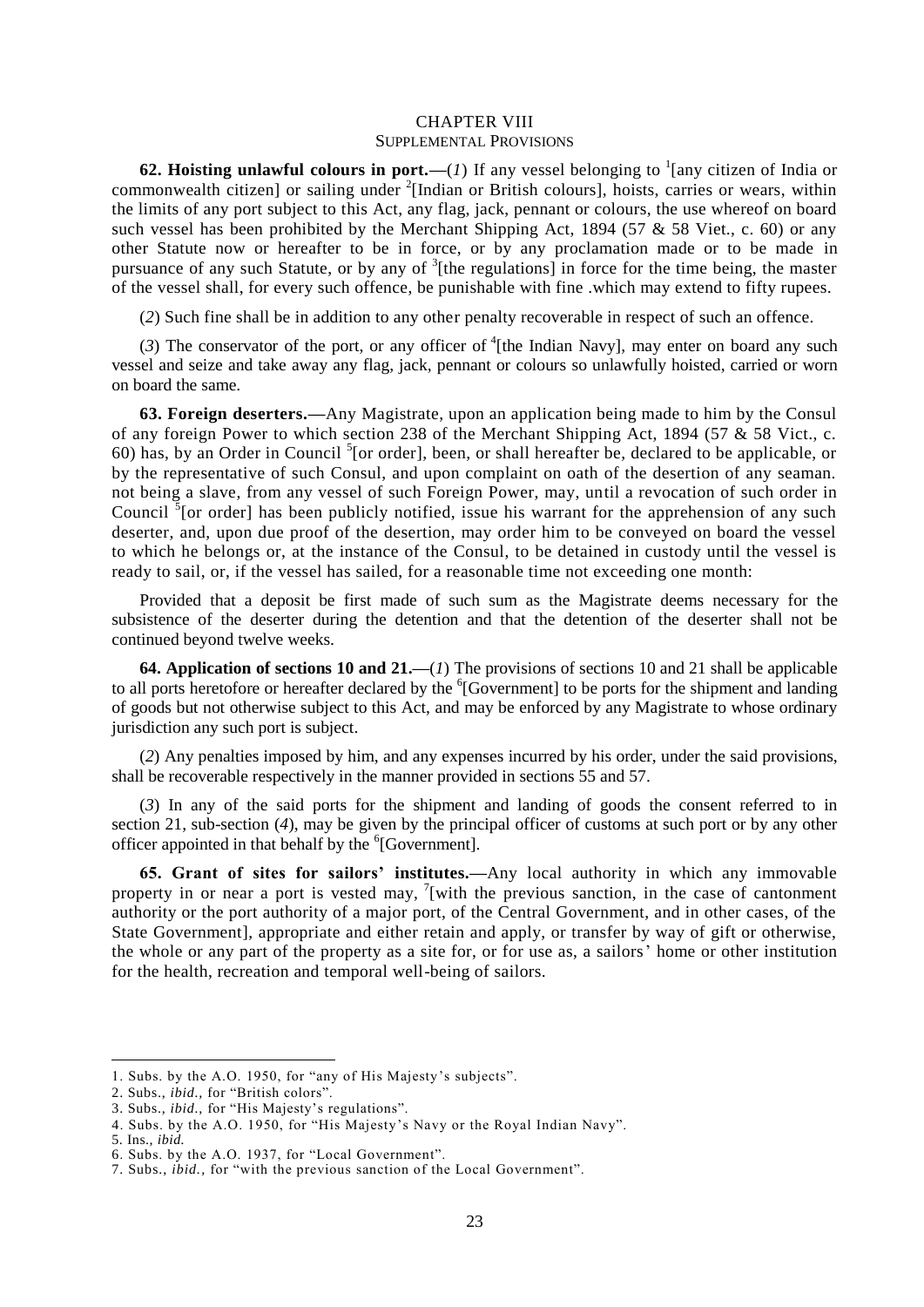**66. Exercise of powers of conservator by his assistants.—**(*1*) All acts, orders or directions by this Act authorized to be done or given by any conservator may, subject to his control, be done or given by any harbour-master, or any deputy- or assistant of such conservator or harbour-master.

(*2*) Any person authorised by this Act to do any act may call to his aid such assistance as may be necessary.

**67. Service of written notices of directions.—**Any written notice of direction given under this Act, left for the master of any vessel with any person employed on board thereof, or affixed on a conspicuous place on board of the vessel, shall, for the purposes of this Act, be deemed to have been given to the master thereof.

**68. Publication of orders of Government.**—Every declaration, order and rule of a <sup>1</sup>[Government] made in pursuance of this Act shall be published in the Official Gazette, and a copy thereof shall be kept in the office of the conservator and at the custom-house, if any, of every port to which the declaration, order or rule relates, and shall there be open at all reasonable times to the inspection of any person without payment of any fee.

2 **[68A. Authorities exercising jurisdiction in ports to co-operate in manoeuvers for defence of port.—Every authority exercising any powers or jurisdiction in. or relating to, any** port to which this Act for the time being applies shall, if so required by an officer authorised by general or special order of the Central Government in this behalf, co -operate in such manner, as such officer may direct, in carrying out any manoeuvers in connection with any scheme or preparations for the defence of the said port in time of war, and for this purpose shall, if so required, temporarily place at the disposal of such officer the services of any of its staff and the use of any of its vessels, property, equipment or other material:

Provided, firstly, that if any vessels arc placed at the disposal of such officer in accordance with this section, the Central Government shall, in respect of the period during which they are so at his disposal, bear the running expenses of such vessels, and be responsible for any damage thereto.

*Explanation.—The* expression 'running expenses' in this proviso includes all outlay incurred in connection with the use of the vessels other than any charges for their hire, or for the wages of the officers and crews of such vessels:

Provided, secondly, that any officer making a requisition under this section shall exercise his powers in such a way as to cause as little disturbance to the ordinary business of the port as is compatible with the exigencies of the efficient carrying out of the manoeuvers:

Provided, thirdly, that no suit or other legal proceeding shall lie against any authority for any default occurring by reason only of compliance with a requisition under this section.

**68B. Duties of the said authorities in an emergency.—**Whenever the Central Government is of opinion that an emergency has arisen which renders it necessary that the duties imposed for the purposes specified in section 68A on the authorities therein mentioned, or other duties of a like nature, should be imposed on such authorities continuously during the existence of the emergency, it may, by general or special order, authorise any officer to require the. said authorities to perform such duties until the Central Government is of opinion that the emergency has passed, and the said authority shall comply accordingly, and the provisions of the said section shall apply subject to the following modification, namely: **—**

The Central Government shall pay any authority, on whom a requisition has been made, such compensation for any loss or damage attributable to such requisition, and for any services rendered or expenditure incurred in complying therewith as, in default of agreement, shall be decided to be just and reasonable, having regard to the circumstances of the case, by the arbitration of a person to be nominated in this behalf by the Central Government, and the decision of such person shall be final.]

<sup>1.</sup> Subs. by the A.O. 1937, for "Local Government".

<sup>2.</sup> Ins. by Act 6 of 1916, s. 11.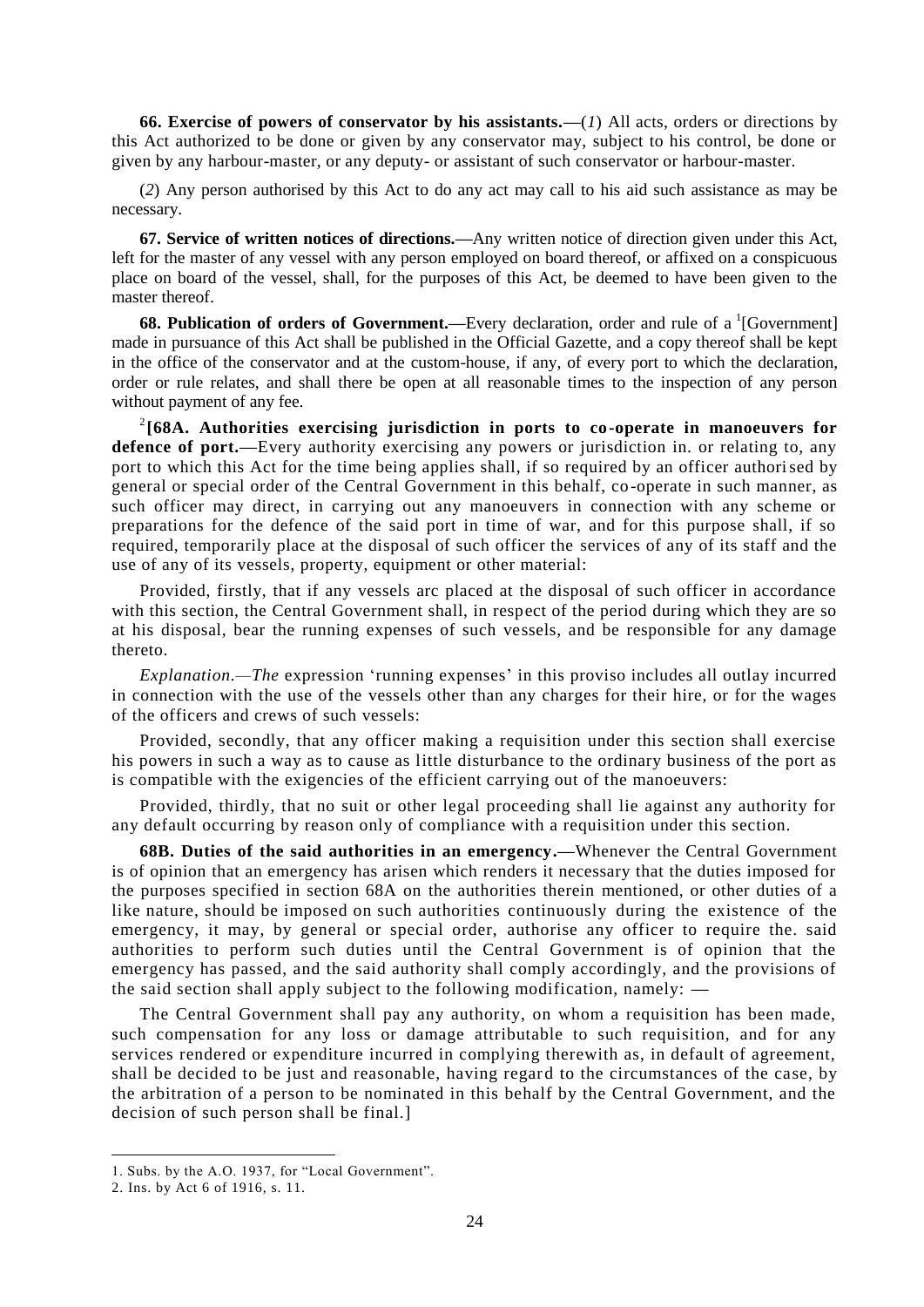<sup>1</sup>[68C. Application of certain provisions of the Act to aircraft.— $(1)$  The provisions of sections 6, 13 to 16 (both inclusive), 18, 21 and 28, sub-section (*2*) of section 31 and sections 33, 34, 35, 39, 42 to 48 (both inclusive) and 55 shall apply in relation to all aircraft making use of any port subject to this Act, while on water as they apply in relation to vessels.

(*2*) No such aircraft shall enter or leave any port subject to this Act, except with the permission granted by the Conservator of the Port or by such other officer as may be authorized in this behalf by the Conservator.]

2 [**68D. Maritime security.—**A port facility in India shall comply with all the requirements contained in Chapter IXB of the Merchant Shipping Act, 1958 (44 of 1958) or the rules made thereunder so far as they are not inconsistent with the provisions of this Act.

*Explanation.—* For the purposes of this section, the expression "port facility" shall have the same meaning as assigned to it in Part IXB of the Merchant Shipping Act, 1958 (44 of 1958).]

**69.** [*Repeal.*] *Rep. by the Repealing Act,* 1938 (1 *of* 1938), s. 2 and *Sch.*

<sup>1.</sup> Ins. by Act 35 of 1951, s. 192.

<sup>2.</sup> Ins. by Act 40 of 2007, s. 7.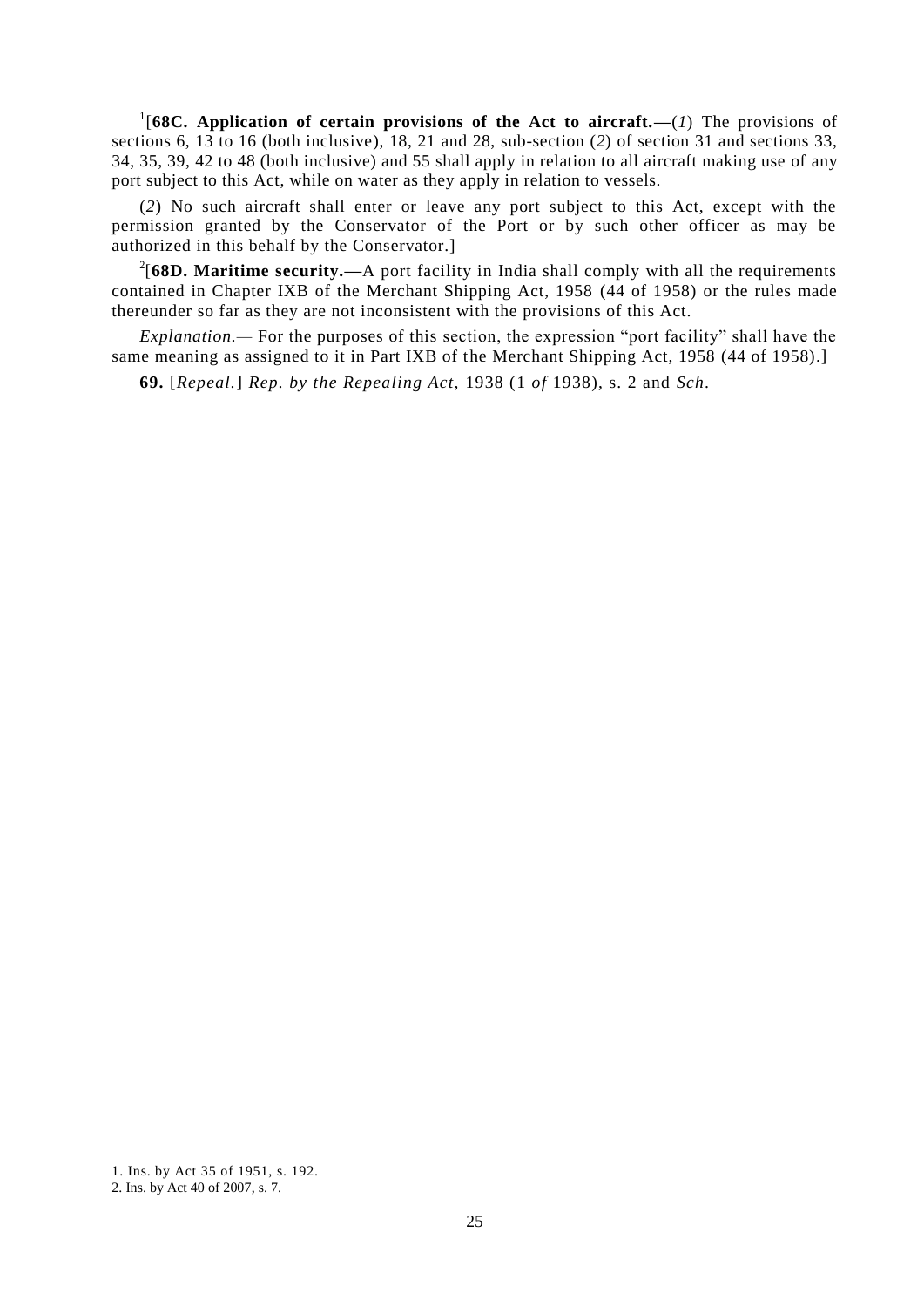# 1 THE FIRST SCHEDULE

#### (*See sections* 1 *and* 33)

#### Ports, vessels chargeable, rate of port-dues and frequency of payment

| <b>Name of Port</b>         | <b>Vessels Chargeable</b> | Rate of port dues<br>per ton | Due how often chargeable<br>in respect of same vessel |
|-----------------------------|---------------------------|------------------------------|-------------------------------------------------------|
|                             |                           | 3)                           |                                                       |
| <sup>3</sup> [Syama Prasad] |                           | *                            | *                                                     |
| Mookerjee Port,             |                           |                              |                                                       |
| Kolkata]                    |                           |                              |                                                       |
| Paradip                     |                           | *                            | *                                                     |
| Visakhapatnam               | 4 .,                      | $*$                          | *                                                     |

<sup>2</sup>[PART I—MAJOR PORTS

*Explanation:—* "Outer Harbour" means the portion of the Visakhapatnam Port limits with the following coordinates; namely:—

- WEST : A line drawn towards North along the Eastern boundary of S. No. 9 of Dolphin's Nose Village from the junction point of S. Nos. 3, 4, 9 and 10 i.e., at the point Lat.  $17^{\circ}$  41'  $11^{\circ}$ .3 N and Long. 83° 17' 35" E across the channel till it touches Muncipal boundary, in T. No. 469 i.e, at the point Lat. 17° 41' 17".3 N and Long. 83° 17' 35".2E and thence towards North along the field boundary of S. Nos. 10 and 12 of Dolphin's Nose Village up to the South Eastern point of T.S. 303 of Fort Ward. Visakhapatnam Town thence towards North East, along eastern edge of the beach road till coinciding with the Western end of Groyne No. 2 at the point Lat. 17° 41' 47" N Long. 83° 18' 03" .4E.
- NORTH : From the point of Lat. 17° 41' 47" N. and Long. 83° 18' 03" .4E towards East along the centre line of Groyne No. 2 till coinciding with East break water at Lat. 17° 41' 32" .6N. Long 83° 18' 29" .8E.
- EAST : A line drawn towards South from the point of Lat.  $17^{\circ}$  41' 32" .6N Long. 83° 18' 29" .8E till the point coinciding with East break water South and at Lat. 17° 41' 14" .93 N. Long. 83° 18' 29" .3E thence a line drawn towards South East till the point coinciding with East end of South break water at Lat. 17° 41' 01" .43 N. Long. 83° 18' 49" .12E.
- SOUTH : A line drawn towards West South West direction from the point with Lat. 17° 41' 01" .43N Long 83° 18' 49" .12E till the point coinciding with Eastern boundary of S. No. I I of Dolphin's Nose Village at the point Lat. 17° 40' 36" .7N Long 83° 17' 49" .8E and thence towards North along Eastern boundary S. No. 11 of Dolphin's Nose Village till the point of interception of S. Nu. 10 of Dolphins's Nose Village between F. Lines 109 and 71 and towards West to meet junction point of S. Nos. 3. 4. 9, 10 of Dolphin's Nose Village i.e., at the point Lat.  $17^{\circ}$  41'  $11^{\circ}$ . 3N and Long.  $83^{\circ}$  17'  $35^{\circ}$  E approximately.

<sup>1.</sup> This Schedule is liable to variation by notifications of State Governments, and for any change thereof notifications of the States concerned should be consulted.

<sup>2.</sup> Subs. by notification No. G.S.R. 257(E), dated 1-5-1978, Gazette of India, Pt. II, s. 3(i), p. 398, for the heading and the major ports of Calcutta and Paradip and the entries relating thereto.

<sup>3.</sup> Subs. by notification No. S.O. 2020(E), for the entry "Calcutta" (dated 24-6-2020).

<sup>4.</sup> Entries under cols. (2), (3) and  $\overline{(4)}$  omitted by Act 15 of 1997. s. 9 (w.e.f. 9-1-1997).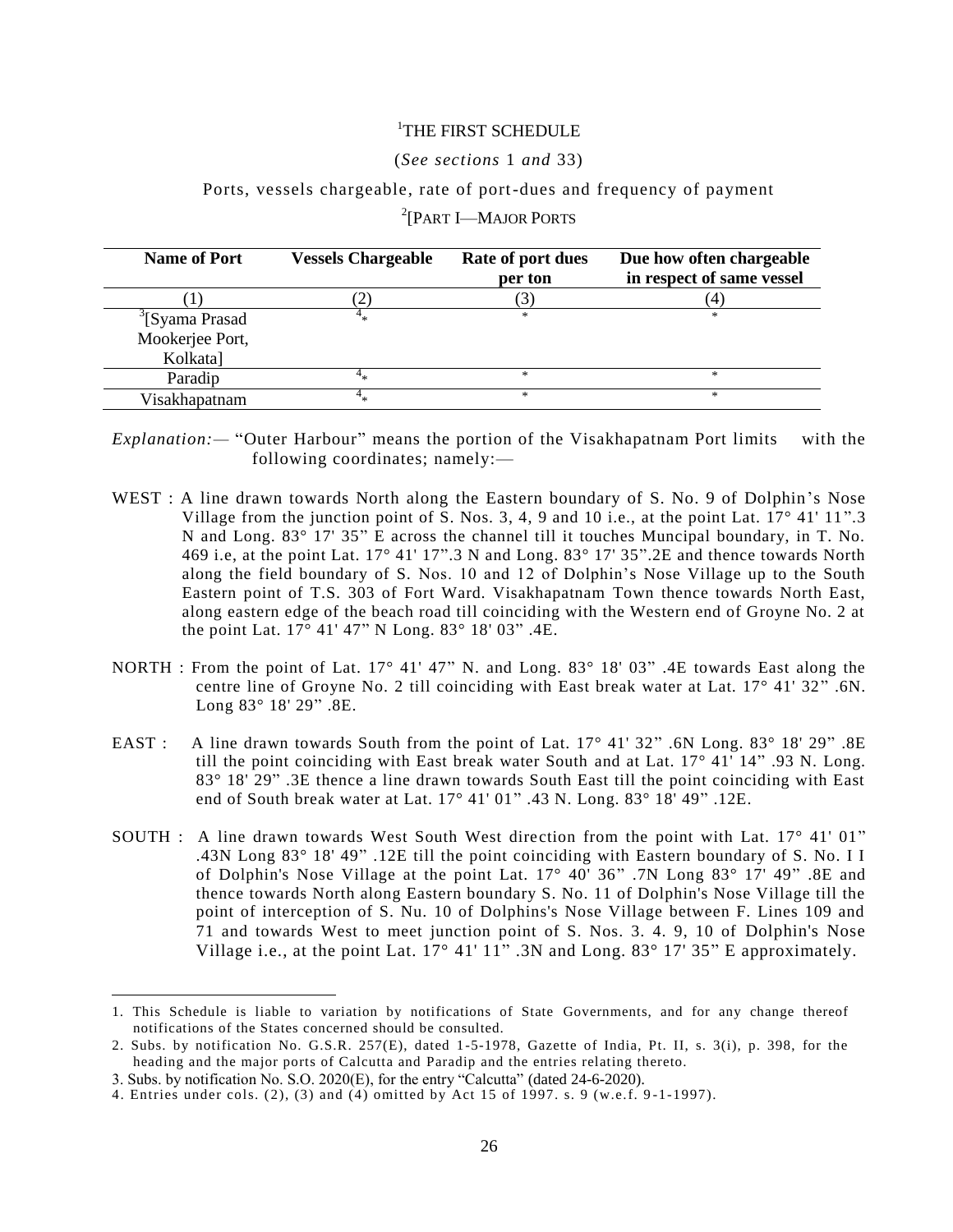|               | ∸    |   | 4 |
|---------------|------|---|---|
| Madras        | $1*$ | ∗ | ∗ |
| New Tuticorn  | $1*$ | ∗ | ∗ |
| Cochin        | $1*$ | ∗ | * |
| New Mangalore | $1*$ | ∗ | ∗ |
| Mormugao      | $1*$ | ∗ | * |
| Bombay        | $1*$ | * | ∗ |
| Kandla        | $1*$ | ∗ | ∗ |
|               |      |   |   |

# PART II.—RESERVED FOR PORTS IN WEST BENGAL, IF ANY 2 [PART III.—PORTS UNDER THE CONTROL OF GOVERNMENT OF ORISSA

| Name of port             | Vessels chargeable                                                                                     | Rate of port dues                                         | Due how often chargeable in                                                                                                         |
|--------------------------|--------------------------------------------------------------------------------------------------------|-----------------------------------------------------------|-------------------------------------------------------------------------------------------------------------------------------------|
|                          |                                                                                                        |                                                           | respect of the same vessel                                                                                                          |
| (1)                      | (2)                                                                                                    | (3)                                                       | (4)                                                                                                                                 |
| 1. Chandbali<br>(Dhamra) | Sea-going vessels of ten tonnes<br>fishing<br>and upwards (except<br>boats).                           | Not exceeding rupee<br>one and fifty paise<br>per tonne.  | Once in the same month.                                                                                                             |
|                          | (Tug-boats, ferry-boats and river)<br>boats, whether propelled by steam<br>or other mechanical means). | Ditto.                                                    | the<br>1st<br>between<br>Once<br>January and the 30th June,<br>and once between the 1st<br>july and 31st December, in<br>each year. |
| 2. Gopalpur              | Sea-going vessels of ten tonnes<br>fishing<br>and upwards (except<br>boats).                           | Not exceeding rupee.<br>one and fifty paisa<br>per tonne. | Once in the same month.                                                                                                             |
|                          | (Tug-boats, ferry-boats and river)<br>boats, whether propelled by steam<br>or other mechanical means). | Ditto.                                                    | 1st<br>the<br>between<br>Once<br>January and the 30th June,<br>and once between the 1st<br>july and 31st December, in<br>each year  |

<sup>3</sup>[PART IV.—PORTS UNDER THE CONTROL OF GOVERNMENT OF ANDHRA PRADESH

| Name of the Port District                                                                     | Vessels<br>Chargeable                                                               | Rate of port dues<br>Class of vessels                                                                                                     | Rate                                  | Due how often<br>chargeable in<br>respect of the<br>same vessel |
|-----------------------------------------------------------------------------------------------|-------------------------------------------------------------------------------------|-------------------------------------------------------------------------------------------------------------------------------------------|---------------------------------------|-----------------------------------------------------------------|
| (1)                                                                                           | (2)                                                                                 | (3)                                                                                                                                       | (4)                                   | (5)                                                             |
| Calingapatnam<br>(Srikakulam)                                                                 | (Visakhapatnam)                                                                     | $(1)$ Foreign<br>ship<br>or<br>steamer calling at any port.                                                                               | Fifteen paise cubic<br>metre.         | Payable on each<br>entry into the port.                         |
| Bheemunipatnam Kakinada (East<br>Godavari) Narsapur (WestGodavari)<br>Machilipatnam (Krishna) | Sea-going vessels<br>of $42-45$ cubic<br>metres $(15 \text{ tons})$<br>and upwards. | ship<br>(2)<br>Foreign<br>or<br>steamer (referred to in item 1<br>above) calling at any port for<br>more than once in the same<br>voyage. | Twenty-five paise<br>per cubic metre. | Payable once for<br>one voyage.                                 |

<sup>1.</sup> Entries under cols. (2), (3) and (4) omitted by Act 15 of 1997, s. 9 (w.e.f. 9.1.1997).

<sup>2.</sup> Added by notification No. 1317-PD, dated 29-04-1978, Gazette of Orissa.

<sup>3.</sup> Added by notification No. G.O. Ms. 253, dated 28-4-1978, Gazette of Andhra Pradesh.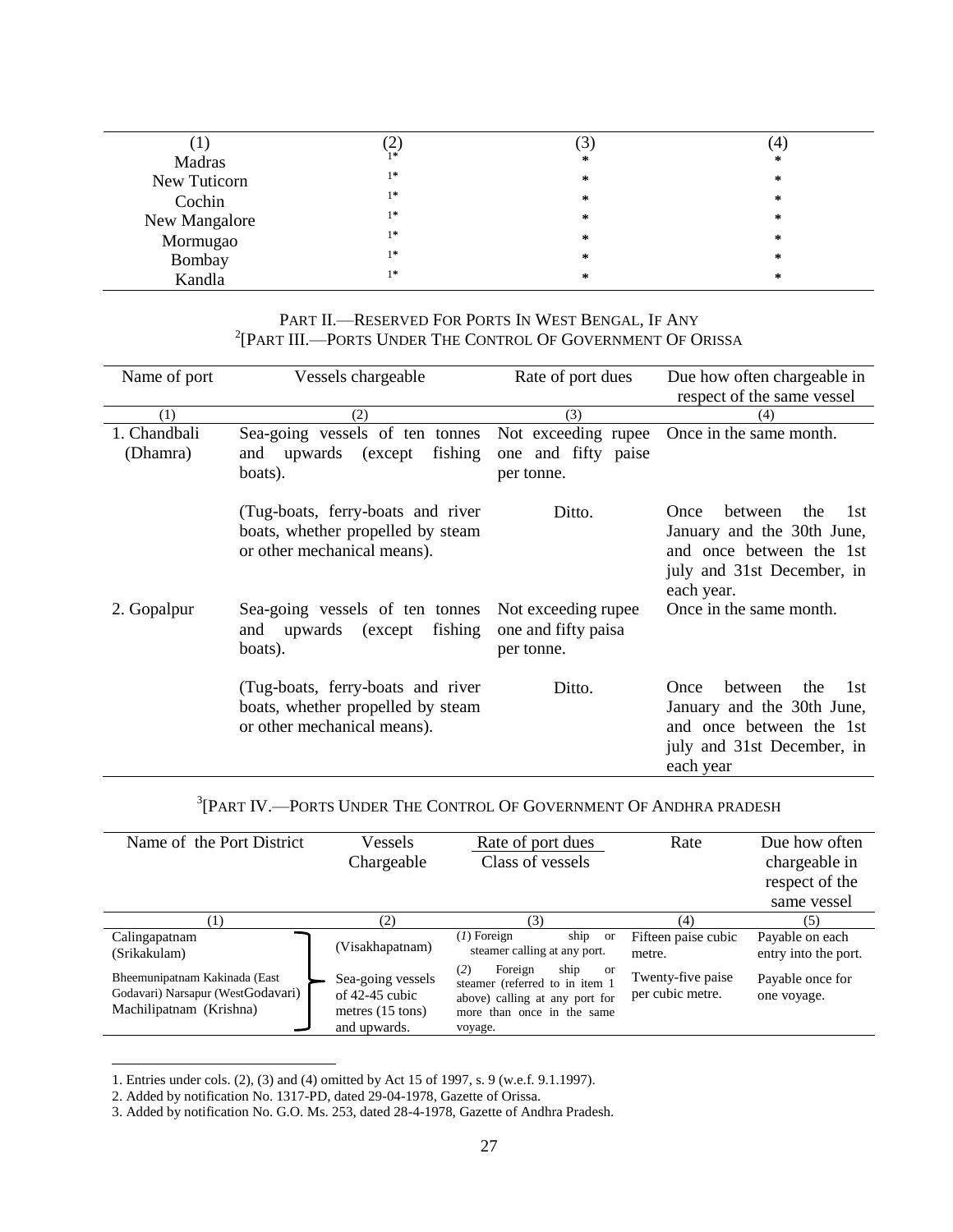| $\left(1\right)$ | (2)                      | 3)                              | (4)                | (5)                       |
|------------------|--------------------------|---------------------------------|--------------------|---------------------------|
| Vadarevu         | Sea-going vessels of 42- | (3) Coasting ship calling at    | Thirteen paise per | The payment of the        |
| (Prakasam)       | 45 cubic metres (15)     | any port                        | cubic metre.       | dues at the port will     |
| Krishnapatnam    | tons) and upwards.—      |                                 |                    | exempt the ship for a     |
| (Nellore)        | contd.                   |                                 |                    | period of 60 days from    |
|                  |                          |                                 |                    | liability to pay the dues |
|                  |                          |                                 |                    | again at that port.       |
|                  |                          | (4) Coasting steamer calling at | Fifteen paise per  | The payment of the        |
|                  |                          | any port                        | cubic metre.       | dues at the port will     |
|                  |                          |                                 |                    | exempt the steamer for    |
|                  |                          |                                 |                    | a period of 30 days       |
|                  |                          |                                 |                    | from liability to pay the |
|                  |                          |                                 |                    | dues again at that port.  |

# PART IV.— PORTS UNDER THE CONTROL OF GOVERNMENT OF ANDHRA PRADESH—CONTD.

| Name of the Port | District      | <b>Vessels Chargeable</b> | Rate of port dues,      | Due how often             |
|------------------|---------------|---------------------------|-------------------------|---------------------------|
|                  |               |                           | Class of vessels        | chargeable in             |
|                  |               |                           |                         | respect of the same       |
|                  |               |                           |                         | vessel                    |
| (1)              | (2)           | (3)                       | (4)                     | (5)                       |
| (1) Cuddalore    | South Arcot   | Sea going vessels of 40   | (1) Foreign ship or     | Payable on each entry     |
| (2) Nagapattinam | Thanjavur     | cubic metres and          | steamer calling at any  | into the port except in   |
|                  |               | upwards.                  | port not exceeding 10   | the case of straits       |
|                  |               |                           | paisa per cubic metre.  | steamer which shall not   |
|                  |               |                           |                         | be charged more than      |
|                  |               |                           |                         | once in a voyage.         |
|                  |               |                           | $(2)$ Foreign ship or   | Payable once for the      |
|                  |               |                           | steamer calling at more | voyage.                   |
|                  |               |                           | than one port not       |                           |
|                  |               |                           | exceeding 15 paisa per  |                           |
|                  |               |                           | cubic metre.            |                           |
| (3) Pamban       |               |                           | (3) Coasting ship       | The payment of dues at    |
| (4) Rameswaram   | Ramnathapuram |                           | calling at any port not | the port will exempt the  |
| (3) Kilakarai    |               |                           | exceeding 5 paisa per   | ship for a period of 60   |
|                  |               |                           | cubic metre.            | days from liability to    |
|                  |               |                           |                         | pay the dues again at     |
|                  |               |                           |                         | that port.                |
| (6) Veppalodai   | Tirunelveli   |                           | (4) Coasting steamer    | The payment of dues at    |
| (7) Colachel     | Kanyakumari   |                           | calling at any port not | the port will exempt the  |
| (8) Kanyakumari  |               |                           | exceeding 10 paisa per  | steamer for a period of   |
|                  |               |                           | cubic metre.            | 30 (thirty) days from     |
|                  |               |                           |                         | liability to pay the dues |
|                  |               |                           |                         | again at that port.]      |
|                  |               |                           |                         |                           |

# <sup>1</sup>[PART V—PORTS UNDER THE CONTROL OF THE GOVERNMENT OF TAMIL NADU

<sup>1.</sup> Added by notification No. 11(2)/TRA/1914(c)/78, dated 1-5-1978, Gazette of Tamil Nadu.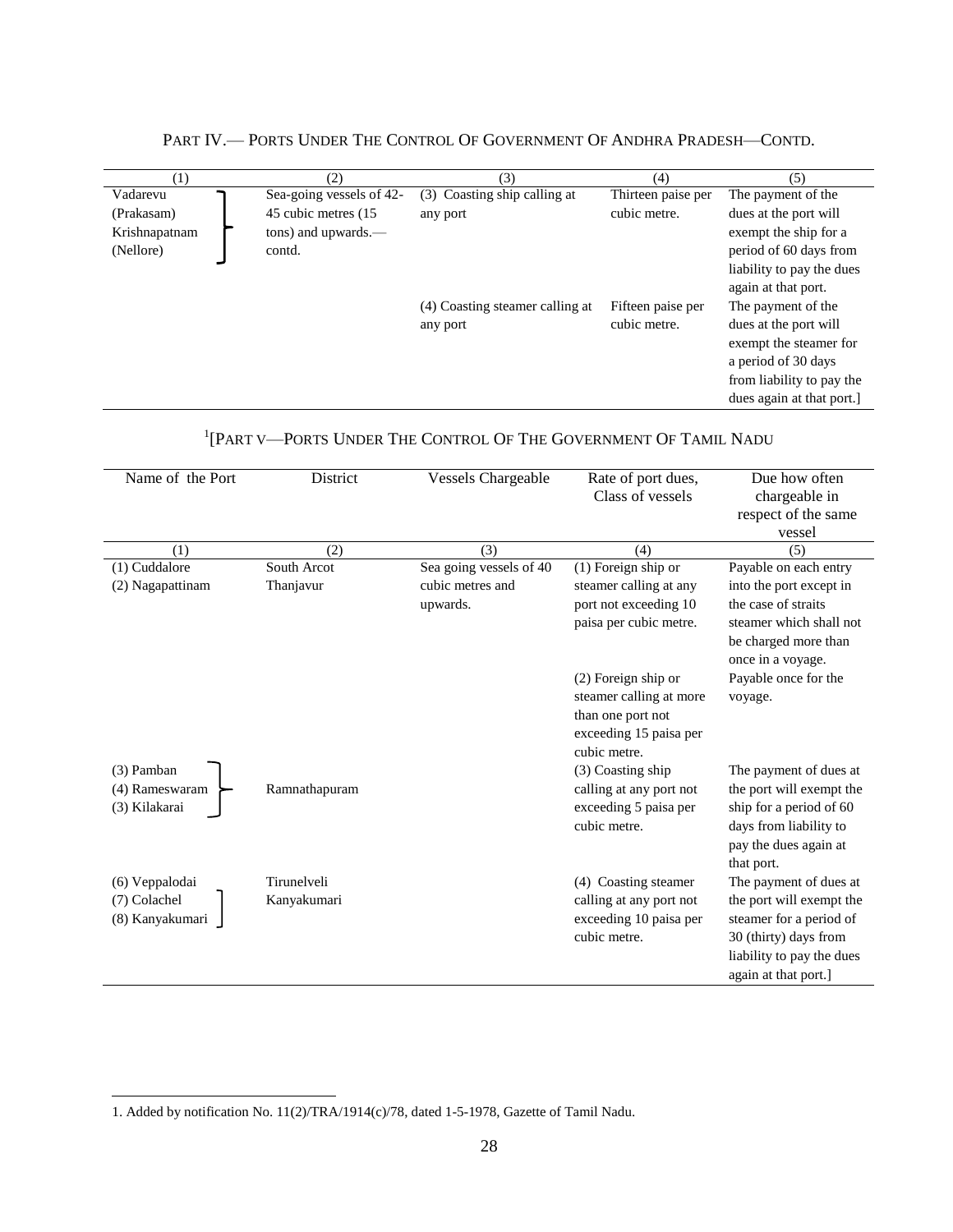| Name of Port | Vessels chargeable                                      | Rate of port dues                                                                                                                                                                       | Dues how often<br>chargeable in<br>respect of same<br>vessel                                                                                                                                                     |
|--------------|---------------------------------------------------------|-----------------------------------------------------------------------------------------------------------------------------------------------------------------------------------------|------------------------------------------------------------------------------------------------------------------------------------------------------------------------------------------------------------------|
| (1)          | (2)                                                     | (3)                                                                                                                                                                                     | (4)                                                                                                                                                                                                              |
| Pondicherry  | Sea-going vessels of 40<br>cubic metres and<br>upwards. | (a) Foreign going ship<br>or sailing vessel<br>calling at this port at<br>15 paise per cubic<br>metre.<br>(b) Coasting ships<br>calling at this port at<br>15 paise per cubic<br>metre. | (a) Payable one each<br>entry Into the port.<br>The<br>payment of<br>(b)<br>dues<br>will<br>port<br>exempt the ship for<br>a period of sixty<br>days from liability<br>pay the dues<br>to<br>again at that port. |
|              |                                                         | Coasting<br>sailing<br>(c)<br>vessel calling at this<br>port at 5 paise per<br>cubic metre.                                                                                             | Do.                                                                                                                                                                                                              |

# <sup>1</sup>[PART VI.—PORTS UNDER THE CONTROL OF GOVERNMENT OF PONDICIHERRY (*See* SECTIONS 1 AND 33)

(*1*) The levy of port dues in accordance with the Schedule referred to in clause (*1*) shall be subject to the following conditions, namely:—

(*a*) that with effect on an from the 1st July, 1978, the rates of port dues to be levied on vessels specified in column (*2*) of the said Schedule, entering the Port in the Union Territory of Pondicherry shall be those laid down in column (*3*) of the said Schedule;

(*b*) that such dues shall be levied subject to the conditions mentioned in column (*4*) of the said schedule;

(*c*) that the rates of port dues chargeable on any one vessel entering the port in ballast and not carrying passengers shall be 3/4th of the rates laid down in the schedule;

(*d*) that when a vessel enters the port but does not discharge or take any cargo or passengers therein (with the exception of such unshipment or reshipment as may be necessary for purposes of repair), she shall be charged with port dues at half the rates specified in the schedule; and

(*e*) that no port dues shall be levied on—

(*i*) any pleasure yacht, or

-

(*ii*) any vessel which, having letter any port, is compelled to re-enter it by stress of weather, or in consequence of having sustained any damage, or

(*iii*) any vessel which, having entered any port, leaves it within forty-eight hours without discharging or taking in any passengers or cargo.

(*2*) For the purpose of this notification the terms "foreign going ship", "coasting ship", "sailing vessel" and "ship" shall have the same meaning as found in the Merchant Shipping Act, 1958 (Act No. XLIV of 1958).]

<sup>1.</sup> Ins. by Notification No. G.O. Ms. 70/78, dated 1 -5-1978, Gazette of Pondicherry.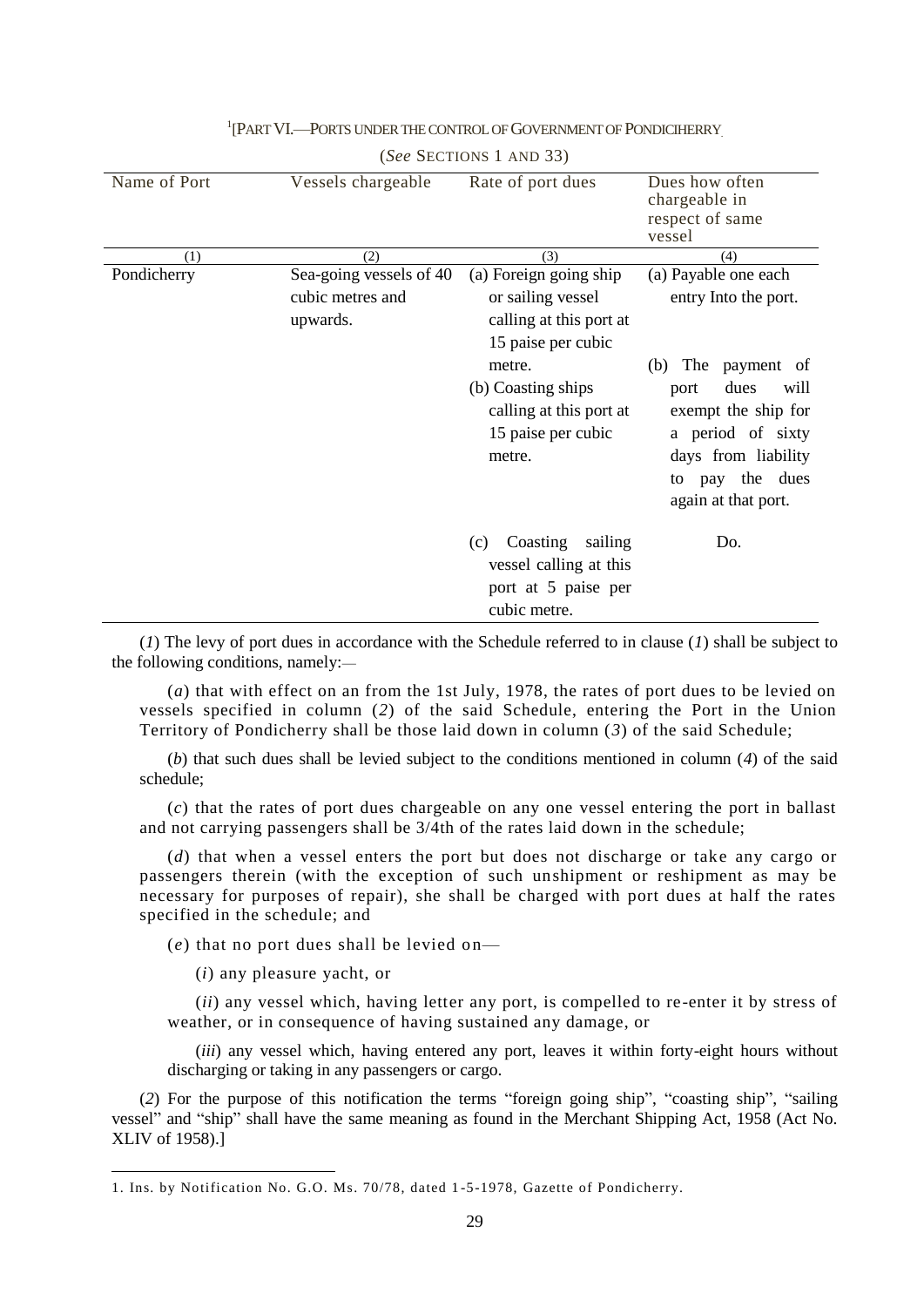| Name of Port          |                                                      | Vessels<br>chargeable                                          | Rate of port dues                                                               |                                      | Dues how often<br>chargeable in                                                             |  |
|-----------------------|------------------------------------------------------|----------------------------------------------------------------|---------------------------------------------------------------------------------|--------------------------------------|---------------------------------------------------------------------------------------------|--|
| District              | Ports                                                |                                                                | Class of vessel                                                                 | Rate of port<br>dues                 | respect of the<br>same vessel                                                               |  |
| (1)                   | (2)                                                  | (3)                                                            | (4)                                                                             | (5)                                  | (6)                                                                                         |  |
| Trivandrum            | 1. Kovalam-<br>Vizhinjam<br>2. Trivandrum            | All sea-going<br>vessels of 40<br>cubic metres and<br>upwards. | (a) Foreign ship<br>or steamer or<br>coastal steamer<br>calling at any<br>port. | Not exceeding<br>$Rs. 1.50$ per ton. | The payment of the<br>dues on entry at any<br>minor port of Kerala<br>will exempt           |  |
| Ouilon                | 3. Ouilon<br>4. Neendakar                            | (other than<br>fishing vessels)                                | (b) Coastal ship                                                                | Not exceeding 50<br>paise per ton.   | for<br>steamers<br>a<br>period of 30 days                                                   |  |
| Allepey               | 5.Allepey                                            |                                                                |                                                                                 |                                      | ships for<br>and<br>a a<br>period of 60 days<br>payment<br>from<br>of<br>port dues again at |  |
| Trichrur<br>Ernakulam | 6. Azikode                                           |                                                                |                                                                                 |                                      | that port.                                                                                  |  |
| Malappuram            | 7. Ponnami                                           |                                                                |                                                                                 |                                      |                                                                                             |  |
| Kazikode              | 8. Calicut<br>(including)<br>Beypore)<br>9. Badagara |                                                                |                                                                                 |                                      |                                                                                             |  |
| Cannanore             | 10. Telicherry                                       |                                                                |                                                                                 |                                      |                                                                                             |  |
|                       | 11. Cannanore                                        |                                                                |                                                                                 |                                      |                                                                                             |  |
|                       | 12. Azhikkal                                         |                                                                |                                                                                 |                                      |                                                                                             |  |
|                       | 13. kasaragode                                       |                                                                |                                                                                 |                                      |                                                                                             |  |

# <sup>1</sup>[PART VII.— PORTS UNDER THE CONTROL OF GOVERNMENT OF KERALA

*Notes:* (*1*) In assessing the Port dues the date on which a vessel anchored shall be the date from which dues shall be calculated.

(*2*) In the case of vessels the certificate of registry of which shows her tonnage in the British standard tons only, a factor of 2.83 cubic metres will be the equivalent to one ton for purpose of levy of Port dues specified in column 3 and on conversion of such tons into cubic metres any fraction less than half will be omitted and half and above rounded to the nearest cubic metres.

*Explanation.—*In this schedule—

-

- (*a*) "ship" means a vessel propelled solely by wind-power.
- (*b*) "Steamer" means any vessel other than a ship.

(*c*) "Coasting ship". or "Coasting steamer" means respectively a ship or steamer which at any Port discharges cargo exclusively from or takes in cargo exclusively for any ports in India or in Burma or in the Island of Ceylon and "Coasting Steamer" includes a coasting steam vessel having a general pass under section 164 of the Sea Customs Act, 1878.

(*d*) "Foreign ship" or "Foreign Steamer" means respectively a ship or a steamer not being a coasting ship or coasting steamer.)]

<sup>1.</sup> Added by Notification No. S.R.O**.** 373/78, dated 26-4-1978, Gazette of Kerala**.**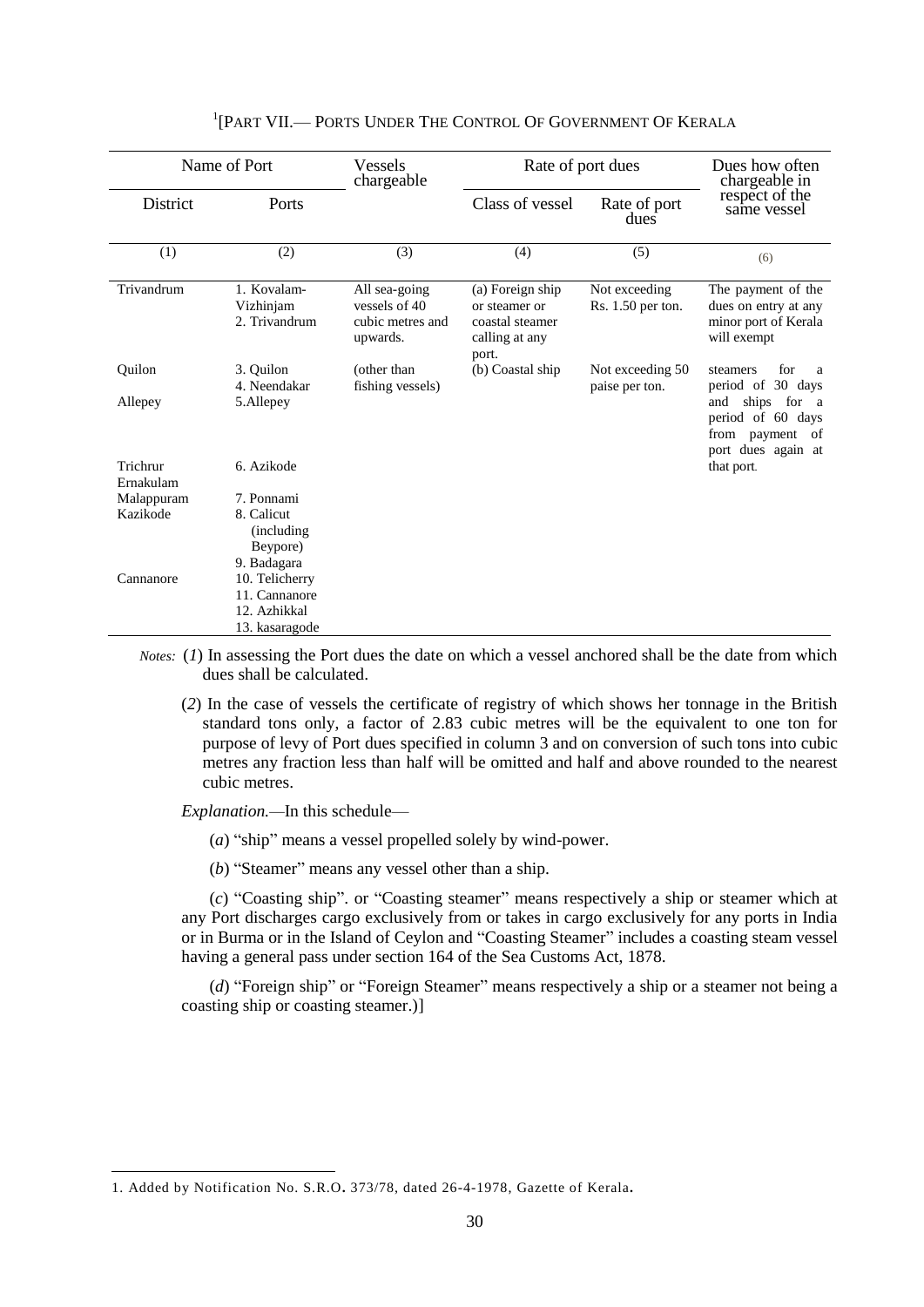| Name of Ports                                                                                               | Vessels chargeable                                      | Rate of Port dues                                                                                      |                                                                                                                                 | Dues how often chargeable in<br>respect of the same vessel                                                                                                                       |
|-------------------------------------------------------------------------------------------------------------|---------------------------------------------------------|--------------------------------------------------------------------------------------------------------|---------------------------------------------------------------------------------------------------------------------------------|----------------------------------------------------------------------------------------------------------------------------------------------------------------------------------|
| (1)                                                                                                         | (2)                                                     | (3)                                                                                                    |                                                                                                                                 | (4)                                                                                                                                                                              |
| 1. Mangalore                                                                                                | Sea-going vessels<br>of 15 cubic metres<br>and upwards. | (a) Foreign ship or<br>steamer calling<br>at the port.<br>(b) Coasting ship<br>calling at the<br>port. | exceeding<br>Not<br>paise<br>thirty<br>per<br>cubic metre.<br><b>Not</b><br>exceeding<br>thirty<br>paise<br>per<br>cubic metre. | Payable on each entry into<br>the Port.<br>The payment of the dues<br>will exempt the ship for a<br>period of sixty days from<br>liability to pay the dues<br>again at the port. |
|                                                                                                             |                                                         | (c) Coasting<br>steamer calling<br>at the port.                                                        | exceeding<br><b>Not</b><br>paise<br>thirty<br>per<br>cubic metre.                                                               | The payment of the dues<br>will exempt the steamer for<br>a period of 30 days from<br>liability to pay the dues<br>again at the port.                                            |
| 2. Malpe<br>3. Mangarkatta<br>4. Coondapur                                                                  | Sea-going vessels<br>of 15 cubic metres<br>and upwards. | (a) Foreign ship or<br>steamer calling<br>at the port.                                                 | Not<br>exceeding<br>paise<br>thirty<br>per<br>cubic metre.                                                                      | Payable on each entry into<br>the Port.                                                                                                                                          |
| 5. Baindur                                                                                                  |                                                         | (b) Foreign ship or<br>steamer calling<br>more<br>than<br>at<br>one port.                              | exceeding<br><b>Not</b><br>forty five paise per<br>cubic metre.                                                                 | Payable<br>for<br>the<br>once<br>voyage.                                                                                                                                         |
| 6. Bhatkal<br>7. Shirali<br>8. Murdeshwar<br>9. Honavar/Manki<br>10. Tadri/Gangavali<br>11. Belekeri/Ankola | Sea-going vessels<br>of 15 cubic metres<br>and upwards. | (c) Coasting ships<br>calling at any<br>Port.                                                          | <b>Not</b><br>exceeding<br>twenty paise per<br>cubic metre.                                                                     | The payment of the dues<br>will exempt the ship for a<br>period of sixty days from<br>liability to pay the dues<br>again at the port.                                            |
|                                                                                                             |                                                         | (d)<br>Coasting<br>steamers<br>calling at the<br>Port.                                                 | <b>Not</b><br>exceeding<br>twenty four paise<br>per cubic metre.                                                                | The payment of the dues<br>will exempt the steamer for<br>a period of 30 days from<br>liability to pay the dues<br>again at the port.                                            |
| 12. Chendia<br>13. Binaga<br>14. Karwar<br>15. Majali                                                       |                                                         |                                                                                                        |                                                                                                                                 |                                                                                                                                                                                  |

# 1 [PART-VIII.—PORTS UNDER THE CONTROL OF GOVERNMENT OF KARNATAKA

#### *Explanation 1*.—

 $\overline{a}$ 

(*a*) Ship" means a vessel propelled with sufficient sail area for navigation under sail alone whether or not fitted with mechanical means of the propulsion and includes a rowing boat or canoe.

(*b*) "Steamer" means any vessel other than a ship.

<sup>1.</sup> Ins. by notification No. PWD 42 PSP 77, dated 29-4-1978, Gazette of Karnataka (Extraordinary), Part IV-2 c(ii).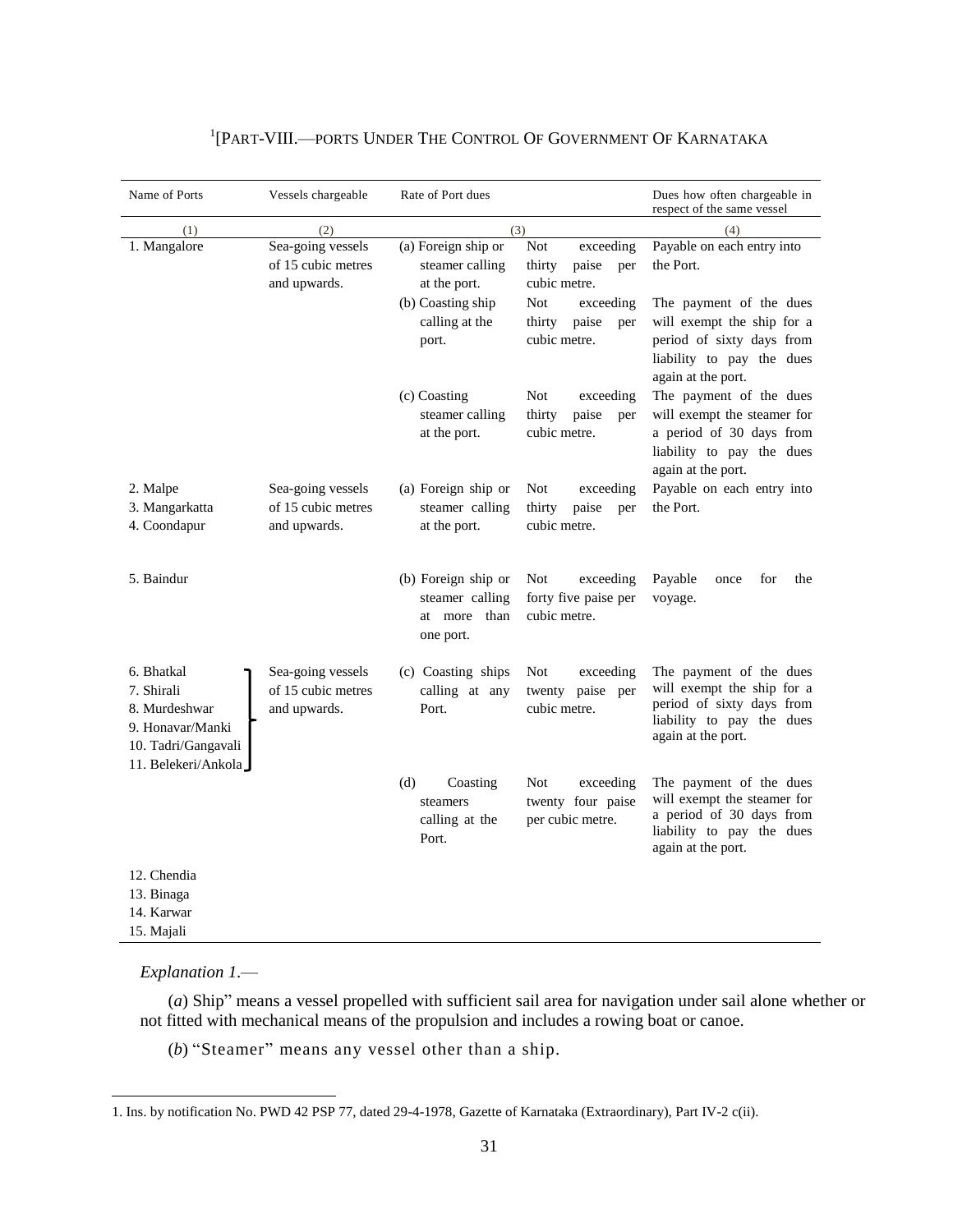(*c*) "Coasting ship" or "coasting steamer" means respectively a ship or steamer which at any port discharges cargo exclusively from or takes in cargo exclusively for any Port in India.

Provided for the purpose of levy of port dues vessel shall not be deemed during one and the same voyage to be both coasting ship or steamer and a Foregin ship or steamer but port dues shall, in respect of such voyage, be leviable on such vessels either as a coasting or as a foreign ship or steamer, whichever rate is higher.

#### *Explanation 2.—*

 $\overline{a}$ 

Ports enclosed in double brackets in the second column of the schedule shall be treated as if they are only one port every vessel in respect of which such dues have been charged and taken at one of the bracketed ports being exempted from the payment of port dues on entering another port within the period specified in the fourth column of the schedule.

| Name of the Port | Vessels                              | Rate of port dues       | Dues how often                     |
|------------------|--------------------------------------|-------------------------|------------------------------------|
|                  |                                      |                         | chargeable in respect of           |
|                  |                                      |                         | same vessel                        |
| (1)              | (2)                                  | (3)                     | (4)                                |
| 1. Diu           | Sea-going vessels<br>(a)             | Not exceeding Rupee     | Once in the same month.            |
|                  | of<br>and<br>ten<br>tons             | one and paise fifty per |                                    |
|                  | upwards<br>(except                   | ton.                    |                                    |
|                  | fishing boats).                      |                         |                                    |
|                  | (b) Inland                           | -do-                    | 1st<br>Once<br>between             |
|                  | mechanically                         |                         | January & 31st March,              |
|                  | propelled vessels.                   |                         | once between 1st April &           |
|                  |                                      |                         | 30th June, once between            |
|                  |                                      |                         | 30th<br>July<br>$\&$<br>1st        |
|                  |                                      |                         | September<br>&<br>once             |
|                  |                                      |                         | between 1st October.               |
| 2. Simbor        | (a) Sea-going vessels<br>of ten tons | -do-                    | Once in the same month.            |
|                  | (b) Inland                           | $-do-$                  | 1st<br>Once<br>between             |
|                  | mechanically                         |                         | January & 31st March,              |
|                  | propelled vessels.                   |                         | once between 1st April &           |
|                  |                                      |                         | 30th June, once between            |
|                  |                                      |                         | 30th<br>July<br>&<br>1st           |
|                  |                                      |                         | September<br>&<br>once             |
|                  |                                      |                         | between 1st October.               |
| 3. Daman         | (a) Sea-going vessels                | $-do-$                  | 1 <sub>st</sub><br>between<br>Once |
|                  | of ten tons and                      |                         | January & 31st March,              |
|                  | upwards (except                      |                         | once between 1st April &           |
|                  | fishing boats)                       |                         | 30th June, once between            |
|                  |                                      |                         | 30th<br>$\&$<br>July<br>1st        |
|                  |                                      |                         | September<br>&<br>once             |
|                  |                                      |                         | between 1st October.               |
|                  | (b) Inland mechanically              | -do-                    | Once in the same month.            |
|                  | propelled vessles.                   |                         |                                    |

<sup>1</sup>[PART IX.—PORTS UNDER THE CONTROL OF GOVERNMENT OF GOA, DAMAN AND DIU

<sup>1.</sup> Ins. by notification No. 1/605/78/IPD, dated 1-5-1978, Gazette of Goa, Daman Diu.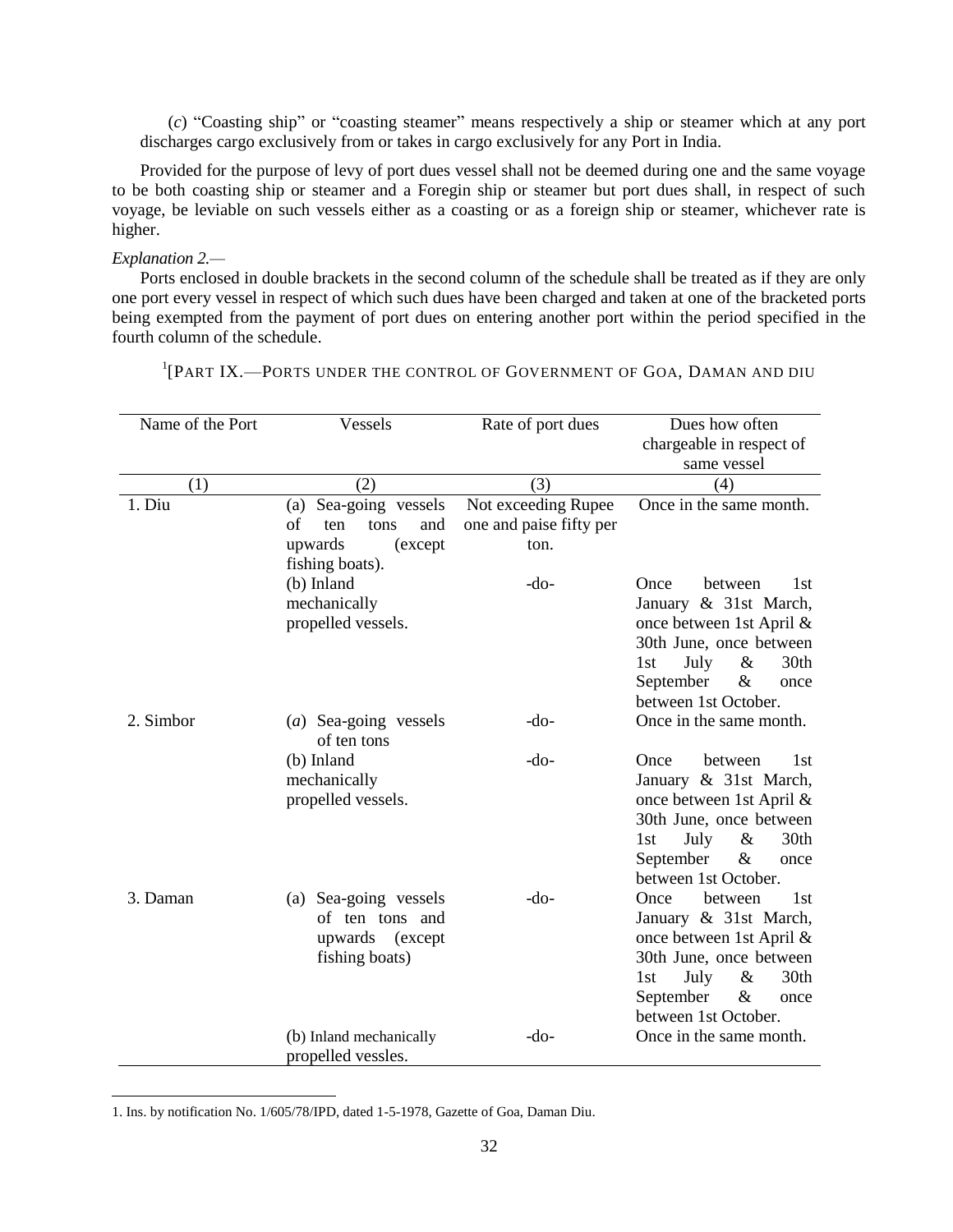| (1)        | (2)                                                                                        | (3)    | (4)                                                                                                                                                                    |
|------------|--------------------------------------------------------------------------------------------|--------|------------------------------------------------------------------------------------------------------------------------------------------------------------------------|
| 4. Tiracol | (a) Sea-going vessels<br>of<br>tons<br>and<br>ten<br>upwards<br>(except)<br>fishing boats) | $-do-$ | Once between 1st January<br>31st<br>March,<br>&<br>once<br>between 1st April & 30th<br>June, once between 1st July<br>& 30th September & once<br>between 1st October.  |
|            | (b) Inland<br>mechanically<br>propelled vessles.                                           | $-do-$ | Once in the same month.                                                                                                                                                |
| 5. Chapora | (a) Sea-going vessels<br>of<br>ten<br>tons<br>and<br>upwards<br>(except)<br>fishing boats) | $-do-$ | Once between 1st January<br>31st<br>March,<br>&<br>once<br>between 1st April & 30th<br>June, once between 1st July<br>& 30th September & once<br>between 1st October.  |
|            | (b) Inland<br>mechanically<br>propelled vessles.                                           | $-do-$ | Once in the same month.                                                                                                                                                |
| 6. Panaji  | (a) Sea-going vessels<br>of ten tons and<br>upwards (except<br>fishing boats)              | $-do-$ | Once between 1st January<br>31st<br>March,<br>&<br>once<br>between 1st April & 30th<br>June, once between 1st July<br>& 30th September & once<br>between 1st October.  |
|            | (b) Inland<br>mechanically<br>propelled vessles.                                           | $-do-$ | Once in the same month.                                                                                                                                                |
| 7. Talpona | (a) Sea-going vessels<br>of ten tons and<br>upwards (except<br>fishing boats)              | $-do-$ | Once in the same month.                                                                                                                                                |
|            | (b) Inland<br>mechanically<br>propelled vessles.                                           | $-do-$ | Once between 1st January<br>31st<br>March,<br>&<br>once<br>between 1st April & 30th<br>June, once between 1st July<br>& 30th September & once<br>between 1st October.] |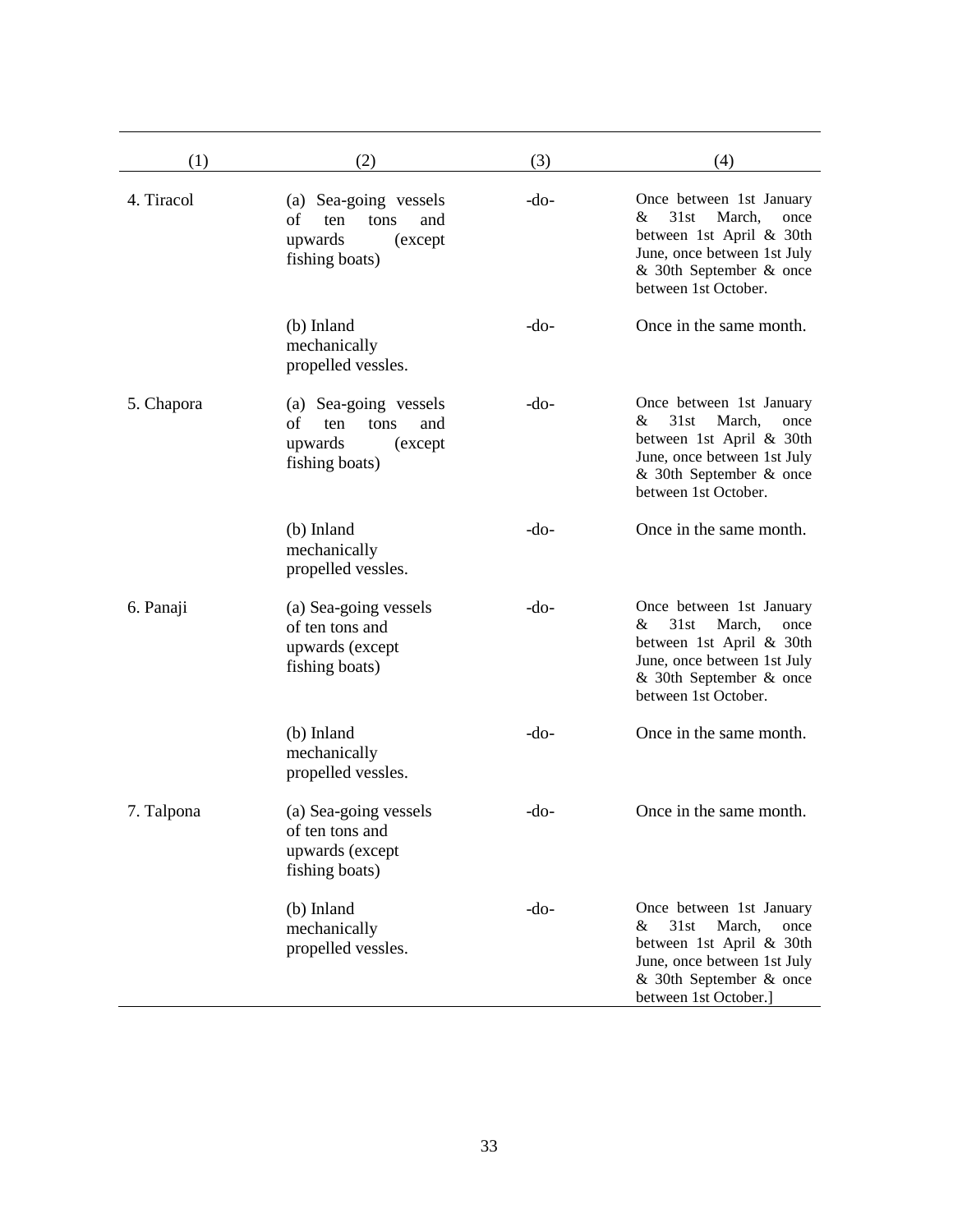| Name of ports and Vessels chargeable<br>Group within which<br>they fail |                                                                                                                     | Rate of port dues                    | often<br>Dues<br>how<br>chargeable in respect<br>of same vessels                                                                                                                                                                                                                  |
|-------------------------------------------------------------------------|---------------------------------------------------------------------------------------------------------------------|--------------------------------------|-----------------------------------------------------------------------------------------------------------------------------------------------------------------------------------------------------------------------------------------------------------------------------------|
| (1)                                                                     | (2)                                                                                                                 | (3)                                  | (4)                                                                                                                                                                                                                                                                               |
|                                                                         |                                                                                                                     | <b>I-BANDRA GROUP OF PORTS</b>       |                                                                                                                                                                                                                                                                                   |
| 1. Dhanu.                                                               | (i) Sea-going                                                                                                       | Twenty-five paise per                | Once in thirty days at                                                                                                                                                                                                                                                            |
| 2. Tarapur.                                                             | vessels of 5 tons<br>and upwards but                                                                                | metric ton.                          | the<br>same<br>port;<br>provided<br>that<br>no                                                                                                                                                                                                                                    |
| 3. Nawapur.                                                             | less than 10 tons                                                                                                   |                                      | coasting<br>vessels                                                                                                                                                                                                                                                               |
| 4. Satpati.                                                             | (exceeding<br>fishing boats).                                                                                       |                                      | having paid port dues<br>at any port shall be                                                                                                                                                                                                                                     |
| 5. Kelwa Mahim<br>(including Kelwa).                                    |                                                                                                                     |                                      | chargeable with port<br>again at the<br>dues<br>any other<br><sub>or</sub><br>same<br>of<br>the<br>port<br>same<br>group within 30 days.                                                                                                                                          |
| 6. Arnala (including<br>Datiware).                                      | (ii) Sea-going<br>vessels other                                                                                     | Forty paise per metric<br>ton.       |                                                                                                                                                                                                                                                                                   |
| 7. Bassein.                                                             | than power,<br>driven sea-going                                                                                     |                                      |                                                                                                                                                                                                                                                                                   |
| 8. Uttan.                                                               | vessels of 10                                                                                                       |                                      |                                                                                                                                                                                                                                                                                   |
| 9. Bhivandi.                                                            | tons and<br>upwards                                                                                                 |                                      |                                                                                                                                                                                                                                                                                   |
|                                                                         | (exceeding<br>fishing boats).                                                                                       |                                      |                                                                                                                                                                                                                                                                                   |
| 10. Manori                                                              | (iii) Power driven                                                                                                  | Sixty paise per metric               |                                                                                                                                                                                                                                                                                   |
| 11. Kalyan.                                                             | sea-going<br>vessels of 10                                                                                          | ton.                                 |                                                                                                                                                                                                                                                                                   |
| 12. Thane.                                                              | tons and                                                                                                            |                                      |                                                                                                                                                                                                                                                                                   |
| 13. Vessava.                                                            | upwards.                                                                                                            |                                      |                                                                                                                                                                                                                                                                                   |
| 14. Bandra.                                                             |                                                                                                                     |                                      |                                                                                                                                                                                                                                                                                   |
|                                                                         |                                                                                                                     | <b>II-MORA GROUP OF PORTS</b>        |                                                                                                                                                                                                                                                                                   |
| 1. Trombay (including<br>Mahul.)                                        | (i) Sea-going<br>vessels of 5 tons<br>and upwards but<br>less than 10 tons<br><i>(exceeding)</i><br>fishing boats). | Twenty-five paise per<br>metric ton. | Once in thirty days at<br>the<br>same<br>port;<br>provided<br>that<br>$\rm no$<br>coasting<br>vessels<br>having paid port dues<br>at any port shall be<br>chargeable with port<br>again at the<br>dues<br>same or any other<br>of<br>the<br>port<br>same<br>group within 30 days. |

1 [PART X.—PORTS UNDER THE CONTROL OF GOVERNMENT OF MAHARASHTRA

<sup>1.</sup> Ins. by notification No. IPA 1077/264/36TR, dated 21-31978, Gazette of Maharashtra.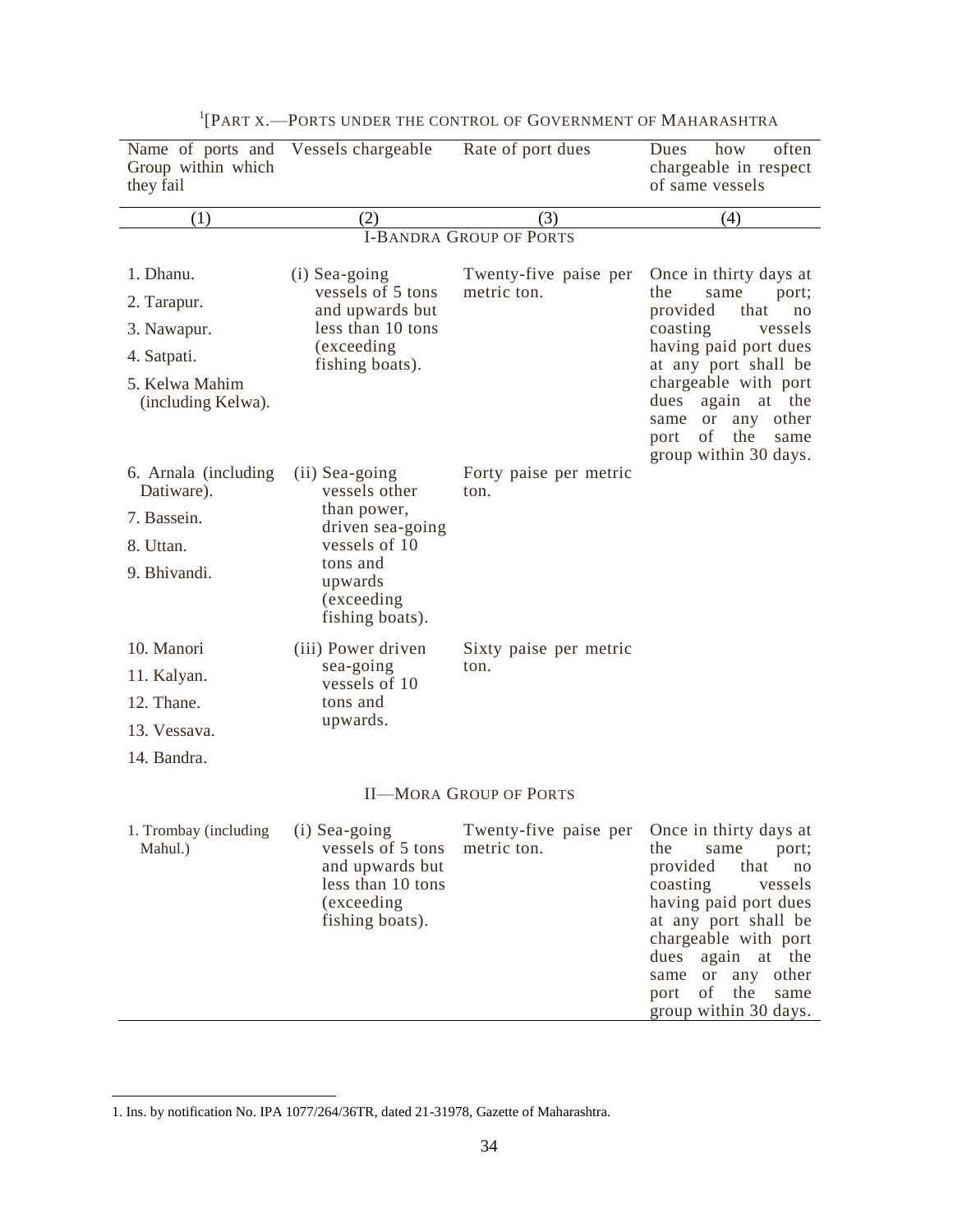| (1)                                                                                           | (2)                                                                                                                                                | (3)                                                                  | (4)                                                                                                                                                                                                                                                                                              |
|-----------------------------------------------------------------------------------------------|----------------------------------------------------------------------------------------------------------------------------------------------------|----------------------------------------------------------------------|--------------------------------------------------------------------------------------------------------------------------------------------------------------------------------------------------------------------------------------------------------------------------------------------------|
| 2. Panvel (Ulwa and<br>Belapur).<br>3. Mora.<br>4. Karanja.<br>5. Mandwa.<br>6. Thal (Rewas). | (ii) Sea-going vessels<br>other than power<br>driven sea-going<br>vessels of 10 tons<br>and upwards<br>(exceeding<br>fishing boats).               | Forty paise per metric<br>ton.                                       |                                                                                                                                                                                                                                                                                                  |
| 7. Alibag.<br>(including Dharamtar).                                                          | (iii) Power driven<br>sea-going<br>vessels of 10<br>tons and<br>upwards.                                                                           | Sixty paise per metric<br>ton.                                       |                                                                                                                                                                                                                                                                                                  |
|                                                                                               |                                                                                                                                                    | <b>III-RAJPURI GROUP OF PORTS</b>                                    |                                                                                                                                                                                                                                                                                                  |
| 1. Revdanda.<br>2. Borli Mandla.<br>3. Nandgaon.<br>4. Murud $(J)$ .                          | (i) Sea-going<br>vessels of 5 tons<br>and upwards but<br>less than 10 tons<br><i>(excepting)</i><br>fishing boats).                                | Twenty-five paise per<br>metric ton.                                 | Once in thirty days at<br>the same port; provided<br>that no coasting vessels<br>having paid port dues<br>at any port shall be<br>chargeable with port<br>dues again at the same<br>or any other port of the<br>same group within 30<br>days.                                                    |
| 5. Rajpuri.                                                                                   | (ii) Sea-going<br>vessels other<br>than power<br>driven sea-going<br>vessels of 10<br>tons and<br>upwards<br><i>(excepting)</i><br>fishing boats). | Forty paise per metric<br>ton.                                       |                                                                                                                                                                                                                                                                                                  |
| 6. Bankot.                                                                                    | (iii) Power driven<br>sea-going<br>vessels of 10<br>tons and<br>upwards.                                                                           | Sixty paise per metric<br>ton.<br><b>IV-RATNAGIRI GROUP OF PORTS</b> |                                                                                                                                                                                                                                                                                                  |
| 1. Kelshi.<br>2. Harnai.<br>3. Dabhol.<br>4. Palshet.                                         | (i) Sea-going<br>vessels of 5 tons<br>and upwards but<br>less than 10 tons<br>(excepting<br>fishing boats).                                        | Twenty-five paise per<br>metric ton.                                 | Once in thirty days at<br>the same port; provided<br>that no coasting vessels<br>coasting power<br>or<br>driven vessels having<br>paid port dues at any<br>shall<br>port<br>be<br>chargeable with<br>port<br>dues again at the same<br>or any other port of the<br>same group within 30<br>days. |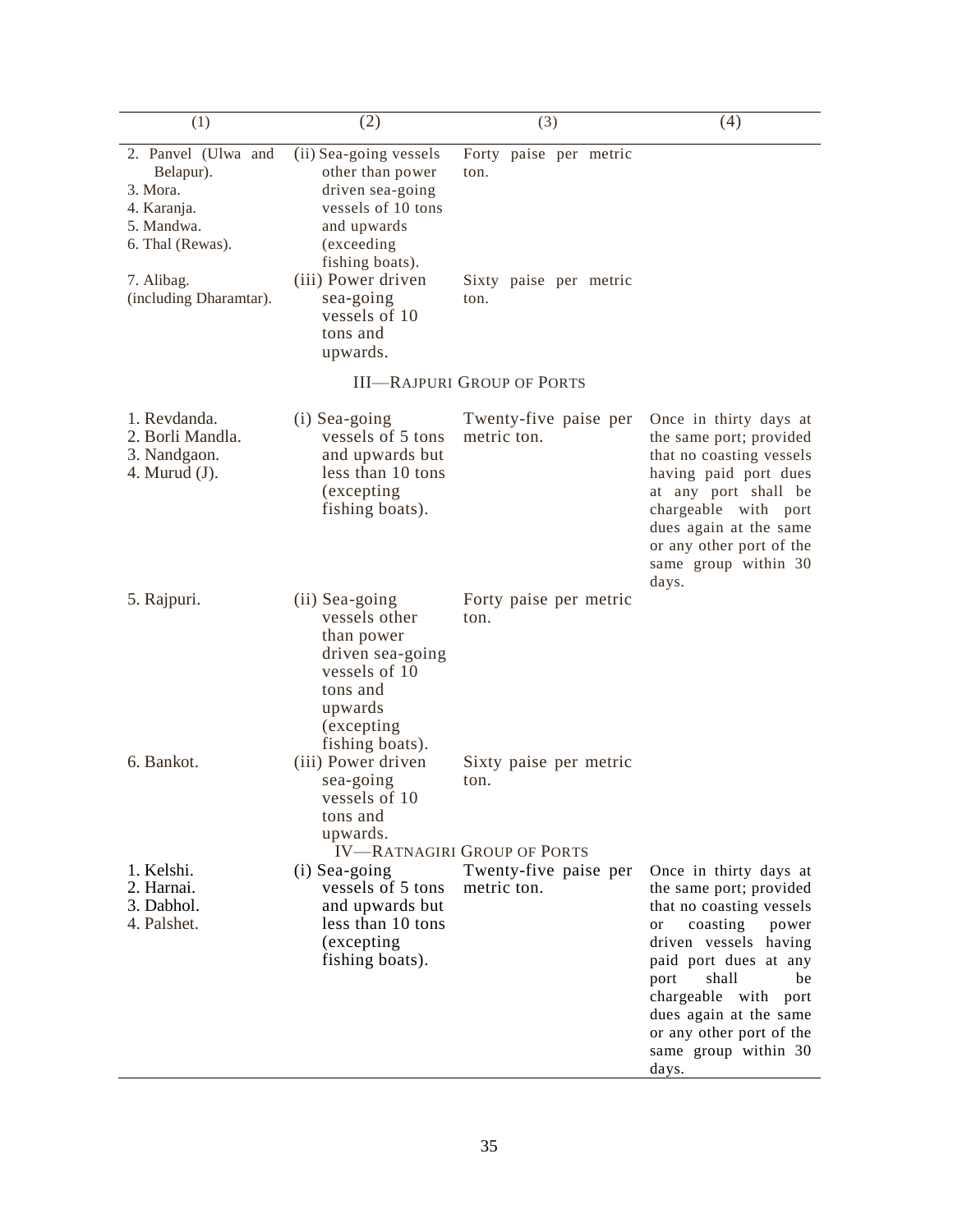| (1)                                                             | (2)                                                                                                                                                                | (3)                                                                       | (4)                                                                                                                                                                                                                                                                                              |
|-----------------------------------------------------------------|--------------------------------------------------------------------------------------------------------------------------------------------------------------------|---------------------------------------------------------------------------|--------------------------------------------------------------------------------------------------------------------------------------------------------------------------------------------------------------------------------------------------------------------------------------------------|
| 5. Borya.<br>6. Jaigad.<br>7. Varoda (Tiwari).<br>8. Ratnagiri. | $\overline{(i)}$ Sea-going other<br>than power<br>driven sea-going<br>vessels of 10<br>tons and<br>upwards<br>(excepting)<br>fishing boats).<br>(iii) Power driven | Forty paise per metric<br>ton.<br>Sixty paise per metric                  |                                                                                                                                                                                                                                                                                                  |
| 9. Purnagad.                                                    | sea-going<br>vessels of 10<br>tons and<br>upwards.                                                                                                                 | ton.                                                                      |                                                                                                                                                                                                                                                                                                  |
|                                                                 |                                                                                                                                                                    | V-VIJAYDURG GROUP OF PORTS                                                |                                                                                                                                                                                                                                                                                                  |
| 1. Jaipur.<br>2. Vijaydurg.<br>3. Deogad.                       | (i) Sea-going vessels<br>of 5 tons and<br>upwards but less<br>than 10 tons<br>(excepting)<br>fishing boats).                                                       | Twenty-five paise per<br>metric ton.                                      | Once in thirty days at<br>the same port; provided<br>that no coasting vessels<br>coasting<br>or<br>power<br>driven vessels having<br>paid port dues at any<br>shall<br>be<br>port<br>chargeable with port<br>dues again at the same<br>or any other port of the<br>same group within 30<br>days. |
| 4. Achara.                                                      | (ii) Sea-going<br>vessels other<br>than power<br>driven sea-going<br>vessels of 10<br>tons and<br>upwards<br>(excepting<br>fishing boats).                         | Forty paise per metric<br>ton.                                            |                                                                                                                                                                                                                                                                                                  |
|                                                                 | (iii) Power driven<br>sea-going<br>vessels of 10<br>tons and<br>upwards.                                                                                           | Sixty paise per metric<br>ton.                                            |                                                                                                                                                                                                                                                                                                  |
| 1. Malwan<br>2. Nivati.<br>3. Vengurla.                         | (i) Sea-going<br>vessels of 5 tons<br>and upwards but<br>less than 10 tons<br>(excepting)<br>fishing boats),                                                       | <b>VI-VENGURLA GROUP OF PORTS</b><br>Twenty-five paise per<br>metric ton. | Once in thirty days at the<br>same port; provided that<br>no coasting vessels or<br>coasting power driven<br>vessels having paid port<br>dues at any port shall be<br>chargeable with port dues<br>again at the same or any<br>other port of the same<br>group within 30 days.]                  |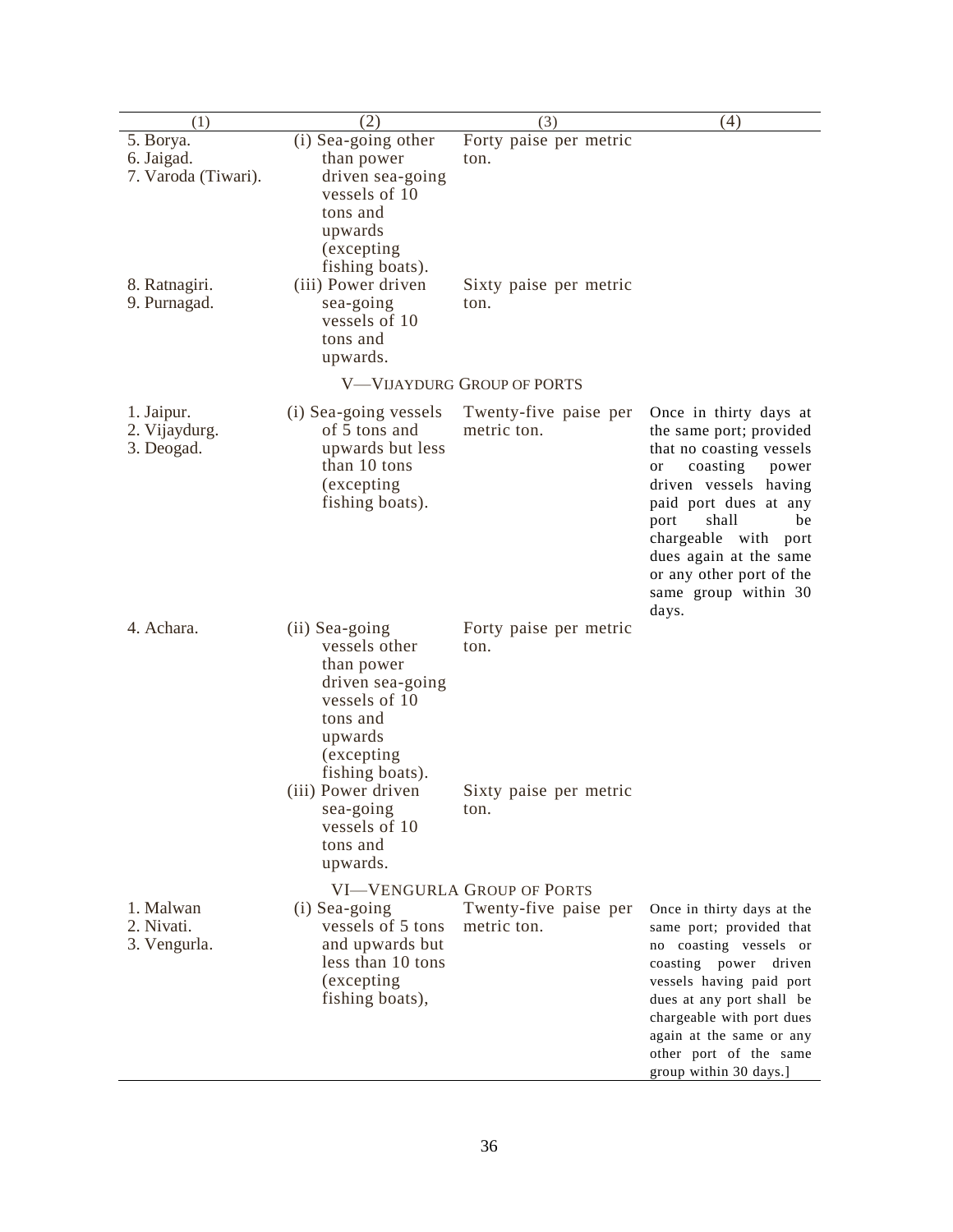| (1)                                               | (2)                                                                                                                                                                                                                     | (3)                                                                     | (4)                                                                                                                                                 |
|---------------------------------------------------|-------------------------------------------------------------------------------------------------------------------------------------------------------------------------------------------------------------------------|-------------------------------------------------------------------------|-----------------------------------------------------------------------------------------------------------------------------------------------------|
| Red <sub>1</sub><br>5. Kiranpani.                 | (ii) Sea-going<br>vessels other<br>than power<br>driven sea-going<br>vessels of 10<br>tons and<br>upwards<br>(excepting)<br>fishing boats).<br>(iii) Power driven<br>sea-going<br>vessels of 10<br>tons and<br>upwards. | Forty paise per metric<br>ton.<br>Sixty paise per metric<br>ton.        |                                                                                                                                                     |
|                                                   |                                                                                                                                                                                                                         | <sup>1</sup> [PART XI.-PORTS UNDER THE CONTROL OF GOVERNMENT OF GUJARAT |                                                                                                                                                     |
| 1. Umargaon<br>2. Maroli<br>3. Kolak              | (1) Foreign Ships                                                                                                                                                                                                       | Re. 1.00 p. per ton.                                                    | Once in 30 days in case<br>of each vessel.                                                                                                          |
| 4. Umarsadi<br>5. Valsad<br>6. Billimora          | (2) Costing ships                                                                                                                                                                                                       | Re. 0.50 p. per ton.                                                    | $-do-$                                                                                                                                              |
| 7. Vansi-Borsi<br>8. Onjal<br>9. Surat (Magdalia) | (3) Sailing vessels                                                                                                                                                                                                     | Re. 0.35 p. per ton.                                                    | $-do-$                                                                                                                                              |
| 10. Bhagva<br>11. Bharuch<br>12. Dahej            | (4) Tugs, ferry and<br>river ships.                                                                                                                                                                                     | $Re. 0.60$ p. per ton.                                                  | Twice in a year <i>i.e.</i> to<br>say once between the<br>1st January to the 30th<br>June and once between<br>the 1st July to the 31st<br>December. |
| 13. Khambhat                                      | (5) Foreign ships<br>bringing cargo<br>for transhipment<br>in daughter<br>ships.                                                                                                                                        |                                                                         |                                                                                                                                                     |
|                                                   | (6) Daughter ships in Re. 1.00 p. per ton.<br>ballast being<br>loaded with<br>cargo from<br>tankers and<br>leaving for ports<br>other than<br>Gujarat State<br>ports.                                                   |                                                                         | $-do-$                                                                                                                                              |

<sup>1.</sup> Ins. by Notification No. G/J/16/ IPA/1077/95-M, dated 1-5-1978, Gazette of Gujarat, Extraordinary, Part IV-A.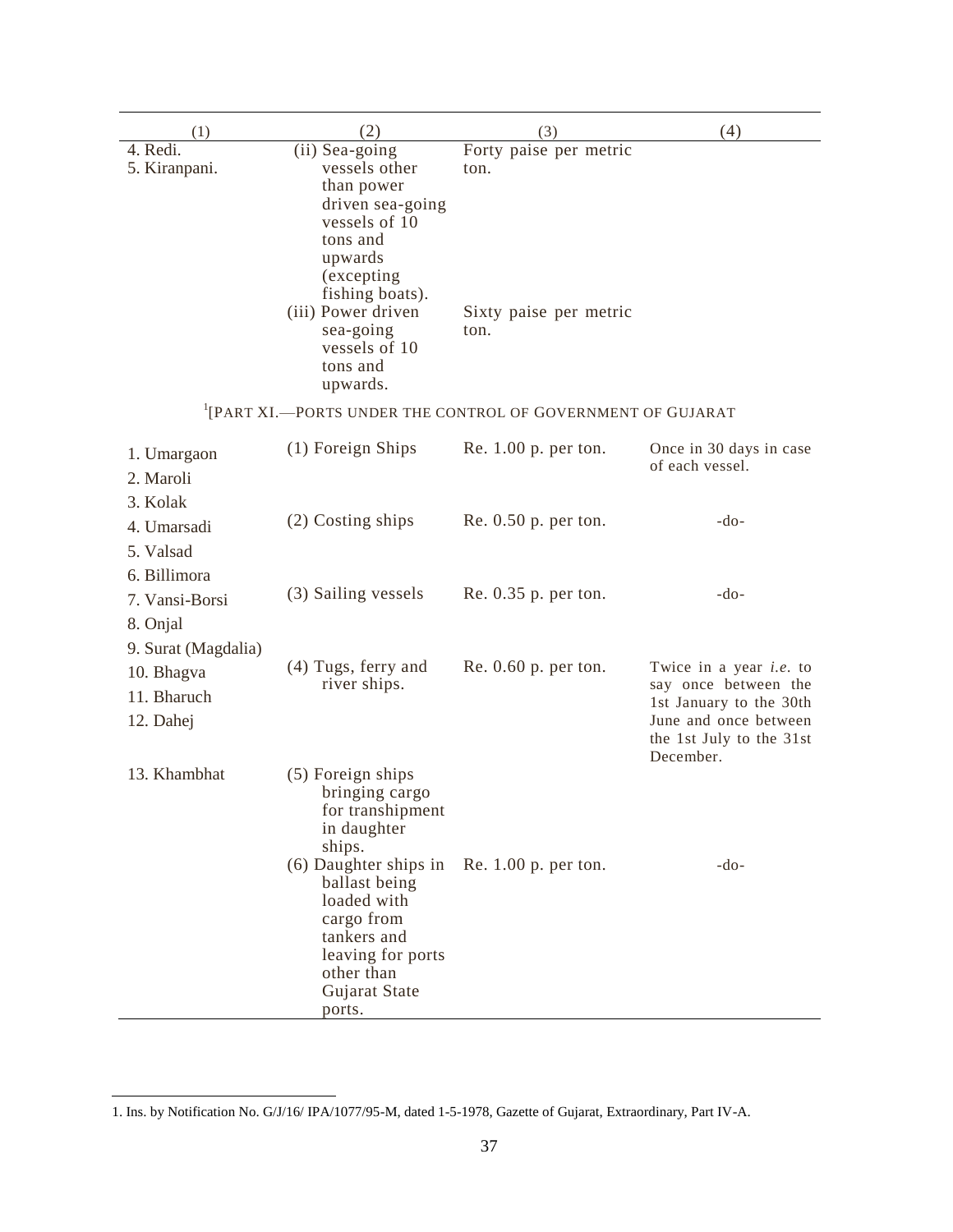| (1)                                | (2)                                                                                                                                              | (3)                    | (4)                                                                                                                                                 |  |
|------------------------------------|--------------------------------------------------------------------------------------------------------------------------------------------------|------------------------|-----------------------------------------------------------------------------------------------------------------------------------------------------|--|
| II. Bhavnagar Group of Ports:      |                                                                                                                                                  |                        |                                                                                                                                                     |  |
| 1. Bhavnagar                       | (1) Foreign Ships                                                                                                                                | $Re. 1.00$ per ton.    | Once in 30 days in case<br>of each vessels.                                                                                                         |  |
| 2. Gogha<br>3. Talaja              |                                                                                                                                                  |                        |                                                                                                                                                     |  |
|                                    | (2) Coasting ships                                                                                                                               | Re. 0.50 p. per ton.   | $-do-$                                                                                                                                              |  |
|                                    | (3) sailing vessels                                                                                                                              | Re. $0.35$ p. per ton. |                                                                                                                                                     |  |
|                                    | $(4)$ Tugs, ferry and<br>river ships.                                                                                                            | $Re. 0.60$ p. per ton. | Twice in a year <i>i.e.</i> to<br>say once between the<br>1st January to the 30th<br>June and once between<br>the 1st July to the 31st<br>December. |  |
|                                    | (5) Foreign ships<br>bringing cargo<br>for transhipment<br>in daughter<br>ships.                                                                 | Rs. 2.50 p. per ton.   | Once in 30 days in case<br>of each vessel.                                                                                                          |  |
|                                    | (6) Daughter ships in<br>ballast being<br>loaded with<br>cargo from<br>tankers and<br>leaving for ports<br>other than<br>Gujarat State<br>ports. | Re. $1.00$ p. per ton. | $-do-$                                                                                                                                              |  |
| <b>III.</b> Mahuva Group of Ports: |                                                                                                                                                  |                        |                                                                                                                                                     |  |
| 1. Mahuva<br>2. Pipavav            | $(1)$ Foreign ships                                                                                                                              | Re. 1. 00 p. per ton.  | Once in 30 days in case<br>of each vessel.                                                                                                          |  |
| Bandar                             | (2) Coasting ships                                                                                                                               | $Re. 0.50$ p. per ton. | $-do-$                                                                                                                                              |  |
| 3. Jafrabad                        | (3) Sailing Vessels                                                                                                                              | Re. 0.35 p. per ton.   | $-do-$                                                                                                                                              |  |
| 4. Rajpara                         | (4) Tugs, ferry and<br>river ships                                                                                                               | $Re. 0.60$ p. per ton. | Twice in a year <i>i.e.</i> to<br>say once between the<br>1st January to the 30th<br>June and once between<br>the 1st July to the 31st<br>December. |  |
|                                    | (5) Foreign ships<br>vringing cargo<br>for<br>transshipment in<br>daughter ships.                                                                | Re. 2. 50 p. per ton.  | Once in 30 days in case<br>of each vessel.                                                                                                          |  |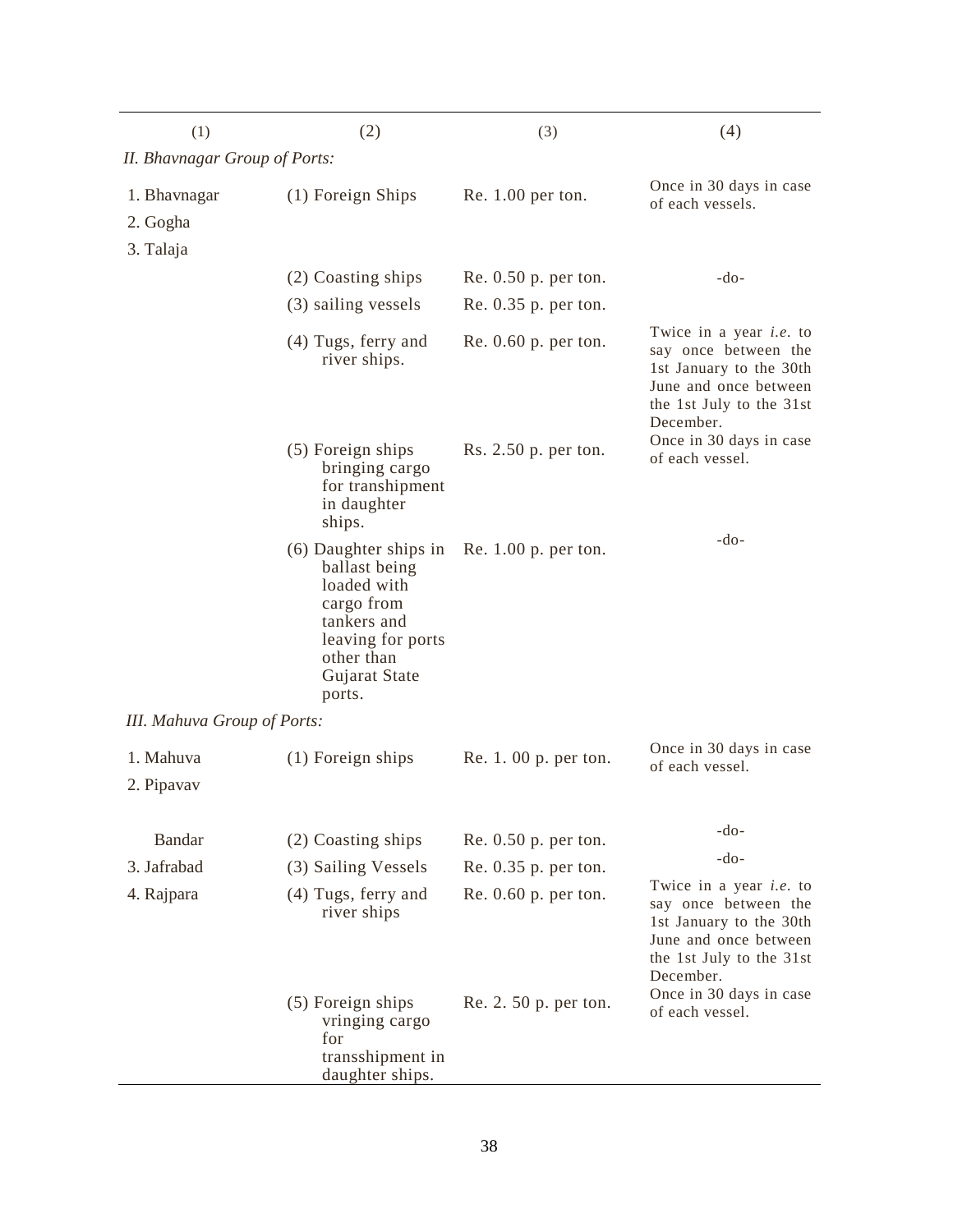| (1)                                       | (2)                                                                                                                                              | (3)                                            | (4)                                                                                                                                                           |
|-------------------------------------------|--------------------------------------------------------------------------------------------------------------------------------------------------|------------------------------------------------|---------------------------------------------------------------------------------------------------------------------------------------------------------------|
|                                           | (6) Daughter ships<br>in ballast being<br>loaded with<br>cargo from<br>tankers and<br>leaving for ports<br>other then<br>Gujarat State<br>ports. | Re. 1.00 p. per ton.                           | $-do-$                                                                                                                                                        |
| IV. Veraval Group of Ports:               |                                                                                                                                                  |                                                |                                                                                                                                                               |
| (1) Nawabandar                            | (1) Foreign ships.                                                                                                                               | Re. $1.00$ p. per ton.                         | Once in 30 days in case<br>of each vessel.                                                                                                                    |
| (2) Madhwad<br>(3) Veraval<br>(4) Mangrol | (2) Coasting ships.                                                                                                                              | Re. 0.50 p. per ton.                           | $-do-$                                                                                                                                                        |
|                                           | (3) Sailing Vessels.                                                                                                                             | Re. 0.35 p. per ton.                           | $-do-$                                                                                                                                                        |
|                                           | (4) Tugs, ferry and<br>river ships.                                                                                                              | Re. 0.50 p. per ton.                           | Twice in a year <i>i.e.</i> to<br>say once between the<br>1st January to the 30th<br>June and once between<br>the 1st July to the 31st<br>December.           |
|                                           | (5) Foreign ships<br>bringing cargo<br>for transhipment<br>in daughter<br>ships.                                                                 | Rs. 2.50 p. per ton.                           | Once in 30 day in case<br>of each vessel.                                                                                                                     |
|                                           | (6) Daughter ships<br>in ballast being<br>loaded with<br>cargo from<br>tankers and<br>leaving for ports<br>other than<br>Gujarat State<br>ports. | Re. 1.00 p. per ton.                           | -do-                                                                                                                                                          |
| V. Porbandar Group of ports:              |                                                                                                                                                  |                                                |                                                                                                                                                               |
| (1) Porbandar                             | (1) Foreign ships.                                                                                                                               | Re. $1.00$ p per ton.                          | Once in 30 day in case<br>of each vessel.                                                                                                                     |
|                                           | (2) Coasting ships.                                                                                                                              | $R. 0.50$ p per ton.                           | $-do-$                                                                                                                                                        |
|                                           | (3) Sailing vessels.<br>(4) Tugs, ferry and<br>river ships.                                                                                      | Re. $0.35$ p per ton.<br>$Re. 0.60$ p per ton. | $-do-$<br>Twice in a year <i>i.e.</i> to<br>say once between the<br>1st January to the 30th<br>June and once between<br>the 1st July to the 31st<br>December. |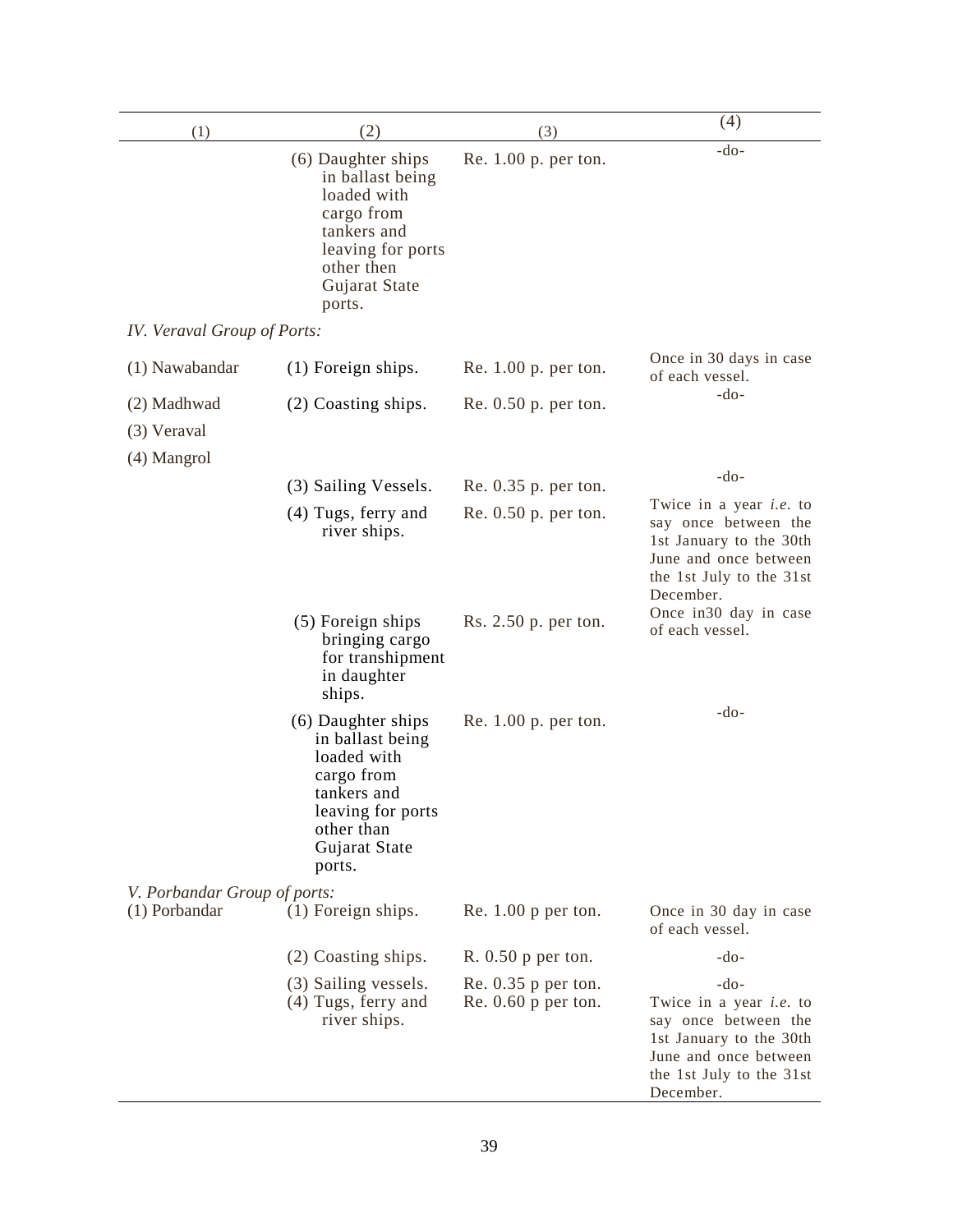| (1)                                         | (2)                                                                                                                                                                   | (3)                                            | (4)                                                                                                                                                           |
|---------------------------------------------|-----------------------------------------------------------------------------------------------------------------------------------------------------------------------|------------------------------------------------|---------------------------------------------------------------------------------------------------------------------------------------------------------------|
|                                             | (5) Foreign ships<br>bringing cargo<br>for transhipment<br>in daughter<br>ships.                                                                                      | Rs. $1.00$ p per ton.                          | Once in 30 day in case<br>of each vessel.                                                                                                                     |
|                                             | (6) Daughter<br>ships<br>in ballast<br>being<br>loaded<br>with<br>from<br>cargo<br>tankers<br>and<br>leaving for ports<br>other<br>than<br>Gujarat<br>State<br>ports. | Re. $1.00$ p per ton.                          | $-do-$                                                                                                                                                        |
| VI. Okha Group of Ports:                    |                                                                                                                                                                       |                                                |                                                                                                                                                               |
| (1) Dwarka (Rupen)                          | (1) Foreign ships.                                                                                                                                                    | Re. $1.00$ p per ton.                          |                                                                                                                                                               |
| $(2)$ Okha                                  | (2) Coasting ships.                                                                                                                                                   | $R. 0.50$ p per ton.                           | $-do-$                                                                                                                                                        |
| $(3)$ Beyt                                  | (3) Sailing vessels.<br>(4) Tugs, ferry and<br>river ships.                                                                                                           | Re. $0.35$ p per ton.<br>$Re. 0.60$ p per ton. | $-do-$<br>Twice in a year <i>i.e.</i> to<br>say once between the<br>1st January to the 30th<br>June and once between<br>the 1st July to the 31st<br>December. |
|                                             | (5) Foreign ships<br>bringing cargo<br>for transhipment<br>in daughter<br>ships.                                                                                      | Rs. $1.00$ p per ton.                          | Once in 30 day in case<br>of each vessel.                                                                                                                     |
|                                             | (6) Daughter<br>ships<br>in ballast<br>being<br>loaded<br>with<br>from<br>cargo<br>tankers<br>and<br>leaving for ports<br>other<br>than<br>Gujarat<br>State<br>ports. | Re. $1.00$ p per ton.                          | $-do-$                                                                                                                                                        |
| VII. Bedi Group of Ports:                   |                                                                                                                                                                       |                                                |                                                                                                                                                               |
| $(1)$ Pindhara<br>(2) Salaya<br>$(3)$ Sikka | (1) Foreign ships.                                                                                                                                                    | Re. $1.00$ p per ton.                          |                                                                                                                                                               |
| (4) Bedi (including<br>Rozi)                | (2) Coasting ships.                                                                                                                                                   | $Re. 0.50$ per ton.                            | $-do-$                                                                                                                                                        |
| $(5)$ Jodia                                 | (3) Sailing Vessels.                                                                                                                                                  | $Re. 0.60$ p per ton.                          | $-do-$                                                                                                                                                        |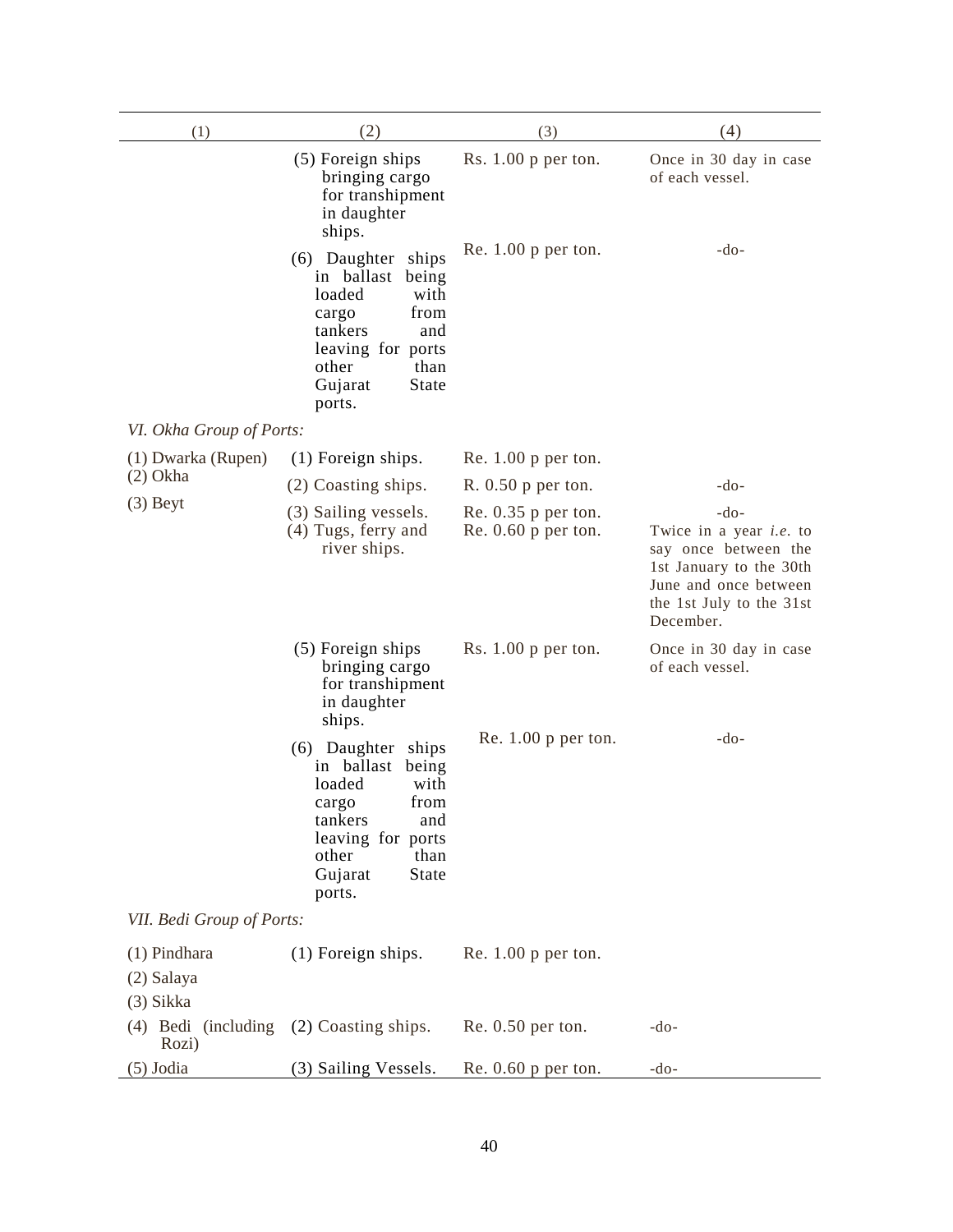| (1)                           | (2)                                                                                                                                                                       | (3)                   | (4)                                                                                                                                                 |
|-------------------------------|---------------------------------------------------------------------------------------------------------------------------------------------------------------------------|-----------------------|-----------------------------------------------------------------------------------------------------------------------------------------------------|
|                               | (4) Tugs, ferry and<br>river ships.                                                                                                                                       | $Re. 0.60$ p per ton. | Twice in a year <i>i.e.</i> to<br>say once between the<br>1st January to the 30th<br>June and once between<br>the 1st July to the 31st<br>December. |
|                               | (5) Foreign ships<br>bringing cargo<br>for transhipment<br>in daughter<br>ships.                                                                                          | Rs. $1.00$ p per ton. | Once in 30 day in case<br>of each vessel.                                                                                                           |
|                               | (6) Daughter ships<br>in ballast<br>being<br>loaded<br>with<br>from<br>cargo<br>tankers<br>and<br>leaving for ports<br>other<br>than<br>State<br>Gujarat<br>ports.        | Re. $1.00$ p per ton. | $-do-$                                                                                                                                              |
| VIII. Navlakhi Group of pots: |                                                                                                                                                                           |                       |                                                                                                                                                     |
| (1) Navlakhi                  | $(1)$ Foreign ships.                                                                                                                                                      | Re. $1.00$ p per ton. | Once in 30 day in case<br>of each vessel.                                                                                                           |
|                               | (2) Coasting ships.                                                                                                                                                       | $Re. 0.50$ per ton.   | -do-                                                                                                                                                |
|                               | (3) Sailing Vessels.                                                                                                                                                      | Re. $0.60$ p per ton. | $-do-$                                                                                                                                              |
|                               | (4) Tugs, ferry and<br>river ships.                                                                                                                                       | Re. $0.60$ p per ton. | Twice in a year <i>i.e.</i> to<br>say once between the<br>1st January to the 30th<br>June and once between<br>the 1st July to the 31st<br>December. |
|                               | (5) Foreign ships<br>bringing cargo<br>for transhipment<br>in daughter<br>ships.                                                                                          | Rs. $1.00$ p per ton. | Once in 30 day in case<br>of each vessel.                                                                                                           |
|                               | (6) Daughter ships<br>in ballast<br>being<br>loaded<br>with<br>from<br>cargo<br>tankers<br>and<br>leaving for ports<br>other<br>than<br>Gujarat<br><b>State</b><br>ports. | Re. $1.00$ p per ton. | $-do-$                                                                                                                                              |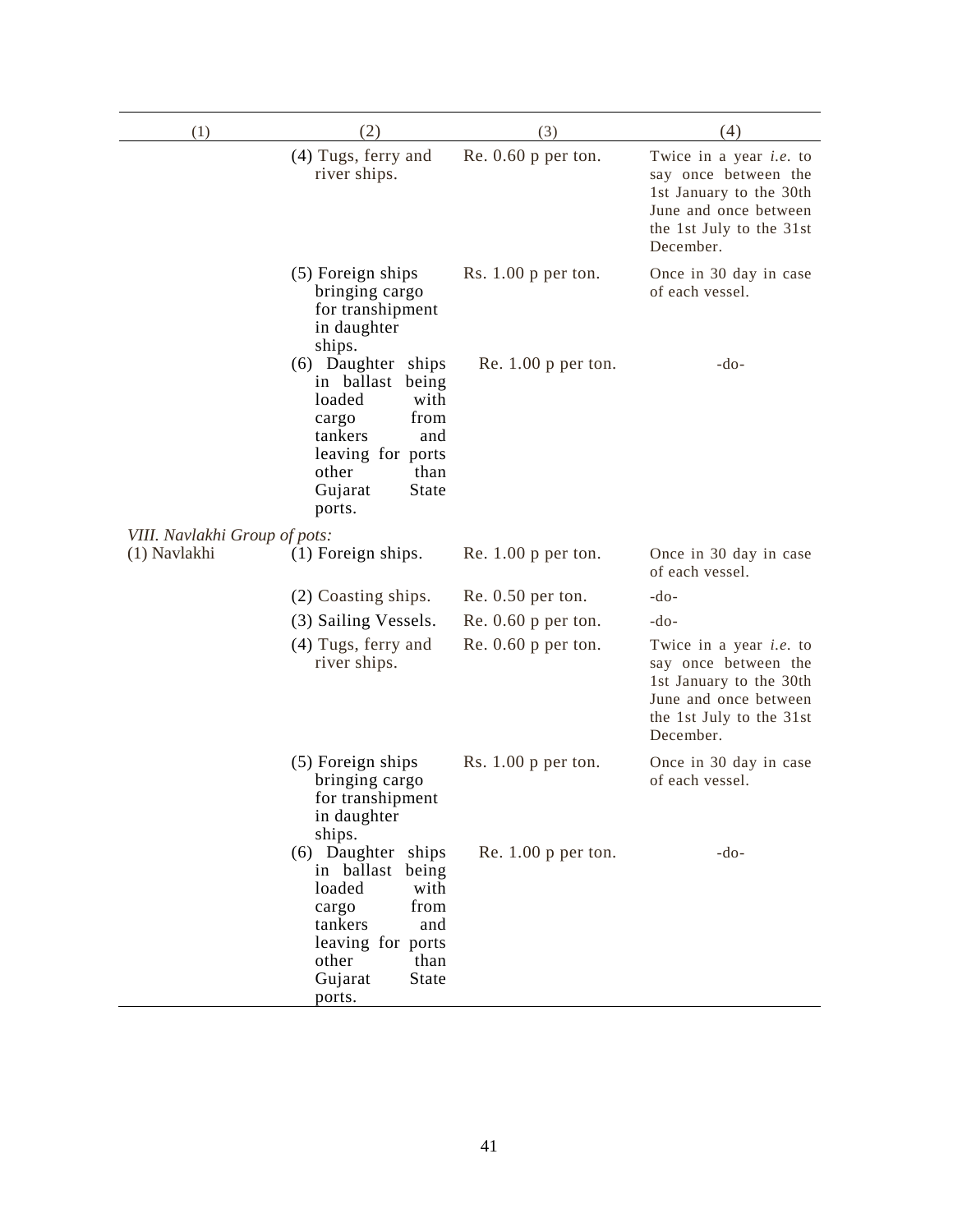| (1)                        | (2)                                                                                                                                                                   | (3)                   | (4)                                                                                                                                                 |  |
|----------------------------|-----------------------------------------------------------------------------------------------------------------------------------------------------------------------|-----------------------|-----------------------------------------------------------------------------------------------------------------------------------------------------|--|
| IX. Mandvi Group of Ports: |                                                                                                                                                                       |                       |                                                                                                                                                     |  |
| $(1)$ Mundra               | (1) Foreign ships.                                                                                                                                                    | Re. $1.00$ p per ton. | Once in 30 day in case<br>of each vessel.                                                                                                           |  |
| (2) Mandvi                 | (2) Coasting ships.                                                                                                                                                   | $Re. 0.50$ per ton.   | $-do-$                                                                                                                                              |  |
| (3) Jakhau                 | (3) Sailing Vessels.                                                                                                                                                  | Re. $0.60$ p per ton. | $-do-$                                                                                                                                              |  |
| (4) Koteshwar              | (4) Tugs, ferry and<br>river ships.                                                                                                                                   | Re. $0.60$ p per ton. | Twice in a year <i>i.e.</i> to<br>say once between the<br>1st January to the 30th<br>June and once between<br>the 1st July to the 31st<br>December. |  |
|                            | (5) Foreign ships<br>bringing cargo<br>for transhipment<br>in daughter<br>ships.                                                                                      | Rs. $1.00$ p per ton. | Once in 30 day in case<br>of each vessel.                                                                                                           |  |
|                            | (6) Daughter<br>ships<br>in ballast<br>being<br>loaded<br>with<br>from<br>cargo<br>tankers<br>and<br>leaving for ports<br>other<br>than<br>Gujarat<br>State<br>ports. | Re. $1.00$ p per ton. | $-do-$                                                                                                                                              |  |

*Explanations* to Part XI of the First Schedule.

*Explanation 1.—(a)* The ports shown under each of the nine groups in the first column of the table shall be treated as if they were only one port. The payment of the dues at the first port called in a group shall exempt the vessel for the period shown in column 4 in the table from the liability of payment of the dues again on re-entering or entering that or any other port in the same group.

(*b*) No port dues shall be charged in respect of vessel of less than 10 tons or any fishing boat.

(c) A vessel in distress with no cargo on board brought into harbour in tow shall be charged with threefourths of port dues.

(*d*) A coastal ship entering a port, bringing coal or taking salt shall be charged port dues at ten per cent. less than the rates with which she would otherwise be chargeable.

*Explanation 2.—(a)* In determining of the measurement of the net tonnage for the purpose of calculating the charges, a fraction of half a ton or more shall be counted as one ton and less than half ton shall be ignored.

(*b*) The period of thirty days shall be reckoned from the date of entry of the vessel into the port.

(*c*) "Vessel" includes any ship, boat, sailing vessel or other description of vessel used in the navigation.

(*d*) "Sailing vessel" means any description of vessel provided with sufficient sail area for navigation under sails alone, whether or not fitted with mechanical means of propulsion, and includes a rowing boat or canoe but does not inclued a pleasure craft.

(*e*) "Ship" does not include a sailing vessel.